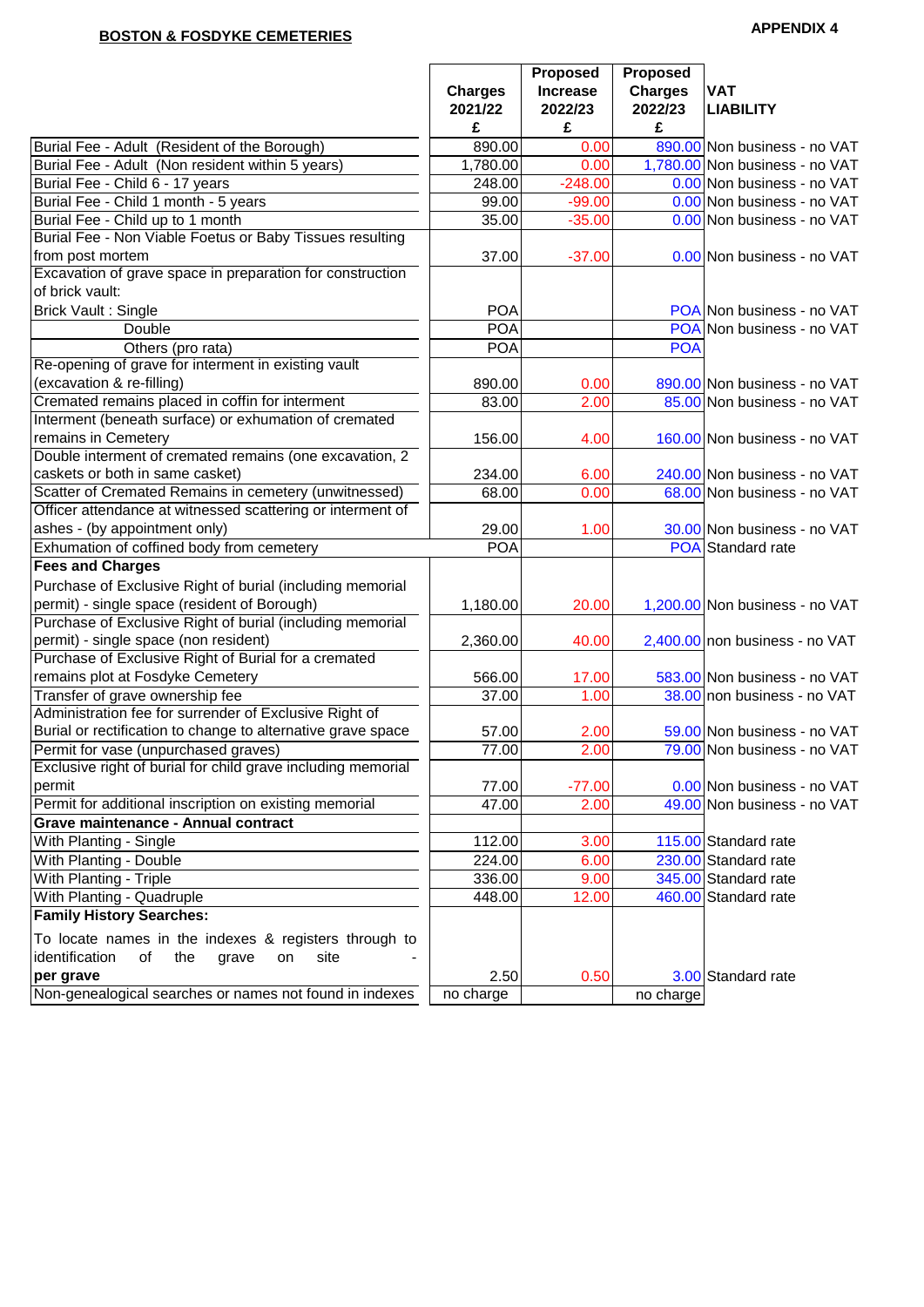|                                                                                                   |                      |                                 |                                |                                                  | <b>APPENDIX 4</b> |
|---------------------------------------------------------------------------------------------------|----------------------|---------------------------------|--------------------------------|--------------------------------------------------|-------------------|
| <b>BOSTON CREMATORIUM</b>                                                                         | Charges<br>2021/22   | Proposed<br>Increase<br>2022/23 | Proposed<br>Charges<br>2022/23 | <b>VAT</b><br><b>LIABILITY</b>                   |                   |
|                                                                                                   | £                    | £                               | £                              |                                                  |                   |
| <b>Memorial Price List</b>                                                                        |                      |                                 |                                |                                                  |                   |
| <b>Book of Remembrance</b>                                                                        |                      |                                 |                                |                                                  |                   |
| 2 Line Inscription                                                                                | 83.00                | 2.00                            |                                | 85.00 Standard rate                              |                   |
| 5 Line Inscription                                                                                | 122.00               | 3.00                            |                                | 125.00 Standard rate                             |                   |
| 8 Line Inscription                                                                                | 154.00               | 5.00                            | 159.00                         | Standard rate                                    |                   |
| Illustration, Badge, Coat of Arms etc (to accompany 5 & 8 line entries only)                      | 83.00                | 2.00                            | 85.00                          | Standard rate                                    |                   |
| Miniature Book of Remembrance 2 line entry                                                        | 83.00                | 2.00                            | 85.00                          | Standard rate                                    |                   |
| Miniature Book of Remembrance 5 line entry                                                        | 122.00               | 3.00                            |                                | 125.00 Standard rate                             |                   |
| Miniature Book of Remembrance 8 line entry                                                        | 154.00               | 5.00                            |                                | 159.00 Standard rate                             |                   |
| Memorial card - 2 line entry                                                                      | 31.00                | 0.00                            |                                | 31.00 Standard rate                              |                   |
| Memorial card - 5 line entry                                                                      | 36.00                | 0.00                            |                                | 36.00 Standard rate                              |                   |
| Memorial card - 8 line entry                                                                      | 42.00                | 0.00                            | 42.00                          | Standard rate                                    |                   |
| Each additional line in existing Miniature Book                                                   | 21.00                | 0.00                            | 21.00                          | Standard rate                                    |                   |
| Correction or addition to Book of Remembrance entry (client error)<br><b>Fixed Term Memorials</b> | 21.00                | 0.00                            |                                | 21.00 Standard rate                              |                   |
|                                                                                                   |                      |                                 |                                |                                                  |                   |
|                                                                                                   |                      |                                 |                                |                                                  |                   |
| Renewal of dedication for existing individual roses, trees & shrubs - per annum                   | 26.00                | 1.00                            |                                | 27.00 Standard rate                              |                   |
| Each 5 year dedication of one granite Bench plaque (one third share, 3 plaques                    |                      |                                 |                                |                                                  |                   |
| per granite bench), bench remains the property of the Council                                     | 413.00               | 12.00                           |                                | 425.00 Standard rate                             |                   |
| Each 5 year dedication of plaque on wooden bench (one plaque per bench                            |                      |                                 |                                |                                                  |                   |
| only), includes maintenance of bench which remains the property of the Council                    | 618.00               | 18.00                           |                                | 636.00 Standard rate                             |                   |
| Inscribed granite wall plaque or tower plaque- initial set up plus first year of                  |                      |                                 |                                |                                                  |                   |
| dedication                                                                                        | 89.00                | 3.00                            |                                | 92.00 Standard rate                              |                   |
|                                                                                                   |                      |                                 |                                |                                                  |                   |
| Inscribed granite wall plaque or tower plaque - per each year of dedication                       | 26.00                | 1.00                            |                                | 27.00 Standard rate                              |                   |
| Single Leather Recordia Panel in Chapel of Remembrance (1st yr)                                   | 52.00                | 2.00                            |                                | 54.00 Standard rate                              |                   |
| Leather Recordia Panel (per year-2nd year onwards), single or double                              | 26.00                | 1.00                            |                                | 27.00 Standard rate                              |                   |
| Double Leather Recordia Panel in Chapel of Remembrance (1st yr)                                   | 104.00               | 3.00                            | 107.00                         | Standard rate                                    |                   |
| more)                                                                                             | 103.00               | 3.00                            | 106.00                         | Standard rate                                    |                   |
| Plaque on babies memorial wall, initial set up charge                                             | 56.00                | 2.00                            | 58.00                          | Standard rate                                    |                   |
| Lease of plaque for babies memorial (per year)                                                    | 16.00                | 0.00                            |                                | 16.00 Standard rate                              |                   |
| <b>Granite Ash Vaults</b>                                                                         |                      |                                 |                                |                                                  |                   |
| Placement of ashes in above-ground granite vault, including plaque and um -                       |                      |                                 |                                |                                                  |                   |
| 10 year lease                                                                                     | 975.00               | 20.00                           |                                | 995.00 Standard rate                             |                   |
| 20 year lease                                                                                     | 1.468.00             | 29.00                           |                                | 1,497.00 Standard rate                           |                   |
| 30 year lease                                                                                     | 1,957.00             | 39.00                           |                                | 1,996.00 Standard rate                           |                   |
| 50 year lease                                                                                     | 3,090.00             | 62.00                           | 3,152.00                       | Standard rate                                    |                   |
| Second placement of ashes in existing above-ground granite vault (existing                        |                      |                                 |                                |                                                  |                   |
| lease period stands), including plaque and urn                                                    | 275.00               | 5.00                            | 280.00                         | Standard rate                                    |                   |
| Photo plaque on Vault plaque or Columbarium plaque (each plaque)                                  | 134.00               | 5.00                            |                                | 139.00 Standard rate                             |                   |
| <b>Columbarium Niches</b>                                                                         |                      |                                 |                                |                                                  |                   |
| Placement of ashes in columbarium niche, includes inscribed granite tablet and                    |                      |                                 |                                |                                                  |                   |
| 10 year lease<br>um                                                                               | 566.00               | 11.00                           |                                | 577.00 Standard rate                             |                   |
|                                                                                                   |                      |                                 |                                |                                                  |                   |
| 20 year lease                                                                                     | 850.00               | 17.00                           |                                | 867.00 Standard rate                             |                   |
|                                                                                                   |                      |                                 |                                |                                                  |                   |
|                                                                                                   |                      |                                 |                                |                                                  |                   |
| 30 year lease                                                                                     | 1,133.00<br>2.060.00 | 23.00<br>10.00                  |                                | 1,156.00 Standard rate<br>2.070.00 Standard rate |                   |
| 50 year lease<br>2nd placement in existing columbarium niche (remaining lease period stands).     |                      |                                 |                                |                                                  |                   |
| Includes inscribed granite tablet and urn                                                         | 275.00               | 5.00                            |                                | 280.00 Standard rate                             |                   |
| Supplement for each additional casket of ashes placed during same                                 |                      |                                 |                                |                                                  |                   |
| appointment (or if large casket containing two sets of ashes). Vaults and                         | 62.00                | 2.00                            |                                | 64.00 Standard rate                              |                   |
|                                                                                                   |                      |                                 |                                |                                                  |                   |
| <b>Other Charges</b>                                                                              |                      |                                 |                                |                                                  |                   |
|                                                                                                   |                      |                                 |                                |                                                  |                   |
| Replacement or re-facing of memorial tablet (memorial pathway) incl 30 letters                    | 920.00               | 0.00                            |                                | 920.00 Standard rate                             |                   |
| Grey Granite memorial tablet for Garden of Rest (opposite front entrance), incl<br>30 letters     |                      |                                 |                                |                                                  |                   |
|                                                                                                   | 315.00               | 9.00                            |                                | 324.00 Standard rate                             |                   |
| Each additional letter of inscription on memorial tablet (memorial pathway &                      |                      |                                 |                                |                                                  |                   |
| opposite front entrance)                                                                          | 4.00                 | 0.00                            |                                | 4.00 Standard rate                               |                   |
| Replacement metal flower container for existing memorial tablet                                   | 15.00                | 1.00                            |                                | 16.00 Standard rate                              |                   |
| Additional name/plaque on existing Rose/Shrub or Tree (perspex type)                              | 36.00                | 0.00                            |                                | 36.00 Standard rate                              |                   |
| Upgrade to Cast bronze plaque on existing memorial tree or rose bush                              | 106.00               | 3.00                            |                                | 109.00 Standard rate                             |                   |
| hed                                                                                               | 106.00               | 3.00                            |                                | 109.00 Standard rate                             |                   |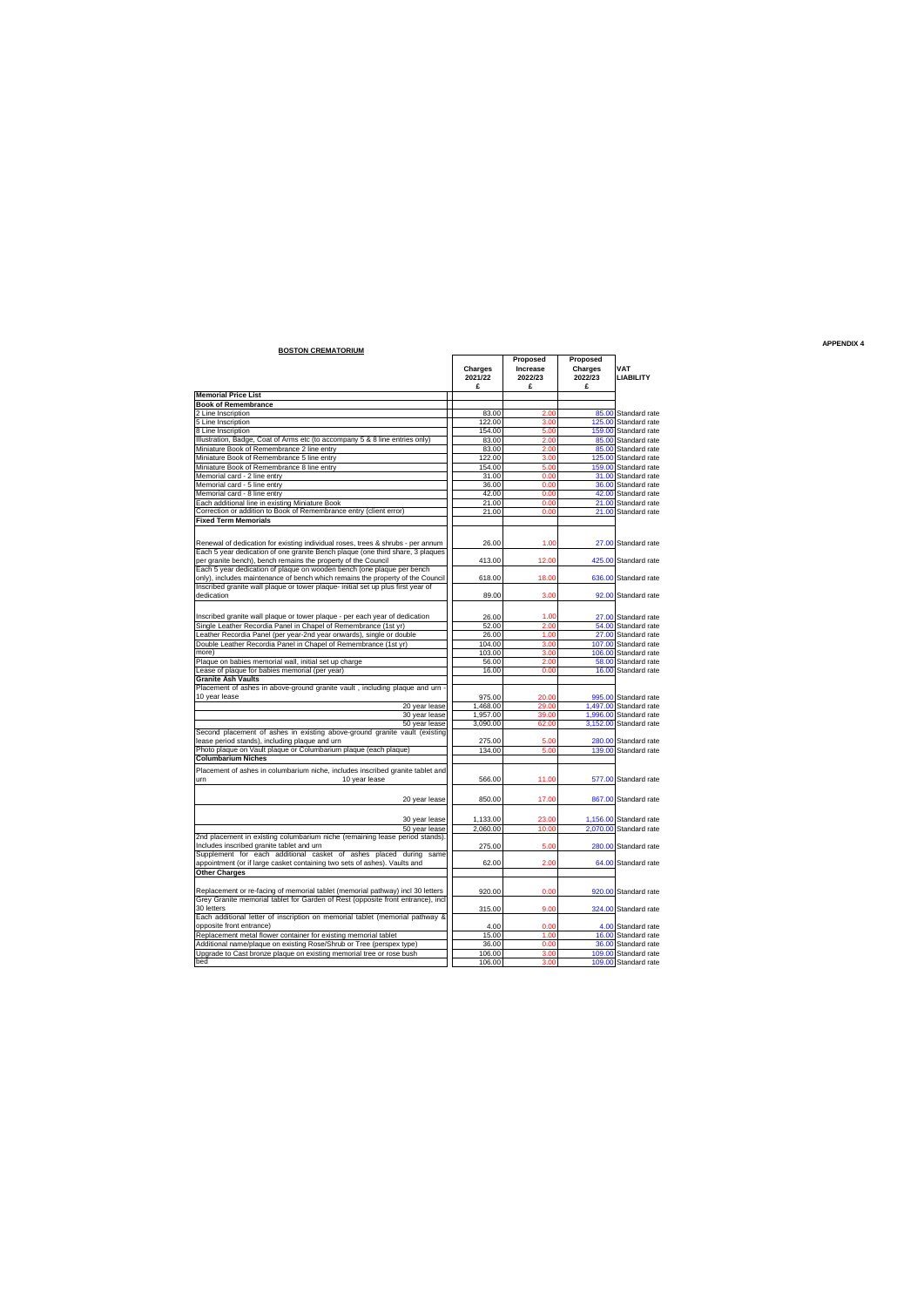| <b>BOSTON CREMATORIUM</b>                                                                                                                                 |                         |                                      |                                     |                         |
|-----------------------------------------------------------------------------------------------------------------------------------------------------------|-------------------------|--------------------------------------|-------------------------------------|-------------------------|
|                                                                                                                                                           | Charges<br>2021/22<br>£ | Proposed<br>Increase<br>2022/23<br>£ | Proposed<br>Charges<br>2022/23<br>£ | VAT<br><b>LIABILITY</b> |
| <b>MEDIA FEES</b>                                                                                                                                         |                         |                                      |                                     |                         |
| Video file recording (MP4) of funeral service supplied as downloadable link                                                                               |                         | <b>New Charge</b>                    |                                     | 30.00 Standard rate     |
| Video file recording (MP4) of funeral service with VT embedded -                                                                                          |                         |                                      |                                     |                         |
| downloadable link                                                                                                                                         |                         | <b>New Charge</b>                    |                                     | 45.00 Standard rate     |
| link                                                                                                                                                      |                         | <b>New Charge</b>                    |                                     | 18.00 Standard rate     |
| Video recording of the whole service on DVD or USB                                                                                                        | 43.00                   | 1.00                                 |                                     | 43.00 Standard rate     |
| Video recording of the whole service with the VT embedded on DVD or USB                                                                                   | 55.00                   | 0.00                                 |                                     | 55.00 Standard rate     |
| Video recording of the visual tribute (on its own) on DVD or USB                                                                                          | 24.00                   | 1.00                                 | 25.00                               |                         |
| Each additional DVD or USB Video recording                                                                                                                | 21.00                   | 0.00                                 |                                     | 21.00 Standard rate     |
| Live Webcasting of funeral service, includes 7 days on demand                                                                                             | 88.00                   | $-28.00$                             |                                     | 60.00 Standard rate     |
| Visual Tribute - Single still image                                                                                                                       |                         | <b>New Charge</b>                    |                                     | 18.00 Standard rate     |
| Slideshow - up to 25 images with music                                                                                                                    |                         | <b>New Charge</b>                    |                                     | 75.00 Standard rate     |
| Slideshow - up to 25 images, no music                                                                                                                     |                         | <b>New Charge</b>                    |                                     | 38.00 Standard rate     |
| Each additional 25 images (1 to 25)                                                                                                                       |                         | New Charge                           |                                     | 21.00 Standard rate     |
| Family video file                                                                                                                                         |                         | <b>New Charge</b>                    |                                     | 18.00 Standard rate     |
| Orders/ media for Tributes received after our 48hr cut-off period (additional fee)                                                                        |                         | <b>New Charge</b>                    |                                     | 75.00 Standard rate     |
|                                                                                                                                                           |                         |                                      |                                     |                         |
| <b>Fees and Charges</b>                                                                                                                                   |                         |                                      |                                     |                         |
| Cremation Fee - Adult                                                                                                                                     | 780.00                  | 15.00                                |                                     | 795.00 Exempt - no VAT  |
| Cremation Fee - Direct cremation. No funeral service or mourners, 8.30am or                                                                               |                         |                                      |                                     |                         |
| 4pm time slot only (cremation next day). Includes 2 pallbearers (wheeled)                                                                                 | 545.00                  | 50.00                                |                                     | 595.00 Exempt - no VAT  |
| Cremation Fee - Child 6 - 15 years                                                                                                                        | 97.00                   | $-97.00$                             |                                     | 0.00 Exempt - no VAT    |
| Cremation Fee - Child 1 month to 5 years                                                                                                                  | 28.00                   | $-28.00$                             |                                     | 0.00 Exempt - no VAT    |
| Cremation Fee - Child under 1 month, non-viable foetus or body part resulting                                                                             |                         |                                      |                                     |                         |
| from post mortem                                                                                                                                          | 18.00                   | $-18.00$                             |                                     | 0.00 Exempt - no VAT    |
| Cremation Fee - Batch Cremation of pre-12 week foetuses (per batch not                                                                                    |                         |                                      |                                     |                         |
| exceeding 20.)                                                                                                                                            | 47.00                   | 1.00                                 |                                     | 48.00 Exempt - no VAT   |
| <b>Combined cremation and memorial offers</b>                                                                                                             |                         |                                      |                                     |                         |
| A. Standard cremation service including up yo 5 lines inscription in Book of                                                                              |                         |                                      |                                     |                         |
| Remembrance                                                                                                                                               | 830.00                  | delete charge                        |                                     | Exempt/standard         |
| B. Standard cremation service including a 1 year lease of a Wall plaque, Tower<br>plaque or Leather Recordia panel (lease renewable in yearly increments) | 830.00                  | delete charge                        |                                     | Exempt/standard         |
|                                                                                                                                                           |                         |                                      |                                     |                         |
| C. Standard cremation service including 10 year lease of a columbarium niche                                                                              | 1,220.00                | delete charge                        |                                     | Exempt/standard         |
|                                                                                                                                                           |                         |                                      |                                     |                         |
| Provision of one pall bearer                                                                                                                              | 25.00                   | 0.00                                 |                                     | 25.00 Standard rate     |
| Provision of two pall-bearers (maximum & only if available)                                                                                               | 50.00                   | 0.00                                 |                                     | 50.00 Standard rate     |
| Additional service slot in Chapel (when available)                                                                                                        | 200.00                  | 0.00                                 |                                     | 200.00 Exempt - no VAT  |
| Use of Crematorium Chapel for a burial or memorial service or for training                                                                                |                         |                                      |                                     |                         |
| purposes.                                                                                                                                                 | 200.00                  | 0.00                                 |                                     | 200.00 Exempt - no VAT  |
| Storage of cremated remains after 28 days                                                                                                                 | 8.00                    | 0.00                                 |                                     | 8.00 Exempt - no VAT    |
| Bronze Urn                                                                                                                                                | 21.00                   | 1.00                                 |                                     | 22.00 Exempt - no VAT   |
| Polytainer                                                                                                                                                | 14.00                   | 1.00                                 |                                     | 15.00 Exempt - no VAT   |
| Interment/ exhumation of cremated remains at Crematorium (unwitnessed)                                                                                    | 156.00                  | 4.00                                 |                                     | 160.00 Exempt - no VAT  |
| Interment/ exhumation of cremated remains at Crematorium (witnessed with                                                                                  |                         |                                      |                                     |                         |
| staff present)                                                                                                                                            | 185.00                  | 5.00                                 |                                     | 190.00 Exempt - no VAT  |
| Scattering of Cremated remains (Witnessed with staff present)                                                                                             | 29.00                   | 1.00                                 |                                     | 30.00 Exempt - no VAT   |
| Scattering of Cremated remains from other Crematoria (unwitnessed)                                                                                        | 68.00                   | 0.00                                 |                                     | 68.00 Exempt - no VAT   |
| Scattering of Cremated remains from other Crematoria (Witnessed with staff                                                                                |                         |                                      |                                     |                         |
| present)                                                                                                                                                  | 97.00                   | 1.00                                 |                                     | 98.00 Exempt - no VAT   |
| Double interment of cremated remains, (one excavation, 2 caskets or both in                                                                               |                         |                                      |                                     |                         |
| same casket)                                                                                                                                              | 234.00                  | 6.00                                 |                                     | 240.00 Exempt - no VAT  |
| Additional Certificate of Cremation (if remains are split or original lost)                                                                               | 15.00                   | 1.00                                 |                                     | 16.00 Exempt - no VAT   |
| Photocopy of Registrars or Coroners disposal certificate                                                                                                  | 15.00                   | 1.00                                 |                                     | 16.00 Exempt - no VAT   |
| Letter of delcaration for customs - remains taken abroad                                                                                                  | 15.00                   | 1.00                                 |                                     | 16.00 Exempt - no VAT   |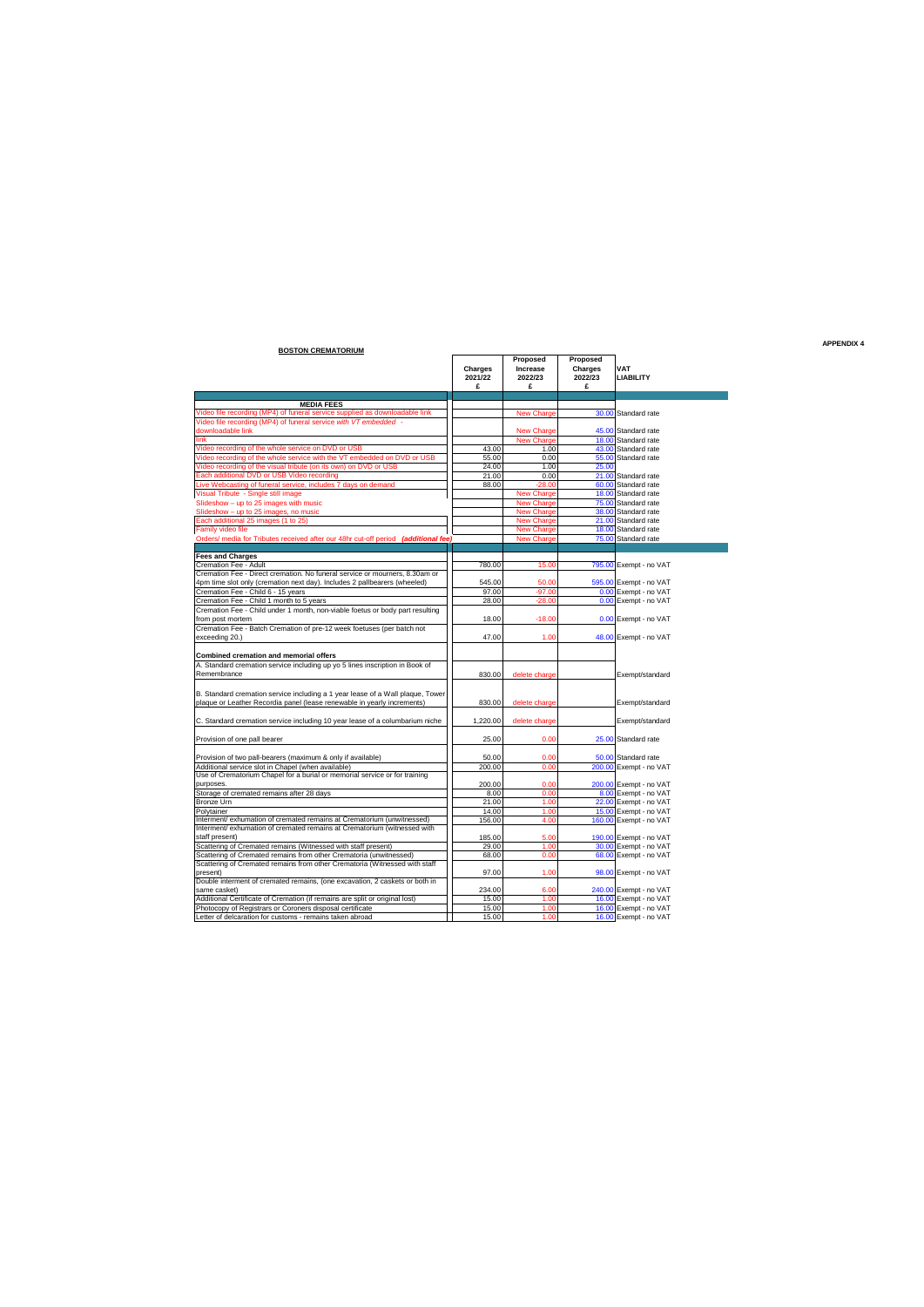### **CCTV Closed Circuit TV**

| <b>Proposed</b>      |                   | <b>Proposed</b> |                  |
|----------------------|-------------------|-----------------|------------------|
| <b>Charges</b>       | <b>Increase</b>   | <b>Charges</b>  | IVAT             |
| 2021/22              | 2022/23           | 2022/23         | <b>LIABILITY</b> |
|                      |                   |                 |                  |
| Price on application | <b>I</b> Business |                 |                  |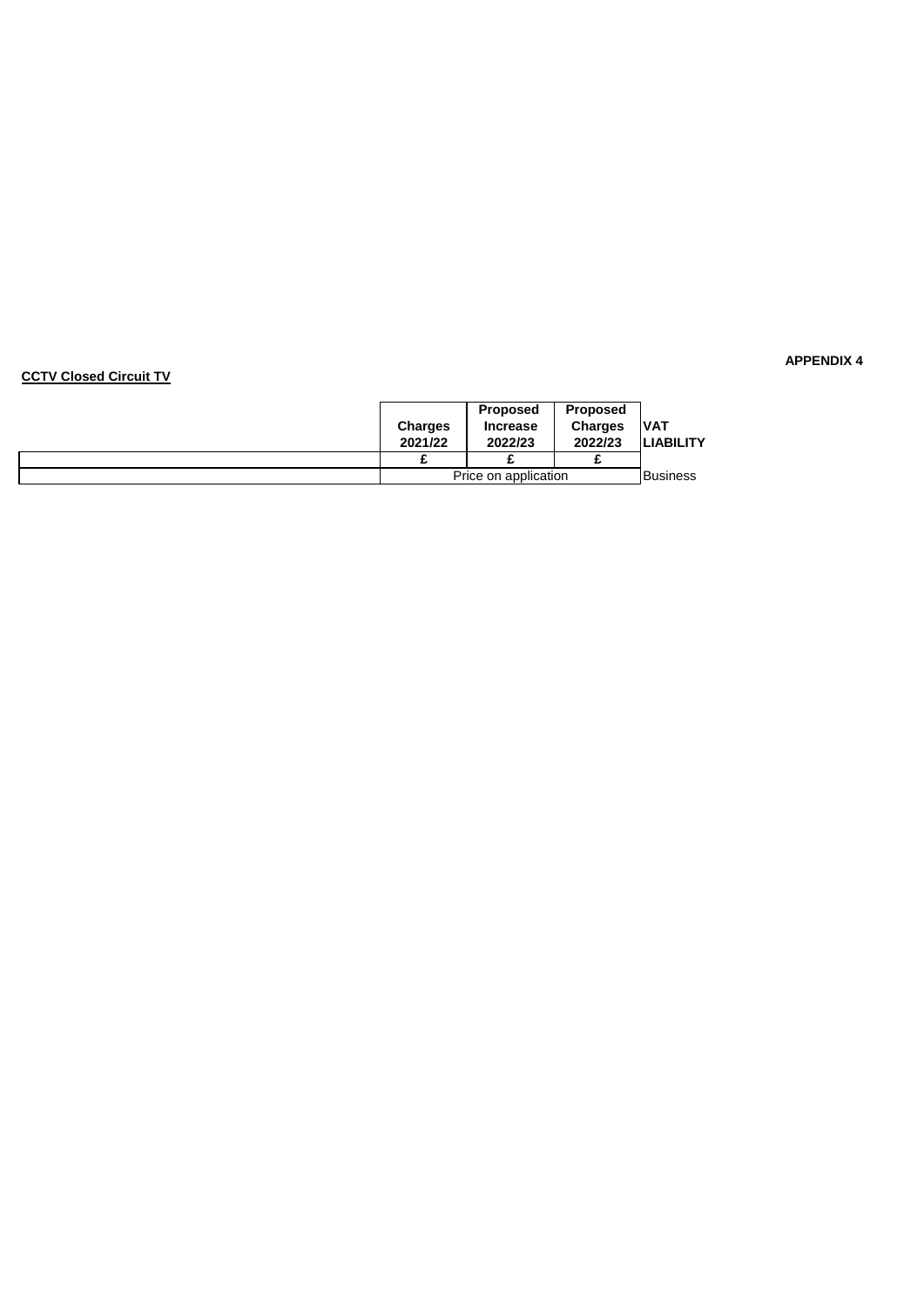### **COMMERCIAL WASTE FEES AND CHARGES**

|                                   |                | Proposed             |         |                     |
|-----------------------------------|----------------|----------------------|---------|---------------------|
|                                   | <b>Charges</b> | Increase             | Charges | <b>VAT</b>          |
|                                   | 2021/22        | 2022/23              | 2022/23 | <b>LIABILITY</b>    |
| Green Bin prices (residual waste) | £              | £                    | £       |                     |
| 240 Litre - Once Weekly           |                | Price on application |         | <b>Non Business</b> |
| 240 Litre - Twice Weekly          |                | Price on application |         | Non Business        |
| 240 Litre - Fortnightly           |                | Price on application |         | <b>Non Business</b> |
| 240 Litre - Monthly               |                | Price on application |         | <b>Non Business</b> |
| 360 Litre - Once Weekly           |                | Price on application |         | <b>Non Business</b> |
| 360 Litre - Twice Weekly          |                | Price on application |         | <b>Non Business</b> |
| 360 Litre - Fortnightly           |                | Price on application |         | <b>Non Business</b> |
| 360 Litre - Monthly               |                | Price on application |         | <b>Non Business</b> |
| 660 Litre - Once Weekly           |                | Price on application |         | <b>Non Business</b> |
| 660 Litre - Twice Weekly          |                | Price on application |         | <b>Non Business</b> |
| 660 Litre - Fortnightly           |                | Price on application |         | Non Business        |
| 660 Litre - Monthly               |                | Price on application |         | <b>Non Business</b> |
| 1100 Litre - Once Weekly          |                | Price on application |         | <b>Non Business</b> |
| 1100 Litre - Twice Weekly         |                | Price on application |         | <b>Non Business</b> |
| 1100 Litre - Fortnightly          |                | Price on application |         | Non Business        |
| 1100 Litre - Monthly              |                | Price on application |         | Non Business        |
| Trade Bags (10 bags per roll)     |                | Price on application |         | <b>Non Business</b> |
|                                   |                |                      |         |                     |
| <b>Blue Bin prices</b>            |                |                      |         |                     |
| 240L weekly                       |                | Price on application |         | <b>Non Business</b> |
| 240L fortnightly                  |                | Price on application |         | Non Business        |
| 240L Monthly                      |                | Price on application |         | <b>Non Business</b> |
| 360L - Fortnightly                |                | Price on application |         | <b>Non Business</b> |
| 360I - Monthly                    |                | Price on application |         | <b>Non Business</b> |
| 660L Fortnightly                  |                | Price on application |         | <b>Non Business</b> |
| 660L Monthly                      |                | Price on application |         | <b>Non Business</b> |
| 1100L weekly                      |                | Price on application |         | <b>Non Business</b> |
| 1100L Fortnightly                 |                | Price on application |         | <b>Non Business</b> |
| 1100L Monthly                     |                | Price on application |         | Non Business        |
| Trade bags (10 bags per roll)     |                | Price on application |         | Non Business        |
| Other charges:                    |                |                      |         |                     |
| <b>Commercial waste bins:</b>     |                |                      |         |                     |
| Re-instatement of bin             |                | Price on application |         | <b>Non Business</b> |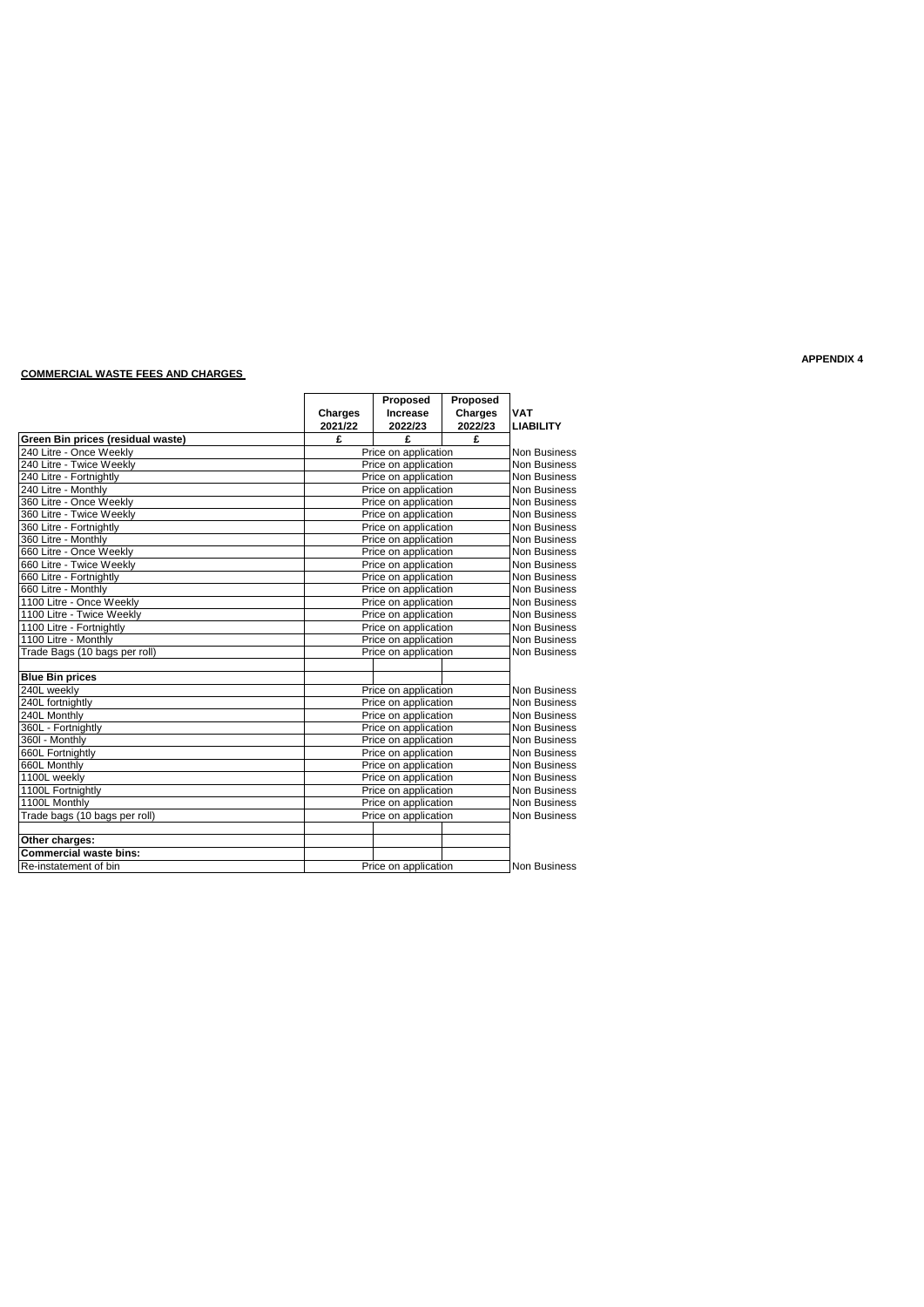### **WASTE SERVICES**

|                                                             | Charges<br>2021/22 | Proposed<br>Increase<br>2022/23 | Proposed<br><b>Charges</b><br>2022/23 | <b>VAT</b><br><b>LIABILITY</b> |
|-------------------------------------------------------------|--------------------|---------------------------------|---------------------------------------|--------------------------------|
|                                                             | £                  | £                               | £                                     |                                |
| <b>BULKY COLLECTION CHARGES - DOMESTIC</b>                  |                    |                                 |                                       |                                |
| <b>Bulky Collections: Standard Items</b>                    |                    |                                 |                                       |                                |
| Collection of 1-2 standard items                            | 18.00              | 0.00                            |                                       | 18.00 Non business             |
| Collection of 3 standard items                              | 25.00              | 0.00                            |                                       | 25.00 Non business             |
| Collection of 4-5 standard items                            | 30.00              | 0.00                            |                                       | 30.00 Non business             |
| <b>Bulky Collections: White Items</b>                       |                    |                                 |                                       |                                |
| Collection of 1 large white goods                           | 26.25              | 0.00                            |                                       | 26.25 Non business             |
| Collection of 2 large white goods                           | 36.75              | 0.00                            |                                       | 36.75 Non business             |
| Any Other Items                                             |                    |                                 |                                       |                                |
| Eg Carpets, sheds, wood, garden waste                       | <b>POA</b>         |                                 |                                       | POA Non business               |
| <b>Refuse Bins</b>                                          |                    |                                 |                                       |                                |
| New/replacement 240L bin                                    | 25.00              | 0.00                            |                                       | 25.00 Non business             |
| New/replacement 360L bin                                    | 50.00              | 0.00                            |                                       | 50.00 Non business             |
| New/replacement 660L bin                                    | 150.00             | 0.00                            |                                       | 150.00 Non business            |
| New/replacement 1100L bin                                   | 175.00             | 0.00                            |                                       | 175.00 Non business            |
| <b>Garden Waste Collections</b>                             |                    |                                 |                                       |                                |
| Garden waste collections for 1 bin (per annum)              | 45.00              | 0.00                            |                                       | 45.00 non business             |
| Garden waste collections for each extra bin (per annum)     | 20.00              | 0.00                            |                                       | 20.00 non business             |
| Garden waste 240L bin purchase                              | 25.00              | 0.00                            |                                       | 25.00 non business             |
| <b>BULKY COLLECTIONS - COMMERCIAL</b>                       |                    |                                 |                                       |                                |
| <b>Commercial Waste Bulky collections: Standard</b>         |                    |                                 |                                       |                                |
| Collection of 1-2 standard items                            | 28.80              | 0.00                            |                                       | 28.80 Non business             |
| Collection of 3 standard items                              | 40.00              | 0.00                            |                                       | 40.00 Non business             |
| Collection of 4-5 standard items                            | 48.00              | 0.00                            |                                       | 48.00 Non business             |
| <b>Commercial Waste Bulky collections: White Items</b>      |                    |                                 |                                       |                                |
| Collection of 1 large white goods                           | 42.00              | 0.00                            |                                       | 42.00 Non business             |
| Collection of 2 large white goods                           | 58.80              | 0.00                            |                                       | 58.80 Non business             |
| STREET CLEANING - COMMERCIAL                                |                    |                                 |                                       |                                |
| Street Cleaning - large sweeper (Driver +1) Hourly rate-min |                    |                                 |                                       |                                |
| 2 hours                                                     |                    | Price on Application            |                                       | Standard rate                  |
| Street Cleaning - small sweeper (Driver +1) Hourly rate -   |                    |                                 |                                       |                                |
| min 2 hours                                                 |                    | Price on Application            |                                       | Standard rate                  |
| Street Cleaning - large sweeper (Driver +1) Day rate - min  |                    |                                 |                                       |                                |
| 1 day                                                       |                    | Price on Application            |                                       | Standard rate                  |
| Street Cleaning - small sweeper (Driver +1) Day rate - min  |                    |                                 |                                       |                                |
| 1 day                                                       |                    | Price on Application            |                                       | Standard rate                  |

Commercial Street Cleaning:<br>These prices will need to be published as POA (but the calculations are saved in the Ops POA folder)<br>18.9.20 -MF does not want to incr 'standard' prices 21.22 because of covid situation & subseq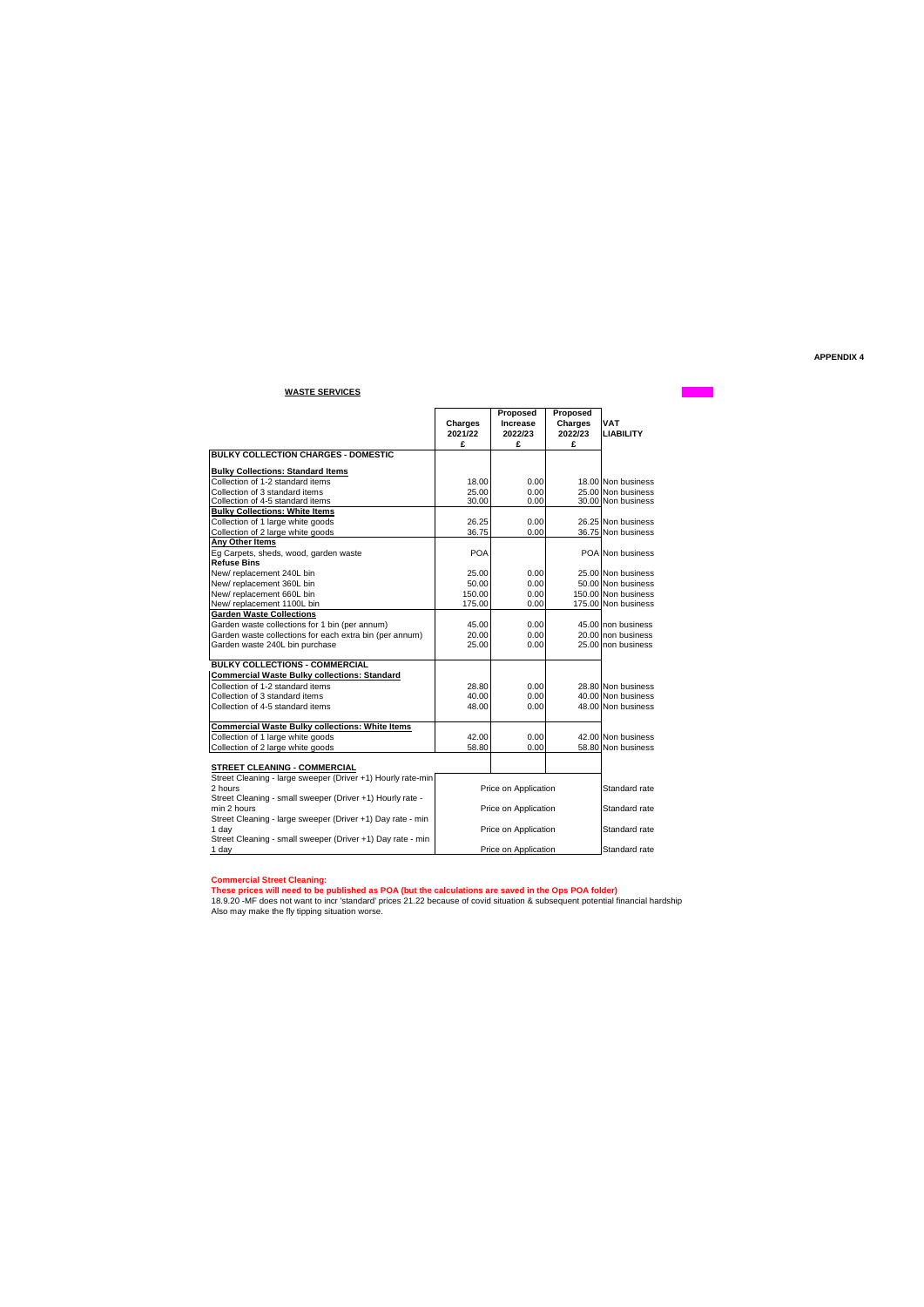### **GROUNDS MAINTENANCE CHARGES**

|                                                            | <b>Charges</b><br>2021/22 | <b>Proposed</b><br><b>Increase</b><br>2022/23 | <b>Proposed</b><br><b>Charges</b><br>2022/23 | <b>VAT</b><br><b>LIABILITY</b> |
|------------------------------------------------------------|---------------------------|-----------------------------------------------|----------------------------------------------|--------------------------------|
| <b>Commercial Tree Services:</b>                           |                           |                                               |                                              |                                |
| Commercial contract services (Tree)-with cherry picker     |                           |                                               |                                              |                                |
| (plus disposal costs of any waste)                         |                           | Price on Application                          |                                              |                                |
| Commercial contract services (Tree)- without cherry picker |                           |                                               |                                              |                                |
| (plus disposal costs of any waste)                         |                           | Price on Application                          |                                              | Standard rate                  |
| <b>Commercial Play inspections and repairs:</b>            |                           |                                               |                                              |                                |
| Commercial contract services - Play equipment inspections  |                           | Price on Application                          |                                              | Standard rate                  |
| Commercial contract services - Play equipment repairs      |                           | Price on Application                          |                                              | Standard rate                  |

**These prices will need to be published as POA (but the actual prices saved within the Ops POA folder)**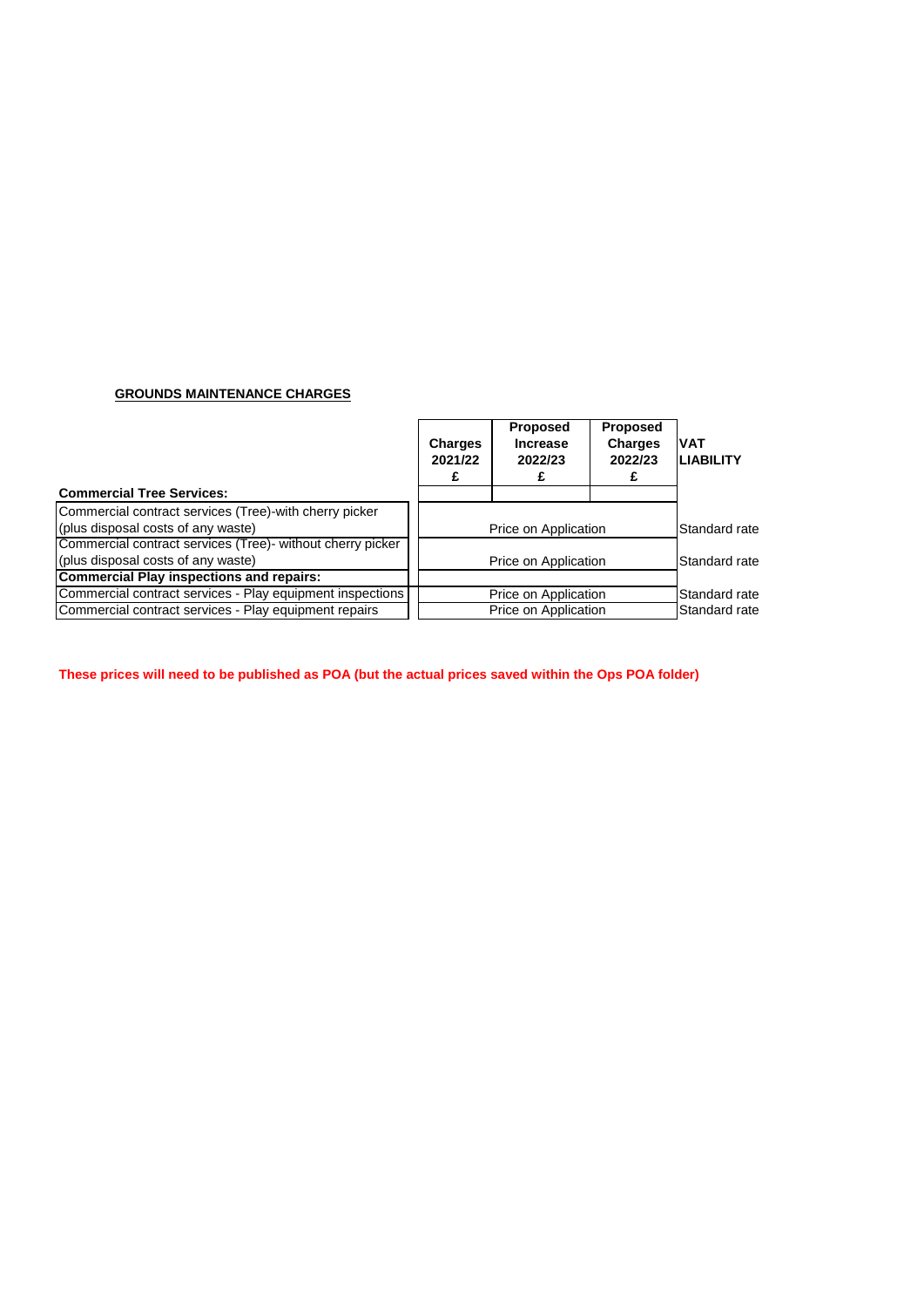### **GUILDHALL**

### **APPENDIX 4**

|                                                                      | <b>Charges</b><br>2021/22 | Proposed<br>Increase<br>2022/23 | Proposed<br><b>Charges</b><br>2022/23 | <b>VAT</b><br><b>LIABILITY</b> |
|----------------------------------------------------------------------|---------------------------|---------------------------------|---------------------------------------|--------------------------------|
|                                                                      | £                         | £                               | £                                     |                                |
| Private Hire (after 6pm there is a minimum of 2 hours hire required) |                           |                                 |                                       |                                |
| Private hire within normal opening hours (per hour)                  |                           | 50.00 Price on Application      |                                       |                                |
| Private hire outside normal opening hours (per hour) *               |                           | 80.00 Price on Application      |                                       |                                |
| Private hire of more than one room (price on application)            |                           | Price on application            |                                       | <b>Standard Rates</b>          |
| Charity private hire within normal opening hours (per hour)          |                           | 40.00 Price on Application      |                                       |                                |
| Charity private hire outside normal opening hours (per hour) *       |                           | 50.00 Price on Application      |                                       |                                |
| <b>Meeting Room Hire</b>                                             |                           |                                 |                                       |                                |
| Meeting room hire within normal opening hours (per hour)             | 25.00                     | 5.00                            | 30.00                                 |                                |
| Meeting room hire outside normal opening hours 8am to 6pm (per hour) |                           | 50.00 Price on Application      |                                       |                                |
| Refreshments (per serving)                                           | 15.00                     | 15.00                           | 30.00                                 |                                |
| <b>Wedding Hire</b>                                                  |                           |                                 |                                       |                                |
| Wedding hire - Ceremony only                                         |                           | 520.00 Price on Application     |                                       | <b>Standard Rates</b>          |
| Reception to follow wedding (per hour)                               |                           | 85.00 Price on Application      |                                       | <b>Standard Rates</b>          |
| Wedding hire - Ceremony only Outside normal opening hours            |                           | 620.00 Price on Application     |                                       | <b>Standard Rates</b>          |
| Reception to follow wedding (per hour) Outside normal opening hours  |                           | 95.00 Price on Application      |                                       | <b>Standard Rates</b>          |
| Tours (price is for upto 20 people)                                  |                           |                                 |                                       |                                |
| Group guided tour within opening hours (booking required)            | 60.00                     | 20.00                           |                                       | 80.00 Standard Rates           |
| Bespoke tours/talks/on and off site/packages                         |                           | Price on Application            |                                       | <b>Standard Rates</b>          |
| Paranormal investigations groups                                     |                           | Price on Application            |                                       | <b>Standard Rates</b>          |
| Other                                                                |                           |                                 |                                       |                                |
| Refreshments (per serving)                                           | 15.00                     | 5.00                            |                                       | 20.00 Standard Rates           |
| Linen Charge (per table)                                             | 0.00                      | 5.00                            |                                       | 5.00 Standard Rates            |
| Bespoke stands at events                                             |                           | Price on Application            |                                       | <b>Standard Rates</b>          |
| <b>Location Hire</b>                                                 |                           | Price on Application            |                                       | <b>Standard Rates</b>          |
| Hire of entire Guildhall                                             |                           | Price on Application            |                                       | <b>Standard Rates</b>          |
| Photography fee for occasion events                                  |                           | Price on Application            |                                       | <b>Standard Rates</b>          |
|                                                                      |                           |                                 |                                       |                                |

\* Upto 10pm and excluding Christmas and Bank Holidays

The Guildhall is not available for wedding bookings or other hire on bank holidays and during its Christmas closure period

All bookings are subject to availability

Admin fees charge on third party services e.g catering, venue dressing etc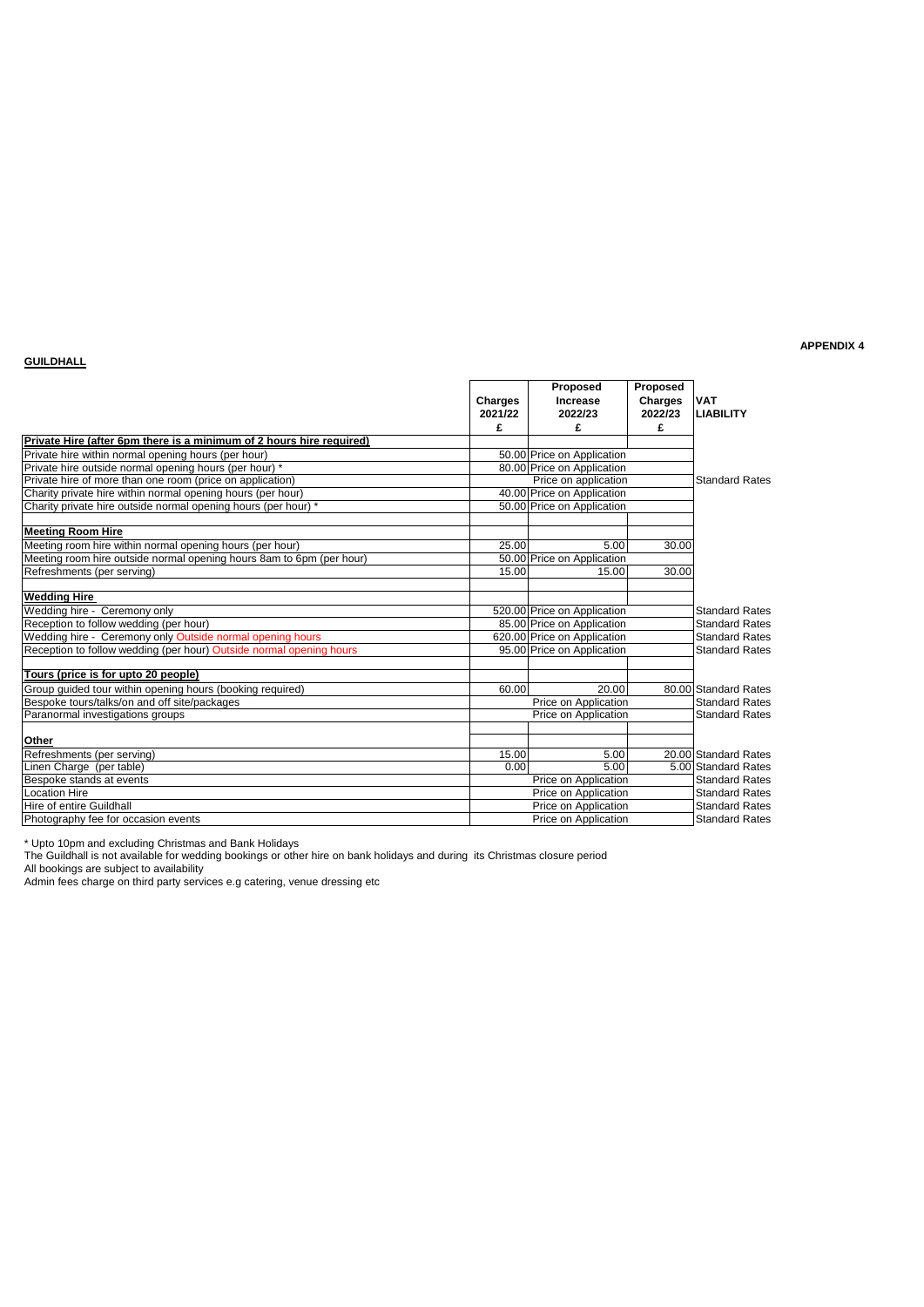#### **ENVIRONMENTAL SERVICES**

**Charges Increase Charges**<br>2021/22 2022/23 2022/23 **2022/23 2022/23 2022/23 2022/23 2022/23 2022/23 2022/23 £ £ £ Health Education - 3217** Unit Food Examination (Charge for initial 1st Hour) 90.20 0.00 90.20 0.00 90.20 Unit Food Examination (Charge per hour after initial hour) 42.40 42.40 0.00 42.40 0.00 42.40 0.00 42.40 0.00 42.40 0.00 42.40 0.00 42.40 0.00 42.40 0.00 42.40 0.00 42.40 0.00 42.40 0.00 42.40 0.00 450.00 450.00 450.00 450. Non business - No VAT charge<br>Non business - No VAT charge<br>Non business - No VAT charge **Training courses (food safety)** Setting up a food business<br>
Control and Total Control of Technology and Total Control of Total Control of Total Control of Total Control of Total Control of Total Control of Total Control of Total Control of Total Control Short courses **25.00 No. 25.00 25.00 No. 25.00 Non business - No VAT charge Dog Warden - 3219<br>Dog Fines (Seizure) - FIXED BY STATUTE** 25.00 0.000 25.00 Non business - No VAT charge<br>Stray Dogs - Admin Charge per dog. 20.00 20.00 0.00 20.00 Standard rate bog Warden - 3219<br>
Charge Charge Charge per dog.<br>
Kennelling fees (per day) The Charge per dog.<br>
Kennelling fees (per day) The Charge Charge Charge Charge Charge Charge Charge Charge Charge Charge Charge Charge Charge Char **Dog Control**<br>Dog Fouling (Fixed penalty) - FIXED BY STATUTE Dog Fouling (Fixed penalty) - FIXED BY STATUTE<br>Failing to exclude your dog from a fenced off children's play area - FIXED BY<br>STATUTE the conduct of children's play area - FIXED BY (100.00) 000 100.00 Non business - No VAT Failing to put a nuisance or dangerous dog on a lead when requested to do so by an authorised officer **- FIXED BY STATUTE**<br>Failure to provide evidence of the means to clear up dog faeces (Bag or the control of the control of the means to clear up dog faeces (Bag or the control of the control of **Mobile Homes Act 2013 - licence fees** New Site Licence<br>
New Site Licence per pitch<br>
New Site Licence per pitch<br>
Significant amendment of existing site licence<br>
Transfer / amendment of existing site licence<br>
Transfer / amendments<br>
Transfer / amendments<br>
Since 2 Enforcement notices 100.00 0.00 100.00 Non business - No VAT charge Enforcement notices additional one 50.00 0.00 50.00 Non business - No VAT charge Depositing site rules 50.00 0.00 50.00 Non business - No VAT charge **Pollution - 3216** ontaminated Land (consultation and advice) - charged per hour 30.00 30.00 0.00 30.00 Non business - No VAT charge **Food Safety** Export Certificate - Can only be issued within council opening hours 120.00 0.00 120.00 Non business - No VAT charge Export Certificate - Issued outside council opening hours NEW 0.00 240.00 Exercise Carrier Carrier of the Safety packs in the United States 15.000 1240.000 240.000 Non business - No VAT charge<br>
Food safety packs - No VAT charge<br>
Food safety packs - No VAT charge Port Health - 3214<br>Ship Sanitation Certificate - FIXED BY STATUTE<br>Ship Sanitation Extension - FIXED BY STATUTE - And Recorded - And - And - And - And - And - And - And - And -<br>Ship Sanitation Extension - FIXED BY STATUTE -**Street Cleansing - 3235<br>Litter Fixed Penalty - <b>FIXED BY STATUTE** 1 1 2000 0.000 75.00 Non business - No VAT charge<br>Fly tipping penalty - **FIXED BY STATUTE** 150-400 150-400 0 150-400 Non business - No VAT charge **Public Conveniences - 8006**  $\overline{6.00}$   $\overline{0.00}$   $\overline{5.00}$  Non business - No VAT charge

**Propos**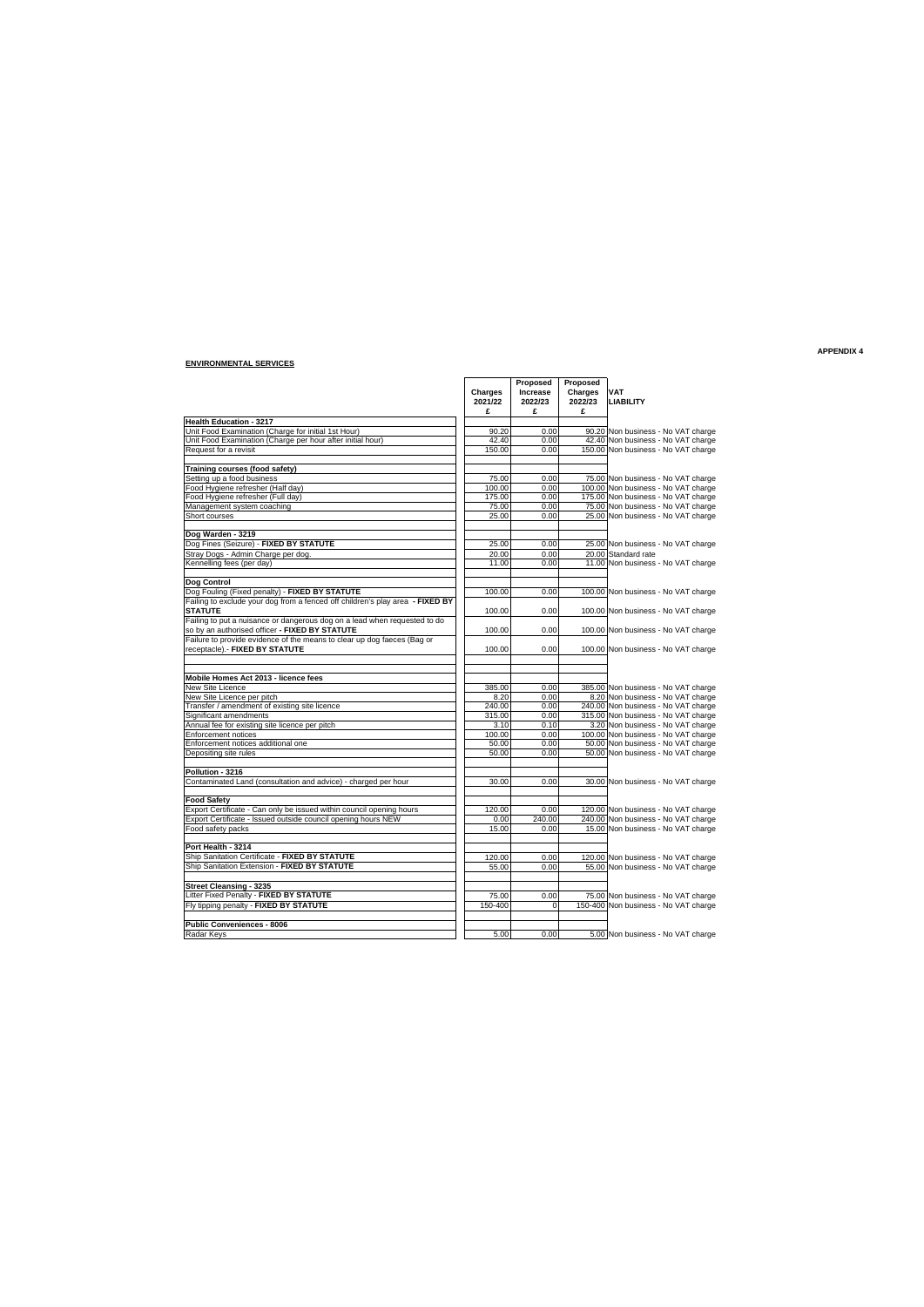### **MISCELLANEOUS LICENCES**

|                                                                                           | Charges<br>2021/22 | Proposed<br>Increase<br>2022/23 | Proposed<br>Charges<br>2022/23<br>Part A | Proposed<br>Charges<br>2022/23<br>Part B | Proposed<br>Charges VAT<br>2022/23<br>Total | <b>LIABILITY</b>                      |
|-------------------------------------------------------------------------------------------|--------------------|---------------------------------|------------------------------------------|------------------------------------------|---------------------------------------------|---------------------------------------|
|                                                                                           | £                  | £                               | £                                        | £                                        | £                                           |                                       |
| Sex Establishments (1st Application)                                                      | 1.547.00           | 0.00                            | 1.330.00                                 | 217.00                                   |                                             | 1,547.00 Non business - No VAT charge |
| Sex Establishments (Renewal Application)                                                  | 539.00             | 0.00                            | 322.00                                   | 217.00                                   |                                             | 539.00 Non business - No VAT charge   |
| Dangerous Wild Animals (1st Application)                                                  | 284.50             | 0.00                            |                                          |                                          |                                             | 284.50 Non business - No VAT charge   |
| Dangerous Wild Animals (Renewal Application)                                              | 210.00             | 0.00                            |                                          |                                          |                                             | 210.00 Non business - No VAT charge   |
| Dog Breeding (New) + Vets fees rechargeable at invoiced amount New fee                    | 389.00             | 0.00                            | 351.00                                   | 38.00                                    |                                             | 389.00 Non business - No VAT charge   |
| Dog Breeding (Renewal) New fee                                                            | 346.00             | 0.00                            | 308.00                                   | 38.00                                    |                                             | 346.00 Non business - No VAT charge   |
| Riding Establishment (New) + Vets fees rechargeable at invoiced amount New fee            | 238.50             | 0.00                            | 213.50                                   | 25.00                                    |                                             | 238.50 Non business - No VAT charge   |
| Riding Establishment (Renewal) + Vets fees rechargeable at invoiced amount New fee        | 195.00             | 0.00                            | 170.00                                   | 25.00                                    |                                             | 195.00 Non business - No VAT charge   |
| Selling Animals as Pets (New) New fee                                                     | 238.50             | 0.00                            | 213.50                                   | 25.00                                    |                                             | 238.50 Non business - No VAT charge   |
| Selling Animals as Pets (Renewal) New fee                                                 | 195.00             | 0.00                            | 170.00                                   | 25.00                                    |                                             | 195.00 Non business - No VAT charge   |
| Boarding Dogs/Cats, Home Boarding and Day Care (new) New fee                              | 238.50             | 0.00                            | 213.50                                   | 25.00                                    |                                             | 238.50 Non business - No VAT charge   |
| Boarding Dogs/Cats, Home Boarding and Day Care (renewal) New fee                          | 195.00             | 0.00                            | 170.00                                   | 25.00                                    |                                             | 195.00 Non business - No VAT charge   |
| Exhibition of Animals (New) New fee                                                       | 235.00             | 0.00                            | 235.00                                   |                                          |                                             | 235.00 Non business - No VAT charge   |
| Exhibition of Animals (Renewal) New fee                                                   | 235.00             | 0.00                            | 235.00                                   |                                          |                                             | 235.00 Non business - No VAT charge   |
| Re-inspection on request New fee                                                          | 49.00              | 0.00                            | 49.00                                    |                                          |                                             | 49.00 Non business - No VAT charge    |
| Additional Activity payable in addition to the higher fee (inspection fee) New fee        | 49.00              | 0.00                            | 49.00                                    |                                          |                                             | 49.00 Non business - No VAT charge    |
| Change of name/address New fee                                                            | 18.50              | 0.00                            | 18.50                                    |                                          |                                             | 18.50 Non business - No VAT charge    |
| Transfer due to death of a licence holder New fee                                         | 18.50              | 0.00                            | 18.50                                    |                                          |                                             | 18.50 Non business - No VAT charge    |
| Variation of Licence + vets fees rechargeable at invoiced amount where applicable New fee | 24.50              | 0.00                            | 24.50                                    |                                          |                                             | 24.50 Non business - No VAT charge    |
| Zoo Licence Grant 4 years                                                                 | 445.00             | 0.00                            | 368.00                                   | 77.00                                    |                                             | 445.00 Non business - No VAT charge   |
| Zoo Licence Renewal 6 years                                                               | 368.00             | 0.00                            | 291.00                                   | 77.00                                    |                                             | 368.00 Non business - No VAT charge   |
| Zoo Licence Transfer                                                                      | 148.00             | 0.00                            |                                          |                                          |                                             | 148.00 Non business - No VAT charge   |
| Zoo Licence Annual Inspection                                                             | 77.00              | 0.00                            |                                          |                                          |                                             | 77.00 Non business - No VAT charge    |
| Tattooing, ear piercing, acupuncture & electrolysis Premises Registration                 | 116.00             | 0.00                            | 86.00                                    | 30.00                                    |                                             | 116.00 Non business - No VAT charge   |
| Tattooing, ear piercing, acupuncture & electrolysis Personal Registration                 | 49.50              | 0.00                            |                                          |                                          |                                             | 49.50 Non business - No VAT charge    |
| <b>Street Trading Consent</b>                                                             | 112.50             | 0.00                            |                                          |                                          |                                             | 112.50 Non business - No VAT charge   |
| Street Trading daily consent                                                              | 16.00              | 0.00                            |                                          |                                          |                                             | 16.00 Non business - No VAT charge    |
| <b>Scrap Metal Dealers</b>                                                                |                    |                                 |                                          |                                          |                                             |                                       |
| Scrap Metal Dealer Site Licence                                                           | 488.50             | 0.00                            | 316.50                                   | 172.00                                   |                                             | 488.50 Non business - No VAT charge   |
| Scrap Metal Dealer Collector Licence Fee                                                  | 228.50             | 0.00                            | 161.50                                   | 67.00                                    |                                             | 228.50 Non business - No VAT charge   |
| Variation of licence collector to site                                                    | 218.50             | 0.00                            |                                          |                                          |                                             | 218.50 Non business - No VAT charge   |
| Variation of licence site to collector                                                    | 57.00              | 0.00                            |                                          |                                          |                                             | 57.00 Non business - No VAT charge    |
| Change of site manager                                                                    | 47.00              | 0.00                            |                                          |                                          |                                             | 47.00 Non business - No VAT charge    |
| Minor change e.g. change of licensee details                                              | 32.00              | 0.00                            |                                          |                                          |                                             | 32.00 Non business - No VAT charge    |
|                                                                                           |                    |                                 |                                          |                                          |                                             |                                       |
| Duplicate Licence (Standard replacement Licence fee for all licence types)                | 10.50              | 0.00                            |                                          |                                          |                                             | 10.50 Non business - No VAT charge    |
| Register entry fee (for the first entry and £0.50 per entry thereafter)                   | 10.50              | 0.00                            |                                          |                                          |                                             | 10.50 Non business - No VAT charge    |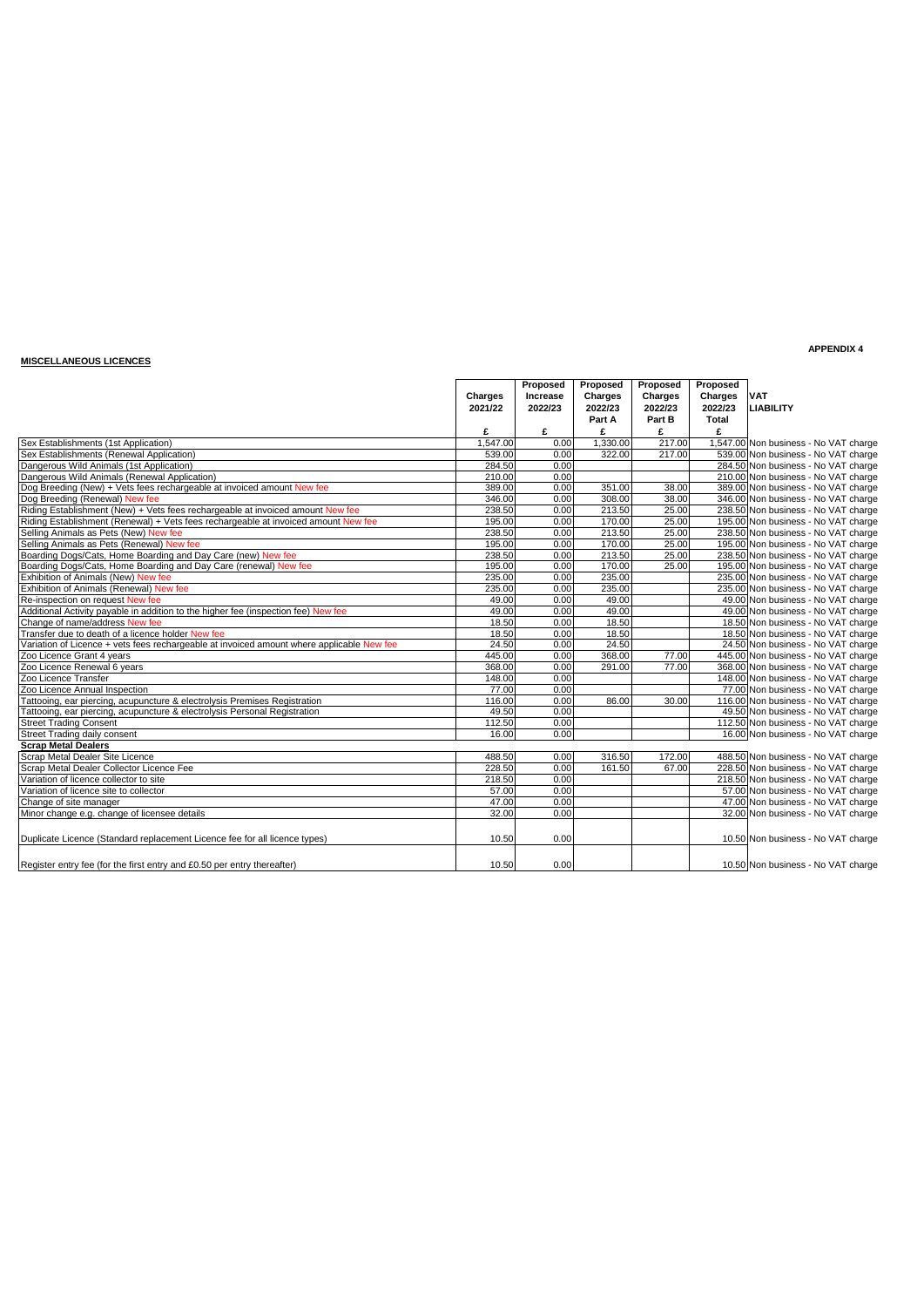**Premises Licence and Club Premises Certificates 2022/23** Statutory fees - no increase.

| <b>IBands</b>               | n      |          |           |                    |           |
|-----------------------------|--------|----------|-----------|--------------------|-----------|
|                             | £0     | £4.301 - | £33.001 - | £87,001 - £125,001 |           |
| Non-Domestic rateable value | £4.300 | £33,000  | £87.000   | £125,000           | land over |

**Premises Licences and Club Premises Certificates (New, Variations & Conversion)**

**If Band D and E are used exclusively or primarily for supply of alcohol for consumption on the premises then a multiplier applies: Band D = £450 X 2 = £900 Band E = £635 X 3 = £1905**

| <b>Bands</b>                       |      |               |      |      |        |
|------------------------------------|------|---------------|------|------|--------|
| Non-Domestic rateable value        | £100 | $^{\circ}190$ | £315 | £450 | £635   |
| <b>Multiplier Charge see above</b> | £0   | $\sim$<br>ΣU. | £0   | £900 | £1,905 |

**Additional Fee Based on Capacity over 5000 (For New and Variation)**

|                    | 5,000             | 10,000 | 15,000 | 20.000 | 30.000        | 140,000 | 50.00  | 60.000 | 70.00  | 80.000 | 90,000 |
|--------------------|-------------------|--------|--------|--------|---------------|---------|--------|--------|--------|--------|--------|
| <b>Capacity</b>    | 9,999             | 14.999 | 19.999 | 29.999 | 39.999        | 49.999  | 59.999 | 69.999 | 79.999 | 89.999 | Plus   |
| Additional Fee (£) | .000 <sub>1</sub> | 2.000  | 4.000  | 3,000  | nnn<br>16,000 | 24.000  | 32.000 | 10.000 | 48.000 | 56,000 | 64.000 |

**Annual Fee and Variation Fee For Premises Licenses and Club Premises Certificates**

**Payable on anniversary of grant**

**Plus additional fee see below if capacity is over 5,000**

**Multiplier applies to band D and E**

**If Band D and E are used exclusively or primarily for supply of alcohol for consumption on the premises then a multiplier applies: Band D = £320 X 2 = £640 Band E = £350 X 3 = £1050**

**For Club paid by secretary**

| <b>Bands</b>                                  |                         |     |      | --        |      |
|-----------------------------------------------|-------------------------|-----|------|-----------|------|
| Nor<br>value<br>rateable<br>mestic<br>٠.<br>. | ---<br>ັ<br>~<br>$\sim$ | 180 | £295 | £320<br>. | £350 |

**Additional Fee Based on Capacity over 5000**

|                    | 5,000 | 10,000 | 15,000 | 20.000 | 30.000 | 40.000 | 50,000 | 60.000 | 70.000 | 80.000 | 90,000      |
|--------------------|-------|--------|--------|--------|--------|--------|--------|--------|--------|--------|-------------|
| <b>Capacity</b>    | 9,999 | 14.999 | 19.999 | 29.999 | 39.999 | 49.999 | 59.999 | 69.999 | 79.999 | 89.999 | <b>Plus</b> |
| Additional Fee (£) | 500   | 000.   | 2,000  | 4,000  | 3,000  | 12,000 | 16.000 | 20,000 | 24.000 | 28,000 | 32,000      |

**Other Fees**

|                  | $A + I - A + I - I$<br>. .                                  |                   |
|------------------|-------------------------------------------------------------|-------------------|
| <b>IPREMISES</b> | Thef<br>Premises<br>Summar<br>Loss etc.<br>Licence or<br>Οf | <b>-0</b><br>v.ov |
|                  |                                                             |                   |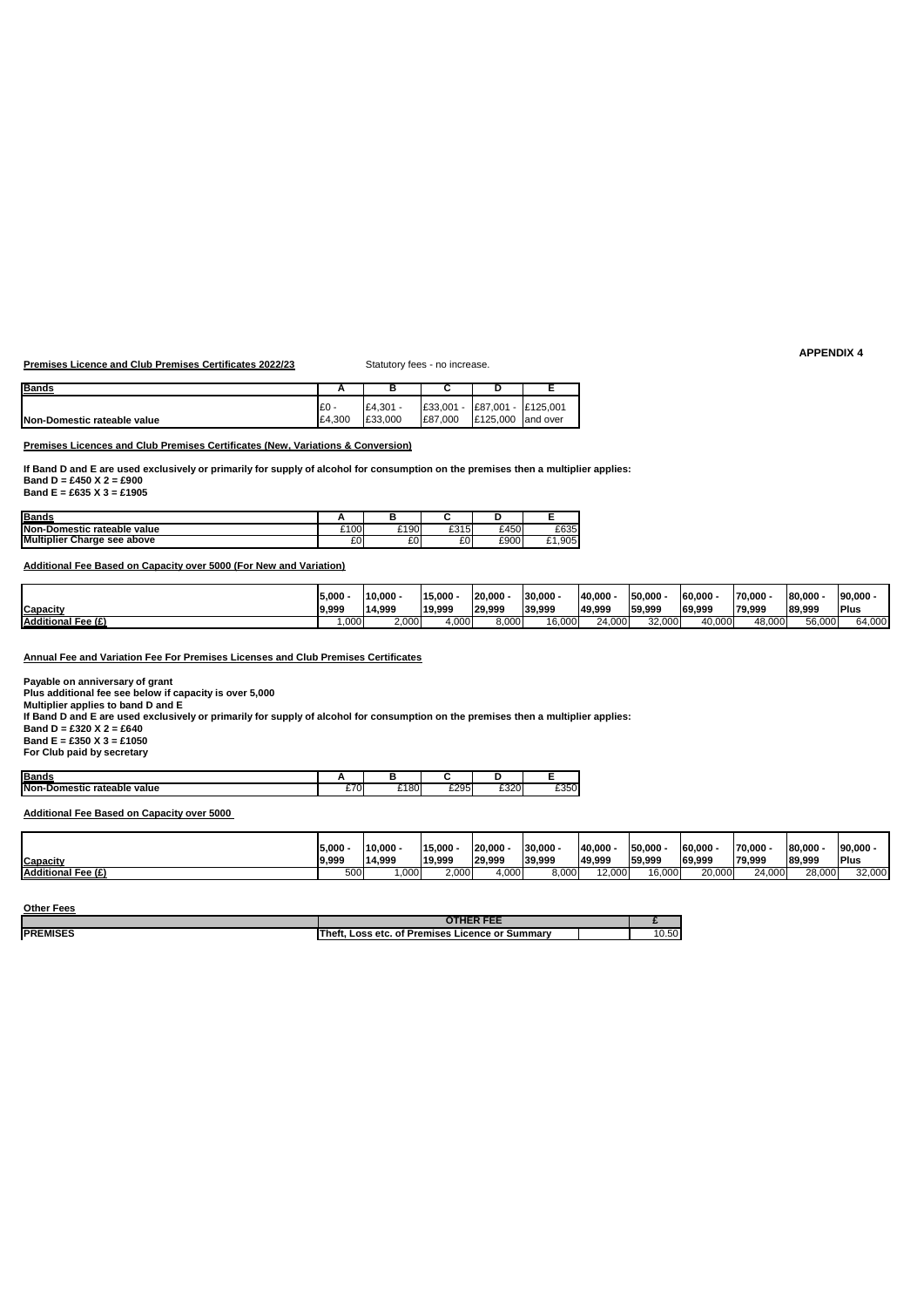|                               | <b>Provisional Statement</b>                               | 315.00 |
|-------------------------------|------------------------------------------------------------|--------|
|                               | <b>Change of Name or Address (Premises Licence Holder)</b> | 10.50  |
|                               | Variation of Designated Premises Supervisor                | 23.00  |
|                               | <b>Transfer: Premises Licence</b>                          | 23.00  |
|                               | <b>Interim Authority</b>                                   | 23.00  |
| <b>CLUBS</b>                  | Theft, Loss etc, of Club Premises Certificates or Summary  | 10.50  |
|                               | Change of Name or Alteration of Club Rules                 | 10.50  |
|                               | <b>Change of Registered Address of Club</b>                | 10.50  |
| <b>TEMPORARY EVENT NOTICE</b> | <b>Temporary Event Notice</b>                              | 21.00  |
|                               | Theft, Loss etc. of Temporary Event Notice                 | 10.50  |
| <b>PERSONAL LICENCE</b>       | <b>Grant/Renewal of Personal Licence</b>                   | 37.00  |
|                               | Theft. Loss etc. of Personal Licence                       | 10.50  |
|                               | <b>Change of Name and Address</b>                          | 10.50  |
| <b>FREEHOLDER/LEASEHOLDER</b> | <b>Register of Interest</b>                                | 21.00  |

**Exemption of Fees for Premises Licence and Club Premises Certificates**

Applies for regulated entertainment at certain premises Premises - school, college, church or community hall or similar building The exemption does not apply to any other licensable activity within these premises

**Exemption** No fee for grant or variation No annual fee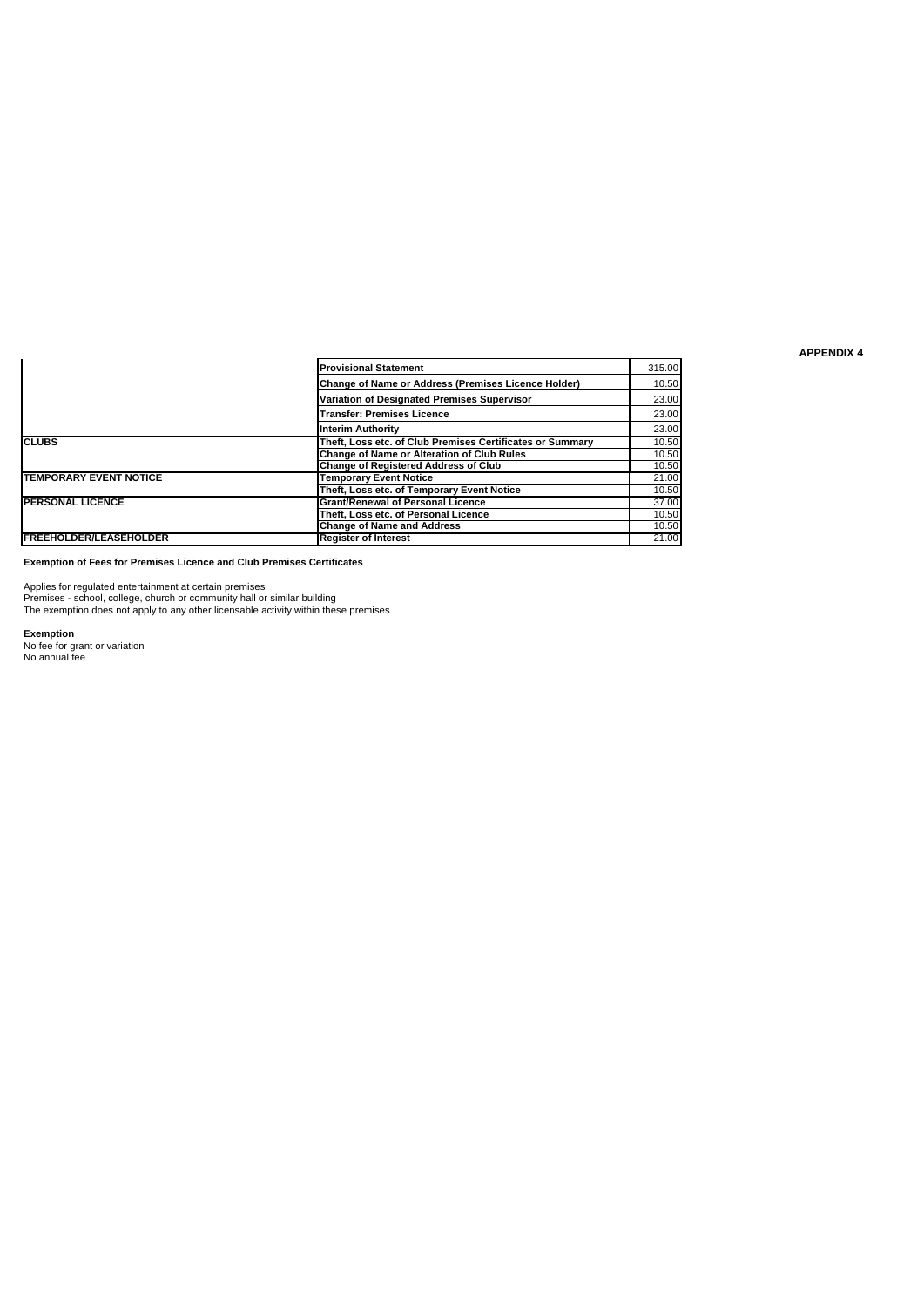### **HACKNEY CARRIAGE, PRIVATE HIRE VEHICLE AND OTHER LICENCES**

|                                                         |                | <b>Proposed</b> | Proposed       |                                     |
|---------------------------------------------------------|----------------|-----------------|----------------|-------------------------------------|
|                                                         | <b>Charges</b> | <b>Increase</b> | <b>Charges</b> | IVAT                                |
|                                                         | 2021/22        | 2022/23         | 2022/23        | <b>LIABILITY</b>                    |
|                                                         |                |                 |                |                                     |
| Hackney Carriage/Private Hire Drivers Licence           | 126.00         | 0.00            |                | 126.00 Non business - No VAT charge |
| Hackney Carriage/Private Hire Drivers Licence - RENEWAL | 106.50         | 0.00            |                | 106.50 Non business - No VAT charge |
| <b>IDVLA Licence check</b>                              | 5.00           | 0.00            |                | 5.00 Non business - No VAT charge   |
| IAdditional manual DVLA check                           | 5.00           | 0.00            |                | 5.00 Non business - No VAT charge   |
| Hackney Carriage Vehicle Licence                        | 139.00         | 0.00            |                | 139.00 Non business - No VAT charge |
| <b>IPrivate Hire Vehicle Licence</b>                    | 139.00         | 0.00            |                | 139.00 Non business - No VAT charge |
| Private Hire Operators Licence                          | 172.50         | 0.00            |                | 172.50 Non business - No VAT charge |
| Hire of Vehicle Plate                                   | 26.00          | 0.00            |                | 26.00 Non business - No VAT charge  |
| Replacement Drivers Badge                               | 10.50          | 0.00            |                | 10.50 Non business - No VAT charge  |
| Drivers Knowledge Test Fee                              | 16.00          | 0.00            |                | 16.00 Non business - No VAT charge  |
| Mogo Plate Fee                                          | 12.00          | 0.00            |                | 12.00 Non business - No VAT charge  |
| Mogo Plate Bracket                                      | 12.00          | 0.00            |                | 12.00 Non business - No VAT charge  |
| Route 2 DBS validation check                            | 20.00          | 0.00            |                | 20.00 Non business - no VAT charge  |
| DBS check (Set by DBS - DBS reduced charge 19.20)       | 40.00          | 0.00            |                | 40.00 Non business - no VAT charge  |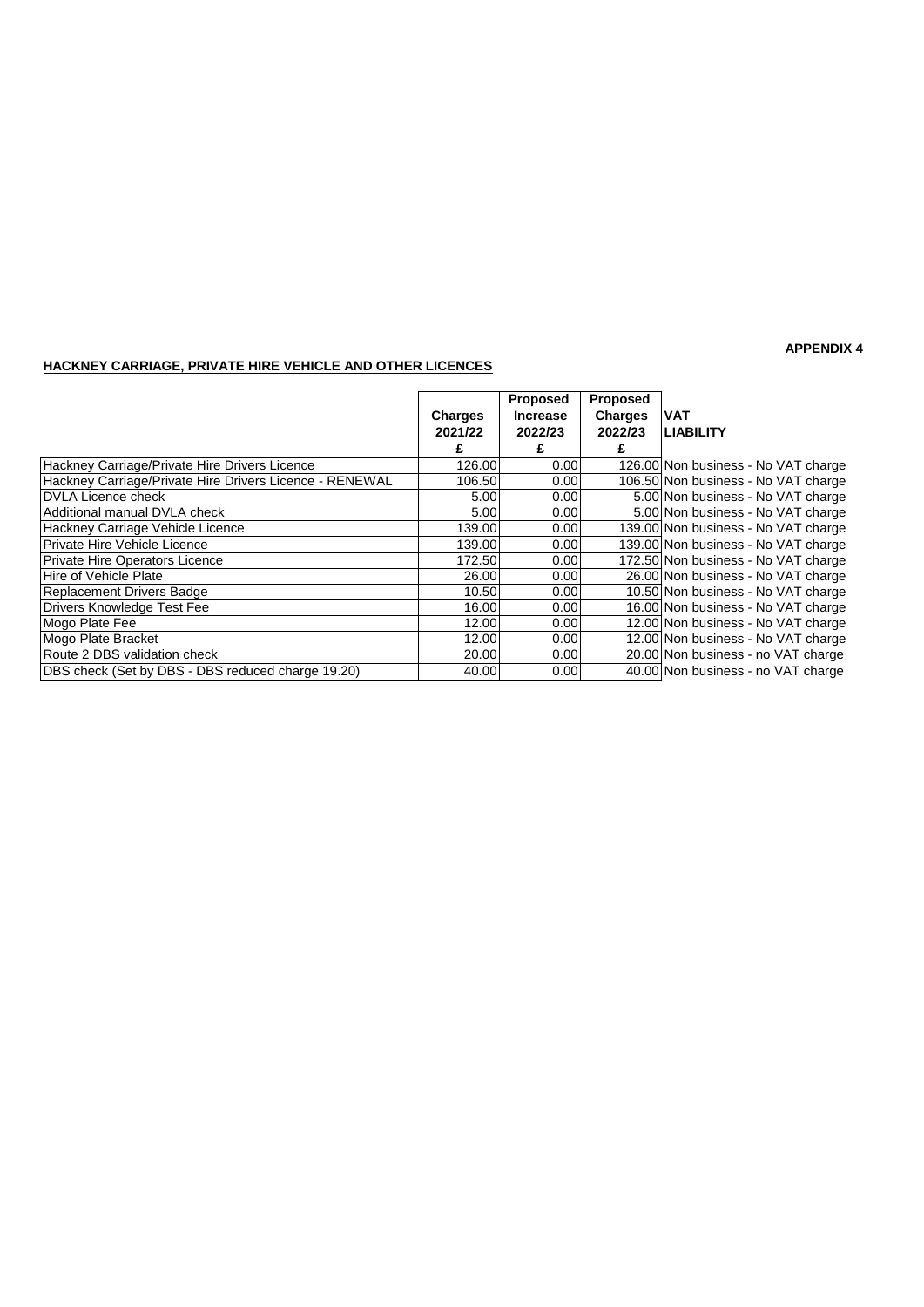### **FEES FOR GAMBLING ACT 2005 (introduced wef 21st May 2007)**

| <b>LICENCE TYPE</b>                                                                                                                                             | 2022/23<br><b>BBC</b><br>Charge |
|-----------------------------------------------------------------------------------------------------------------------------------------------------------------|---------------------------------|
| <b>Bingo Premises Licence</b>                                                                                                                                   |                                 |
| Application fee for provisional statement                                                                                                                       | 784.00                          |
| Licence for provisional statement premises                                                                                                                      | 461.00                          |
| Application fee new premises<br><b>Annual Fee</b>                                                                                                               | 784.00<br>572.50                |
| Variation of Licence                                                                                                                                            | 700.00                          |
| Transfer fee                                                                                                                                                    | 448.00                          |
| Application for reinstatement                                                                                                                                   | 448.00                          |
| <b>Adult Gaming Centre</b>                                                                                                                                      |                                 |
| Application fee for provisional statement<br>Licence for provisional statement premises                                                                         | 721.00<br>427.00                |
| Application fee new premises                                                                                                                                    | 721.00                          |
| <b>Annual Fee</b>                                                                                                                                               | 447.50                          |
| Variation of Licence                                                                                                                                            | 700.00                          |
| Transfer fee                                                                                                                                                    | 448.00                          |
| Application for reinstatement                                                                                                                                   | 448.00                          |
| <b>Family Entertainment Centre</b>                                                                                                                              |                                 |
| Application fee for provisional statement<br>Licence for provisional statement premises                                                                         | 721.00<br>406.00                |
| Application fee new premises                                                                                                                                    | 721.00                          |
| <b>Annual Fee</b>                                                                                                                                               | 413.50                          |
| Variation of Licence                                                                                                                                            | 700.00                          |
| Transfer fee                                                                                                                                                    | 448.00                          |
| Application for reinstatement                                                                                                                                   | 448.00                          |
| <b>Betting Premises</b>                                                                                                                                         |                                 |
| Application fee for provisional statement                                                                                                                       | 721.00<br>427.00                |
| Licence for provisional statement premises<br>Application fee new premises                                                                                      | 721.00                          |
| <b>Annual Fee</b>                                                                                                                                               | 392.00                          |
| Variation of Licence                                                                                                                                            | 700.00                          |
| Transfer fee                                                                                                                                                    | 448.00                          |
| Application for reinstatement                                                                                                                                   | 448.00                          |
| <b>Miscellaneous</b>                                                                                                                                            |                                 |
| Change of circumstances<br>Fee for copy notices                                                                                                                 | 25.00<br>15.00                  |
| Fee for copy of a licence                                                                                                                                       | 15.00                           |
| Fee for Permits - Statutory                                                                                                                                     | 15.00                           |
| <b>Temporary Use Notices</b>                                                                                                                                    | 165.00                          |
| <b>Gambling permit</b><br>Gambling permit - Club gaming permit (new/renewal)                                                                                    | 200.00                          |
| Gambling permit - Club gaming permit annual fee                                                                                                                 | 50.00                           |
| Gambling permit - Club gaming permit - copy of permit                                                                                                           | 15.00                           |
| Gambling permit - Variation                                                                                                                                     | 100.00                          |
| Gambling permit - Club gaming machine permit (new/renewal)<br>Gambling permit - Club gaming machine permit annual fee                                           | 200.00<br>50.00                 |
| Gambling permit - Club gaming machine permit - copy of permit                                                                                                   | 15.00                           |
| Gambling permit - Club gaming machine permit - variation                                                                                                        | 100.00                          |
| Gambling permit - club fast track gaming/gaming machine permit (new/renewal/Transitional fee)                                                                   | 100.00                          |
| Gambling permit - club fast track gaming/gaming machine permit Annual fee<br>Gambling permit - small society lottery registration                               | 50.00<br>40.00                  |
| Gambling permit - small society lottery registration annual fee                                                                                                 | 20.00                           |
| Alcohol and entertainment licences/temporary events permits                                                                                                     |                                 |
| Gambling permit - FEC gaming machine (new/renewal)<br>Gambling permit - FEC permit - change of name                                                             | 300.00<br>25.00                 |
| Gambling permit - FEC permit - copy of permit                                                                                                                   | 15.00                           |
| Gambling permit - Prize gaming (new/renewal)                                                                                                                    | 300.00                          |
| Gambling permit - Prize gaming - change of name                                                                                                                 | 25.00                           |
| Gambling permit - Prize gaming - copy of permit                                                                                                                 | 15.00                           |
| Gambling permit - Alcohol licensed premises - Notification of 2 or less machines<br>Gambling permit - Alcohol licensed premises - more than 2 machines          | 50.00<br>150.00                 |
| Gambling permit - Alcohol licensed premises - more than 2 machines - Annual fee                                                                                 | 50.00                           |
| Gambling permit - Alcohol licensed premises - more than 2 machines - Change of name                                                                             | 25.00                           |
| Gambling permit - Alcohol licensed premises - more than 2 machines - Copy of permit                                                                             | 15.00                           |
| Gambling permit - Alcohol licensed premises - more than 2 machines - Variation<br>Gambling permit - Alcohol licensed premises - more than 2 machines - Transfer | 100.00<br>25.00                 |
|                                                                                                                                                                 |                                 |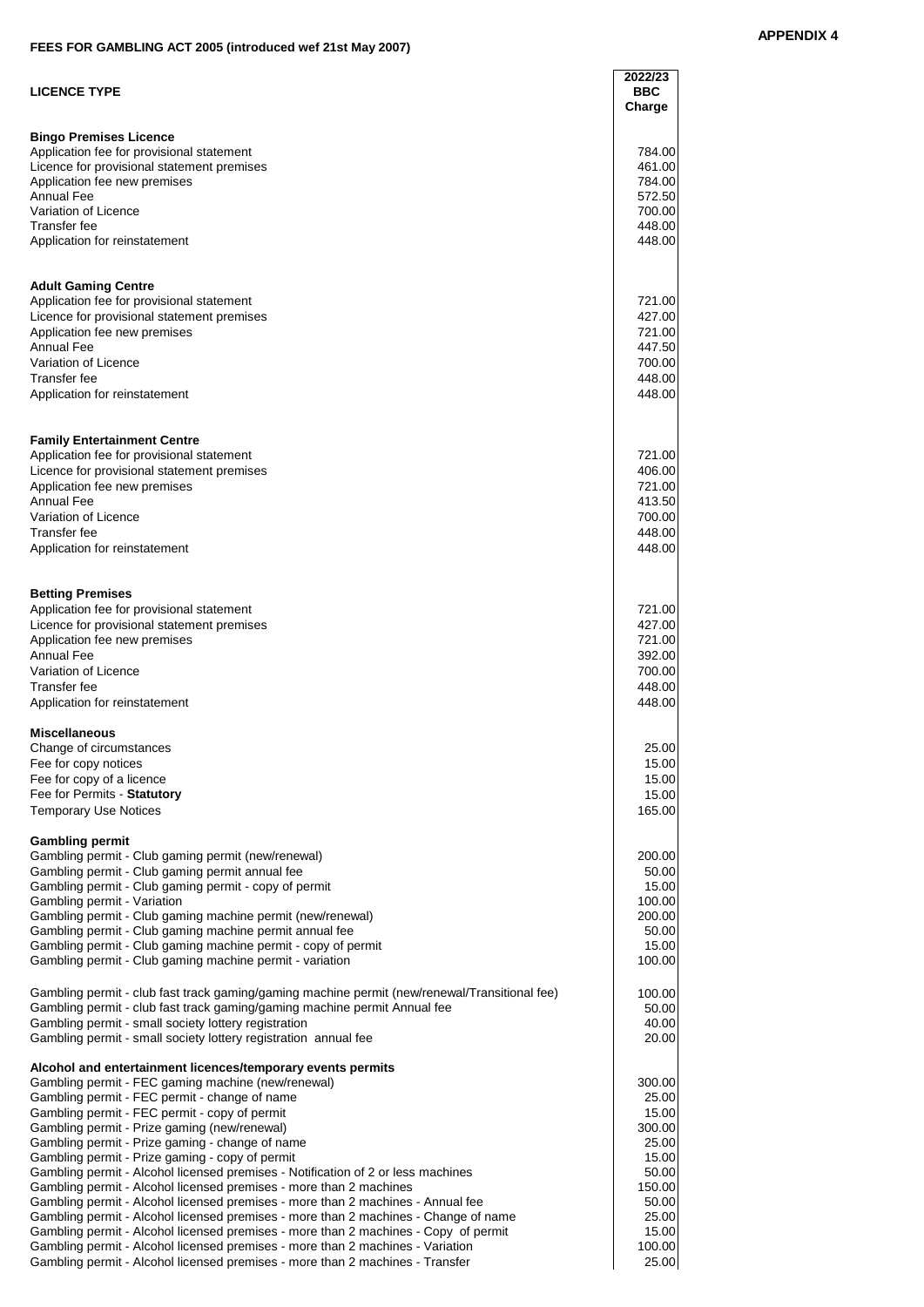### **LAND CHARGES**

|                                                                         | LCC.<br>Element | <b>LCC</b><br>Element (with VAT) | <b>BBC</b><br>Element (no VAT) | <b>BBC</b><br><b>Element (with VAT)</b> | Proposed<br>Charges<br>2022/23 |                                    |
|-------------------------------------------------------------------------|-----------------|----------------------------------|--------------------------------|-----------------------------------------|--------------------------------|------------------------------------|
| CON 29 Search Fee - Part R (Manual)                                     | 23.10           | 29.11                            | 52.62                          | 63.14                                   |                                | 92.25 Standard rate                |
| CON 29 Search Fee - Part R (Electronic)                                 | 23.10           | 29.11                            | 52.62                          | 63.14                                   |                                | 92.25 Standard rate                |
| Statutory LLC1 - Fixed by statute up to 06-07. Deregulated 07-          |                 |                                  |                                |                                         |                                |                                    |
| 08 (Manual)                                                             | 0.00            |                                  | 21.00                          | 0.00                                    |                                | 21.00 Non business - No VAT charge |
| NLIS Statutory LLC1 - Fixed by statute up to 06-07.                     |                 |                                  |                                |                                         |                                |                                    |
| Deregulated 07-08 (Electronic)                                          | 0.00            |                                  | 21.00                          | 0.00                                    |                                | 21.00 Non business - No VAT charge |
| CON 29 Search Fee - Part O Optional Enquiry 4                           | 1.10            | 1.39                             | 14.59                          | 17.51                                   |                                | 18.90 Standard rate                |
| CON 29 Search Fee - Part O Optional Enquiry 8                           | 1.10            | 1.39                             | 4.09                           | 4.91                                    |                                | 6.30 Standard rate                 |
| CON 29 Search Fee - Part O Optional Enquiry 21                          | 3.30            | 4.16                             | 12.03                          | 14.44                                   | 18.60                          |                                    |
| CON 29 Search Fee - Part O Optional Enquiry 22                          | 6.60            | 8.32                             | 8.57                           | 10.28                                   |                                | 18.60 Standard rate                |
| CON 29 Search Fee - Part O Optional Enquiry                             | 0.00            |                                  | 12.00                          | 14.40                                   |                                | 14.40 Standard rate                |
| <b>Additional Enguiries</b>                                             | 0.00            |                                  | 18.00                          | 21.60                                   |                                | 21.60 Non business - No VAT charge |
| CON 29 Search Fee - (manual & electronic) Additional Parcels<br>of Land |                 |                                  | 17.00                          | 20.40                                   |                                | 20.40 Standard rate                |
| LLC1 Additional Parcels of Land                                         | 0.00            |                                  | 1.00                           | 0.00                                    |                                | 1.00 Non business - No VAT charge  |
| Cancellation of LLC1                                                    |                 |                                  | 10.00                          | 0.00                                    |                                | 10.00 Non business - No VAT charge |
| Cancellation of CON 29                                                  | 0.00            |                                  | 30.00                          | 36.00                                   |                                | 36.00 Standard rate                |
| Informal Searches                                                       | 0.00            |                                  | 26.00                          | 31.20                                   |                                | 31.20 Standard rate                |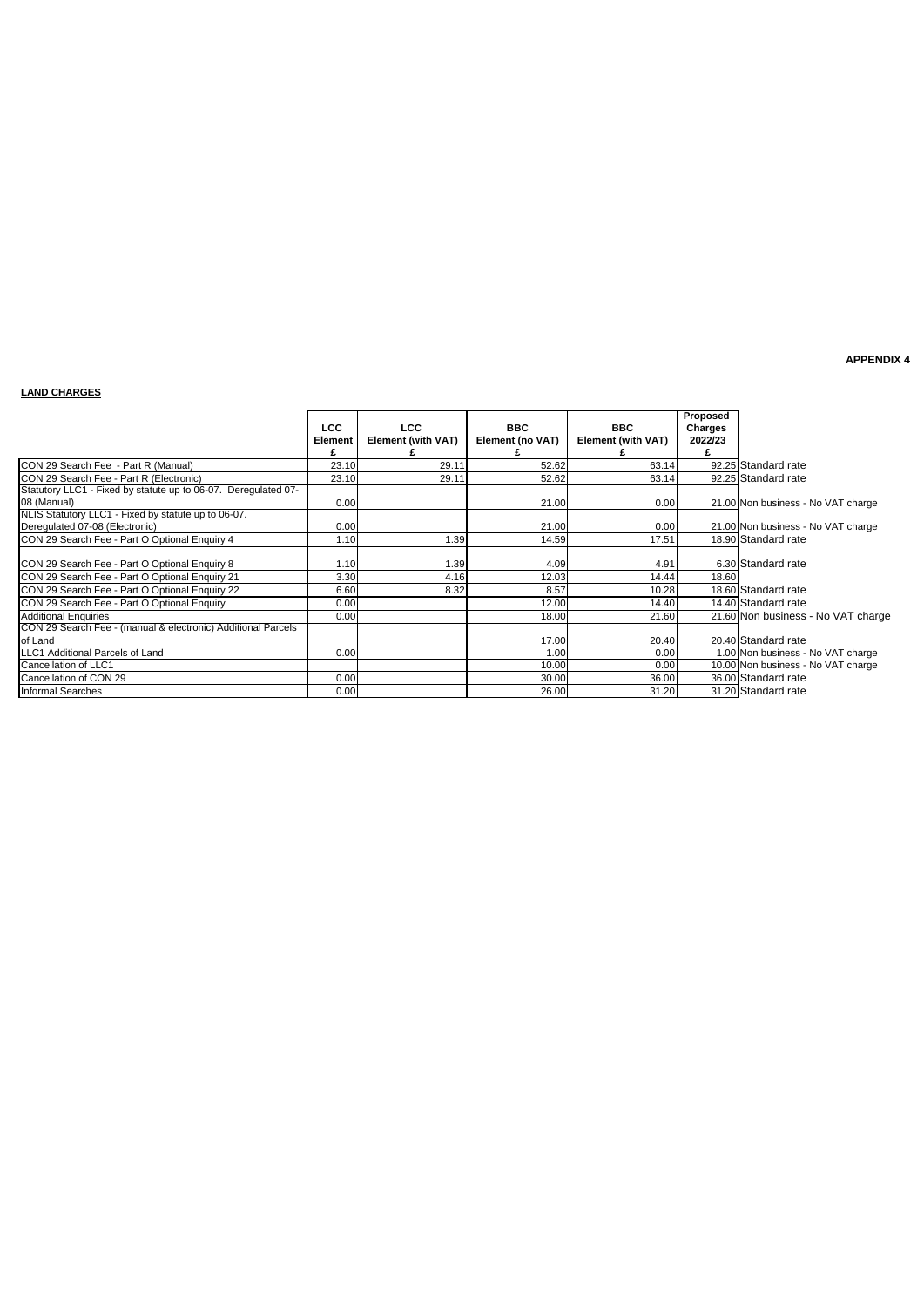### **LEISURE POOL APPENDIX 4**

| Proposed<br>Proposed<br>Charges<br>Increase<br>Charges<br><b>VAT</b><br>2022/23<br>2021/22<br>2022/23<br><b>LIABILITY</b><br>£<br>£<br>£<br><b>LEISURE POOL</b><br>Swimming<br>4.50<br>Adult<br>4.50<br>Standard rate<br><b>OAP Concessions</b><br>3.40<br>3.40<br>Standard rate<br>Junior Swim<br>3.30<br>Standard rate<br>3.30<br><b>Disabled Concession</b><br>3.40<br>3.40<br>Standard rate<br>Spectator<br>1.00<br>1.00<br>Standard rate<br><b>Family Swim</b><br>12.50<br>12.50<br>Standard rate<br>Lessons Junior and Adult (1/2 hour x 7 sessions)<br>34.65<br>34.65<br>Exempt - no VAT<br>One to One swimming lessons<br>17.50<br>17.50<br>Exempt - no VAT<br>Crash course swimming lessons (1/2 hour x 5 sessions)<br>22.50<br>22.50<br>Exempt - no VAT<br><b>Activity Sessions</b><br>6.00<br>6.00<br>Exempt - no VAT<br>Float Fit - Adults<br>6.00<br>6.00<br>Exempt - no VAT<br>Float Fit - Concession<br>5.50<br>5.50<br>Exempt - no VAT<br>Float Fit College / School<br>5.00<br>5.00<br>Exempt - no VAT<br>Float Fit - Staff non member<br>6.00<br>6.00<br>Exempt - no VAT<br>Kids Club - Membership<br>13.00<br>13.00<br>Exempt - no VAT<br>Child Activity Pack - Monthly Pass<br>15.00<br>15.00<br>Exempt - no VAT<br>Child Activity Pack - 30 day pass<br>25.00<br>25.00<br>Exempt - no VAT<br>Kids Club - Non member fee<br>5.00<br>5.00<br>Exempt - no VAT<br>Under 5's Swim<br>1.00<br>1.00<br>Exempt - no VAT<br>Aqua Fit (Single session)<br>6.00<br>6.00<br>Exempt - no VAT<br>Aqua Fit concession (Single session)<br>5.50<br>5.50<br>Exempt - no VAT<br>Aqua Fit 50+ (Single session)<br>4.00<br>4.00<br>Exempt - no VAT<br>School (per child) with staff supervision<br>1.70<br>1.70<br>Exempt - no VAT<br><b>Club and Individual Training</b><br>BASC agreed rate per week (as determined throught the Partnership SLA)(not in on Sundays<br>wef: Sept 2015) Price set until August 2018<br>1.076.90<br>1.076.90<br>Exempt - no VAT<br>SUB-AQUA<br><b>Leisure Pool Hire</b><br>Training Room Activity Room<br>25.50<br>25.50<br>See note 1 below |
|-------------------------------------------------------------------------------------------------------------------------------------------------------------------------------------------------------------------------------------------------------------------------------------------------------------------------------------------------------------------------------------------------------------------------------------------------------------------------------------------------------------------------------------------------------------------------------------------------------------------------------------------------------------------------------------------------------------------------------------------------------------------------------------------------------------------------------------------------------------------------------------------------------------------------------------------------------------------------------------------------------------------------------------------------------------------------------------------------------------------------------------------------------------------------------------------------------------------------------------------------------------------------------------------------------------------------------------------------------------------------------------------------------------------------------------------------------------------------------------------------------------------------------------------------------------------------------------------------------------------------------------------------------------------------------------------------------------------------------------------------------------------------------------------------------------------------------------------------------------------------------------------------------------------------------------------------------------------------------------------------------------------------------------------------------------------------------|
|                                                                                                                                                                                                                                                                                                                                                                                                                                                                                                                                                                                                                                                                                                                                                                                                                                                                                                                                                                                                                                                                                                                                                                                                                                                                                                                                                                                                                                                                                                                                                                                                                                                                                                                                                                                                                                                                                                                                                                                                                                                                               |
|                                                                                                                                                                                                                                                                                                                                                                                                                                                                                                                                                                                                                                                                                                                                                                                                                                                                                                                                                                                                                                                                                                                                                                                                                                                                                                                                                                                                                                                                                                                                                                                                                                                                                                                                                                                                                                                                                                                                                                                                                                                                               |
|                                                                                                                                                                                                                                                                                                                                                                                                                                                                                                                                                                                                                                                                                                                                                                                                                                                                                                                                                                                                                                                                                                                                                                                                                                                                                                                                                                                                                                                                                                                                                                                                                                                                                                                                                                                                                                                                                                                                                                                                                                                                               |
|                                                                                                                                                                                                                                                                                                                                                                                                                                                                                                                                                                                                                                                                                                                                                                                                                                                                                                                                                                                                                                                                                                                                                                                                                                                                                                                                                                                                                                                                                                                                                                                                                                                                                                                                                                                                                                                                                                                                                                                                                                                                               |
|                                                                                                                                                                                                                                                                                                                                                                                                                                                                                                                                                                                                                                                                                                                                                                                                                                                                                                                                                                                                                                                                                                                                                                                                                                                                                                                                                                                                                                                                                                                                                                                                                                                                                                                                                                                                                                                                                                                                                                                                                                                                               |
|                                                                                                                                                                                                                                                                                                                                                                                                                                                                                                                                                                                                                                                                                                                                                                                                                                                                                                                                                                                                                                                                                                                                                                                                                                                                                                                                                                                                                                                                                                                                                                                                                                                                                                                                                                                                                                                                                                                                                                                                                                                                               |
|                                                                                                                                                                                                                                                                                                                                                                                                                                                                                                                                                                                                                                                                                                                                                                                                                                                                                                                                                                                                                                                                                                                                                                                                                                                                                                                                                                                                                                                                                                                                                                                                                                                                                                                                                                                                                                                                                                                                                                                                                                                                               |
|                                                                                                                                                                                                                                                                                                                                                                                                                                                                                                                                                                                                                                                                                                                                                                                                                                                                                                                                                                                                                                                                                                                                                                                                                                                                                                                                                                                                                                                                                                                                                                                                                                                                                                                                                                                                                                                                                                                                                                                                                                                                               |
|                                                                                                                                                                                                                                                                                                                                                                                                                                                                                                                                                                                                                                                                                                                                                                                                                                                                                                                                                                                                                                                                                                                                                                                                                                                                                                                                                                                                                                                                                                                                                                                                                                                                                                                                                                                                                                                                                                                                                                                                                                                                               |
|                                                                                                                                                                                                                                                                                                                                                                                                                                                                                                                                                                                                                                                                                                                                                                                                                                                                                                                                                                                                                                                                                                                                                                                                                                                                                                                                                                                                                                                                                                                                                                                                                                                                                                                                                                                                                                                                                                                                                                                                                                                                               |
|                                                                                                                                                                                                                                                                                                                                                                                                                                                                                                                                                                                                                                                                                                                                                                                                                                                                                                                                                                                                                                                                                                                                                                                                                                                                                                                                                                                                                                                                                                                                                                                                                                                                                                                                                                                                                                                                                                                                                                                                                                                                               |
|                                                                                                                                                                                                                                                                                                                                                                                                                                                                                                                                                                                                                                                                                                                                                                                                                                                                                                                                                                                                                                                                                                                                                                                                                                                                                                                                                                                                                                                                                                                                                                                                                                                                                                                                                                                                                                                                                                                                                                                                                                                                               |
|                                                                                                                                                                                                                                                                                                                                                                                                                                                                                                                                                                                                                                                                                                                                                                                                                                                                                                                                                                                                                                                                                                                                                                                                                                                                                                                                                                                                                                                                                                                                                                                                                                                                                                                                                                                                                                                                                                                                                                                                                                                                               |
|                                                                                                                                                                                                                                                                                                                                                                                                                                                                                                                                                                                                                                                                                                                                                                                                                                                                                                                                                                                                                                                                                                                                                                                                                                                                                                                                                                                                                                                                                                                                                                                                                                                                                                                                                                                                                                                                                                                                                                                                                                                                               |
|                                                                                                                                                                                                                                                                                                                                                                                                                                                                                                                                                                                                                                                                                                                                                                                                                                                                                                                                                                                                                                                                                                                                                                                                                                                                                                                                                                                                                                                                                                                                                                                                                                                                                                                                                                                                                                                                                                                                                                                                                                                                               |
|                                                                                                                                                                                                                                                                                                                                                                                                                                                                                                                                                                                                                                                                                                                                                                                                                                                                                                                                                                                                                                                                                                                                                                                                                                                                                                                                                                                                                                                                                                                                                                                                                                                                                                                                                                                                                                                                                                                                                                                                                                                                               |
|                                                                                                                                                                                                                                                                                                                                                                                                                                                                                                                                                                                                                                                                                                                                                                                                                                                                                                                                                                                                                                                                                                                                                                                                                                                                                                                                                                                                                                                                                                                                                                                                                                                                                                                                                                                                                                                                                                                                                                                                                                                                               |
|                                                                                                                                                                                                                                                                                                                                                                                                                                                                                                                                                                                                                                                                                                                                                                                                                                                                                                                                                                                                                                                                                                                                                                                                                                                                                                                                                                                                                                                                                                                                                                                                                                                                                                                                                                                                                                                                                                                                                                                                                                                                               |
|                                                                                                                                                                                                                                                                                                                                                                                                                                                                                                                                                                                                                                                                                                                                                                                                                                                                                                                                                                                                                                                                                                                                                                                                                                                                                                                                                                                                                                                                                                                                                                                                                                                                                                                                                                                                                                                                                                                                                                                                                                                                               |
|                                                                                                                                                                                                                                                                                                                                                                                                                                                                                                                                                                                                                                                                                                                                                                                                                                                                                                                                                                                                                                                                                                                                                                                                                                                                                                                                                                                                                                                                                                                                                                                                                                                                                                                                                                                                                                                                                                                                                                                                                                                                               |
|                                                                                                                                                                                                                                                                                                                                                                                                                                                                                                                                                                                                                                                                                                                                                                                                                                                                                                                                                                                                                                                                                                                                                                                                                                                                                                                                                                                                                                                                                                                                                                                                                                                                                                                                                                                                                                                                                                                                                                                                                                                                               |
|                                                                                                                                                                                                                                                                                                                                                                                                                                                                                                                                                                                                                                                                                                                                                                                                                                                                                                                                                                                                                                                                                                                                                                                                                                                                                                                                                                                                                                                                                                                                                                                                                                                                                                                                                                                                                                                                                                                                                                                                                                                                               |
|                                                                                                                                                                                                                                                                                                                                                                                                                                                                                                                                                                                                                                                                                                                                                                                                                                                                                                                                                                                                                                                                                                                                                                                                                                                                                                                                                                                                                                                                                                                                                                                                                                                                                                                                                                                                                                                                                                                                                                                                                                                                               |
|                                                                                                                                                                                                                                                                                                                                                                                                                                                                                                                                                                                                                                                                                                                                                                                                                                                                                                                                                                                                                                                                                                                                                                                                                                                                                                                                                                                                                                                                                                                                                                                                                                                                                                                                                                                                                                                                                                                                                                                                                                                                               |
|                                                                                                                                                                                                                                                                                                                                                                                                                                                                                                                                                                                                                                                                                                                                                                                                                                                                                                                                                                                                                                                                                                                                                                                                                                                                                                                                                                                                                                                                                                                                                                                                                                                                                                                                                                                                                                                                                                                                                                                                                                                                               |
|                                                                                                                                                                                                                                                                                                                                                                                                                                                                                                                                                                                                                                                                                                                                                                                                                                                                                                                                                                                                                                                                                                                                                                                                                                                                                                                                                                                                                                                                                                                                                                                                                                                                                                                                                                                                                                                                                                                                                                                                                                                                               |
|                                                                                                                                                                                                                                                                                                                                                                                                                                                                                                                                                                                                                                                                                                                                                                                                                                                                                                                                                                                                                                                                                                                                                                                                                                                                                                                                                                                                                                                                                                                                                                                                                                                                                                                                                                                                                                                                                                                                                                                                                                                                               |
|                                                                                                                                                                                                                                                                                                                                                                                                                                                                                                                                                                                                                                                                                                                                                                                                                                                                                                                                                                                                                                                                                                                                                                                                                                                                                                                                                                                                                                                                                                                                                                                                                                                                                                                                                                                                                                                                                                                                                                                                                                                                               |
|                                                                                                                                                                                                                                                                                                                                                                                                                                                                                                                                                                                                                                                                                                                                                                                                                                                                                                                                                                                                                                                                                                                                                                                                                                                                                                                                                                                                                                                                                                                                                                                                                                                                                                                                                                                                                                                                                                                                                                                                                                                                               |
|                                                                                                                                                                                                                                                                                                                                                                                                                                                                                                                                                                                                                                                                                                                                                                                                                                                                                                                                                                                                                                                                                                                                                                                                                                                                                                                                                                                                                                                                                                                                                                                                                                                                                                                                                                                                                                                                                                                                                                                                                                                                               |
|                                                                                                                                                                                                                                                                                                                                                                                                                                                                                                                                                                                                                                                                                                                                                                                                                                                                                                                                                                                                                                                                                                                                                                                                                                                                                                                                                                                                                                                                                                                                                                                                                                                                                                                                                                                                                                                                                                                                                                                                                                                                               |
|                                                                                                                                                                                                                                                                                                                                                                                                                                                                                                                                                                                                                                                                                                                                                                                                                                                                                                                                                                                                                                                                                                                                                                                                                                                                                                                                                                                                                                                                                                                                                                                                                                                                                                                                                                                                                                                                                                                                                                                                                                                                               |
|                                                                                                                                                                                                                                                                                                                                                                                                                                                                                                                                                                                                                                                                                                                                                                                                                                                                                                                                                                                                                                                                                                                                                                                                                                                                                                                                                                                                                                                                                                                                                                                                                                                                                                                                                                                                                                                                                                                                                                                                                                                                               |
|                                                                                                                                                                                                                                                                                                                                                                                                                                                                                                                                                                                                                                                                                                                                                                                                                                                                                                                                                                                                                                                                                                                                                                                                                                                                                                                                                                                                                                                                                                                                                                                                                                                                                                                                                                                                                                                                                                                                                                                                                                                                               |
|                                                                                                                                                                                                                                                                                                                                                                                                                                                                                                                                                                                                                                                                                                                                                                                                                                                                                                                                                                                                                                                                                                                                                                                                                                                                                                                                                                                                                                                                                                                                                                                                                                                                                                                                                                                                                                                                                                                                                                                                                                                                               |
| Party Package (Pool plus activity room - max 30) (inc £20 deposit)<br>125.00<br>125.00<br>Standard rate                                                                                                                                                                                                                                                                                                                                                                                                                                                                                                                                                                                                                                                                                                                                                                                                                                                                                                                                                                                                                                                                                                                                                                                                                                                                                                                                                                                                                                                                                                                                                                                                                                                                                                                                                                                                                                                                                                                                                                       |
| Party Package (Activity Room)<br>50.00<br>Standard rate<br>50.00                                                                                                                                                                                                                                                                                                                                                                                                                                                                                                                                                                                                                                                                                                                                                                                                                                                                                                                                                                                                                                                                                                                                                                                                                                                                                                                                                                                                                                                                                                                                                                                                                                                                                                                                                                                                                                                                                                                                                                                                              |
|                                                                                                                                                                                                                                                                                                                                                                                                                                                                                                                                                                                                                                                                                                                                                                                                                                                                                                                                                                                                                                                                                                                                                                                                                                                                                                                                                                                                                                                                                                                                                                                                                                                                                                                                                                                                                                                                                                                                                                                                                                                                               |
| Table Tennis (table hire 55 minutes - activity room)<br>5.00<br>5.00<br>Standard rate                                                                                                                                                                                                                                                                                                                                                                                                                                                                                                                                                                                                                                                                                                                                                                                                                                                                                                                                                                                                                                                                                                                                                                                                                                                                                                                                                                                                                                                                                                                                                                                                                                                                                                                                                                                                                                                                                                                                                                                         |
| Table Tennis (bat hire 55 minutes - activity room)<br>Standard rate<br>1.50<br>1.50                                                                                                                                                                                                                                                                                                                                                                                                                                                                                                                                                                                                                                                                                                                                                                                                                                                                                                                                                                                                                                                                                                                                                                                                                                                                                                                                                                                                                                                                                                                                                                                                                                                                                                                                                                                                                                                                                                                                                                                           |
|                                                                                                                                                                                                                                                                                                                                                                                                                                                                                                                                                                                                                                                                                                                                                                                                                                                                                                                                                                                                                                                                                                                                                                                                                                                                                                                                                                                                                                                                                                                                                                                                                                                                                                                                                                                                                                                                                                                                                                                                                                                                               |
| <b>Six month Swim Pass</b>                                                                                                                                                                                                                                                                                                                                                                                                                                                                                                                                                                                                                                                                                                                                                                                                                                                                                                                                                                                                                                                                                                                                                                                                                                                                                                                                                                                                                                                                                                                                                                                                                                                                                                                                                                                                                                                                                                                                                                                                                                                    |
| 12 months Adult NEW FEE<br>301.20<br>301.20<br>Standard rate                                                                                                                                                                                                                                                                                                                                                                                                                                                                                                                                                                                                                                                                                                                                                                                                                                                                                                                                                                                                                                                                                                                                                                                                                                                                                                                                                                                                                                                                                                                                                                                                                                                                                                                                                                                                                                                                                                                                                                                                                  |
| 6 months OAP Concessions NEW FEE<br>270.00<br>270.00<br>Standard rate                                                                                                                                                                                                                                                                                                                                                                                                                                                                                                                                                                                                                                                                                                                                                                                                                                                                                                                                                                                                                                                                                                                                                                                                                                                                                                                                                                                                                                                                                                                                                                                                                                                                                                                                                                                                                                                                                                                                                                                                         |
| 35.00<br>35.00                                                                                                                                                                                                                                                                                                                                                                                                                                                                                                                                                                                                                                                                                                                                                                                                                                                                                                                                                                                                                                                                                                                                                                                                                                                                                                                                                                                                                                                                                                                                                                                                                                                                                                                                                                                                                                                                                                                                                                                                                                                                |
| 30 Day Swim Pass<br>Adult - Direct Debit monthly<br>26.40<br>26.40                                                                                                                                                                                                                                                                                                                                                                                                                                                                                                                                                                                                                                                                                                                                                                                                                                                                                                                                                                                                                                                                                                                                                                                                                                                                                                                                                                                                                                                                                                                                                                                                                                                                                                                                                                                                                                                                                                                                                                                                            |
| Concessions - Direct Debit monthly - now in line with gym - 1 price for concessions<br>23.70<br>23.70                                                                                                                                                                                                                                                                                                                                                                                                                                                                                                                                                                                                                                                                                                                                                                                                                                                                                                                                                                                                                                                                                                                                                                                                                                                                                                                                                                                                                                                                                                                                                                                                                                                                                                                                                                                                                                                                                                                                                                         |
| <b>Courses / Training</b>                                                                                                                                                                                                                                                                                                                                                                                                                                                                                                                                                                                                                                                                                                                                                                                                                                                                                                                                                                                                                                                                                                                                                                                                                                                                                                                                                                                                                                                                                                                                                                                                                                                                                                                                                                                                                                                                                                                                                                                                                                                     |
| RLSS NPLQ (Including First Aid)<br>230.00<br>230.00<br>Exempt - no VAT                                                                                                                                                                                                                                                                                                                                                                                                                                                                                                                                                                                                                                                                                                                                                                                                                                                                                                                                                                                                                                                                                                                                                                                                                                                                                                                                                                                                                                                                                                                                                                                                                                                                                                                                                                                                                                                                                                                                                                                                        |
| <b>First Aid</b><br>125.00<br>125.00<br>Exempt - no VAT                                                                                                                                                                                                                                                                                                                                                                                                                                                                                                                                                                                                                                                                                                                                                                                                                                                                                                                                                                                                                                                                                                                                                                                                                                                                                                                                                                                                                                                                                                                                                                                                                                                                                                                                                                                                                                                                                                                                                                                                                       |
| Defib<br>70.00<br>70.00<br>Exempt - no VAT                                                                                                                                                                                                                                                                                                                                                                                                                                                                                                                                                                                                                                                                                                                                                                                                                                                                                                                                                                                                                                                                                                                                                                                                                                                                                                                                                                                                                                                                                                                                                                                                                                                                                                                                                                                                                                                                                                                                                                                                                                    |
| NRASTAC (School teacher safety training)<br>90.00<br>90.00<br>Exempt - no VAT                                                                                                                                                                                                                                                                                                                                                                                                                                                                                                                                                                                                                                                                                                                                                                                                                                                                                                                                                                                                                                                                                                                                                                                                                                                                                                                                                                                                                                                                                                                                                                                                                                                                                                                                                                                                                                                                                                                                                                                                 |

Note 1 - The VAT liability of the charge for the activity areas is exempt if it is purely room hire, without use of pool.

Note 2 - The VAT liability may change if there are a series of lets - please refer to rules on Sports Charges Fees & Charges page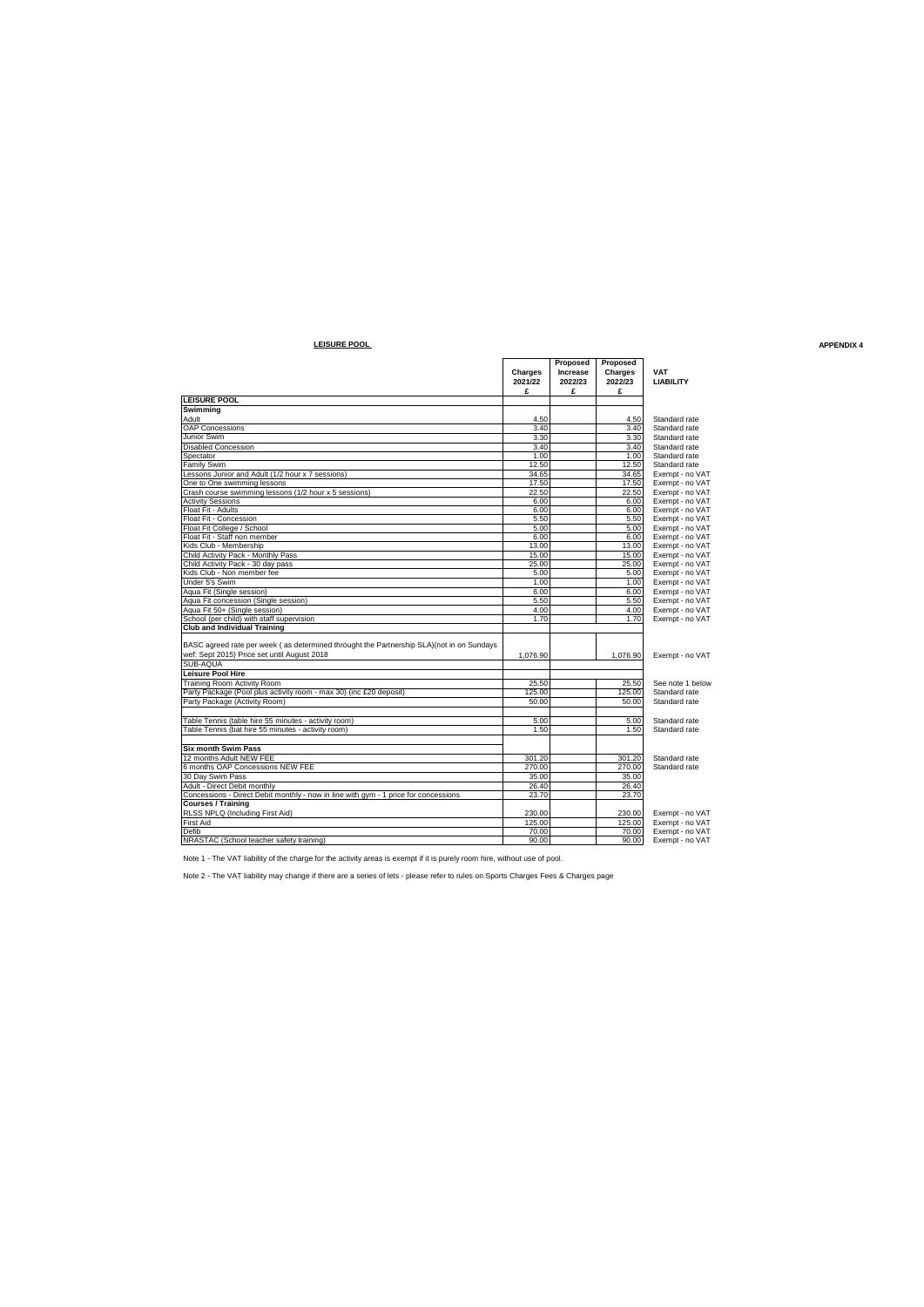## **FITNESS SUITE**

|                                                           | <b>Charges</b><br>2021/22<br>£ | Proposed<br><b>Increase</b><br>2022/23<br>£ | <b>Proposed</b><br><b>Charges</b><br>2022/23<br>£ | <b>VAT</b><br><b>LIABILITY</b> |
|-----------------------------------------------------------|--------------------------------|---------------------------------------------|---------------------------------------------------|--------------------------------|
| <b>FITNESS SUITE</b>                                      |                                |                                             |                                                   |                                |
| <b>Club membership</b>                                    |                                |                                             |                                                   |                                |
| Induction (knocked off joining fee in 1st month)          | 10.00                          |                                             | 10.00                                             | Exempt - no VAT                |
| Joining Fee                                               | 25.00                          |                                             | 25.00                                             | Standard rate                  |
| Joining Fee (College)                                     | 15.00                          |                                             | 15.00                                             | Standard rate                  |
| Monthly fees (club members)                               |                                |                                             |                                                   |                                |
| Gym/health/swim -                                         | 29.95                          |                                             | 29.95                                             | Standard rate                  |
| Corporate                                                 | 26.50                          |                                             | 26.50                                             | Standard rate                  |
| Student                                                   | 22.95                          |                                             | 22.95                                             | Standard rate                  |
| Concession                                                | 23.95                          |                                             | 23.95                                             | Standard rate                  |
| All facilities annual - 12+1 months from 15 months        | 359.40                         |                                             | 359.40                                            | Standard rate                  |
| All facilities annual CONCESSION - 12+1 months from 15 mo | 287.40                         |                                             | 270.00                                            | Standard rate                  |
| 3 Month Pack -                                            |                                |                                             |                                                   | <b>REMOVED</b>                 |
| 3 Month Concession membership                             |                                |                                             |                                                   | <b>REMOVED</b>                 |
| One month activity pass                                   | 46.00                          |                                             | 46.00                                             | Standard rate                  |
| <b>Monthly fees (College)</b>                             |                                |                                             |                                                   |                                |
| All facilities                                            | 23.95                          |                                             | 23.95                                             | Standard rate                  |
|                                                           |                                |                                             |                                                   |                                |
| <b>Casual fees (College)</b>                              |                                |                                             |                                                   |                                |
| Gym                                                       | 7.00                           |                                             | 7.00                                              | Standard rate                  |
| Classes                                                   | $\overline{5.00}$              |                                             | 5.00                                              | Exempt - no VAT                |
| Health/swim                                               | 5.00                           |                                             | 5.00                                              | Standard rate                  |
| Float Fit - Member                                        | 0.00                           |                                             | 0.00                                              | Exempt - no VAT                |
| <b>Casual fees (non-members)</b>                          |                                |                                             |                                                   |                                |
| Gym                                                       | 10.00                          |                                             | 10.00                                             | Standard rate                  |
| Concession Gym                                            | 5.50                           |                                             | 5.50                                              | Standard rate                  |
| Classes                                                   | 7.00                           |                                             | 7.00                                              | Exempt - no VAT                |
| Float Fit - Concession Non-Member                         | $\overline{5.50}$              |                                             | 5.50                                              | Exempt - no VAT                |
| <b>Extend class</b>                                       | 3.00                           |                                             | 3.00                                              | Exempt - no VAT                |
| Fit Fifties class                                         | 4.00                           |                                             | 4.00                                              | Exempt - no VAT                |
| Health/swim                                               | 7.50                           |                                             | 7.50                                              | Standard rate                  |
| Full fitness assessment                                   | 30.70                          |                                             | 30.70                                             | Exempt - no VAT                |
| GP referral scheme                                        | 0.00                           |                                             | 0.00                                              | Exempt - no VAT                |
| Group Rig and TRX training                                | 10.00                          |                                             | 10.00                                             | Exempt - no VAT                |
| <b>Personal Training (member)</b>                         | 15.00                          |                                             | 15.00                                             | Exempt - no VAT                |
| Personal Training (NON member)                            | 20.00                          |                                             | 20.00                                             | Exempt - no VAT                |
| Weight and body composition                               | 10.00                          |                                             | 10.00                                             | Exempt - no VAT                |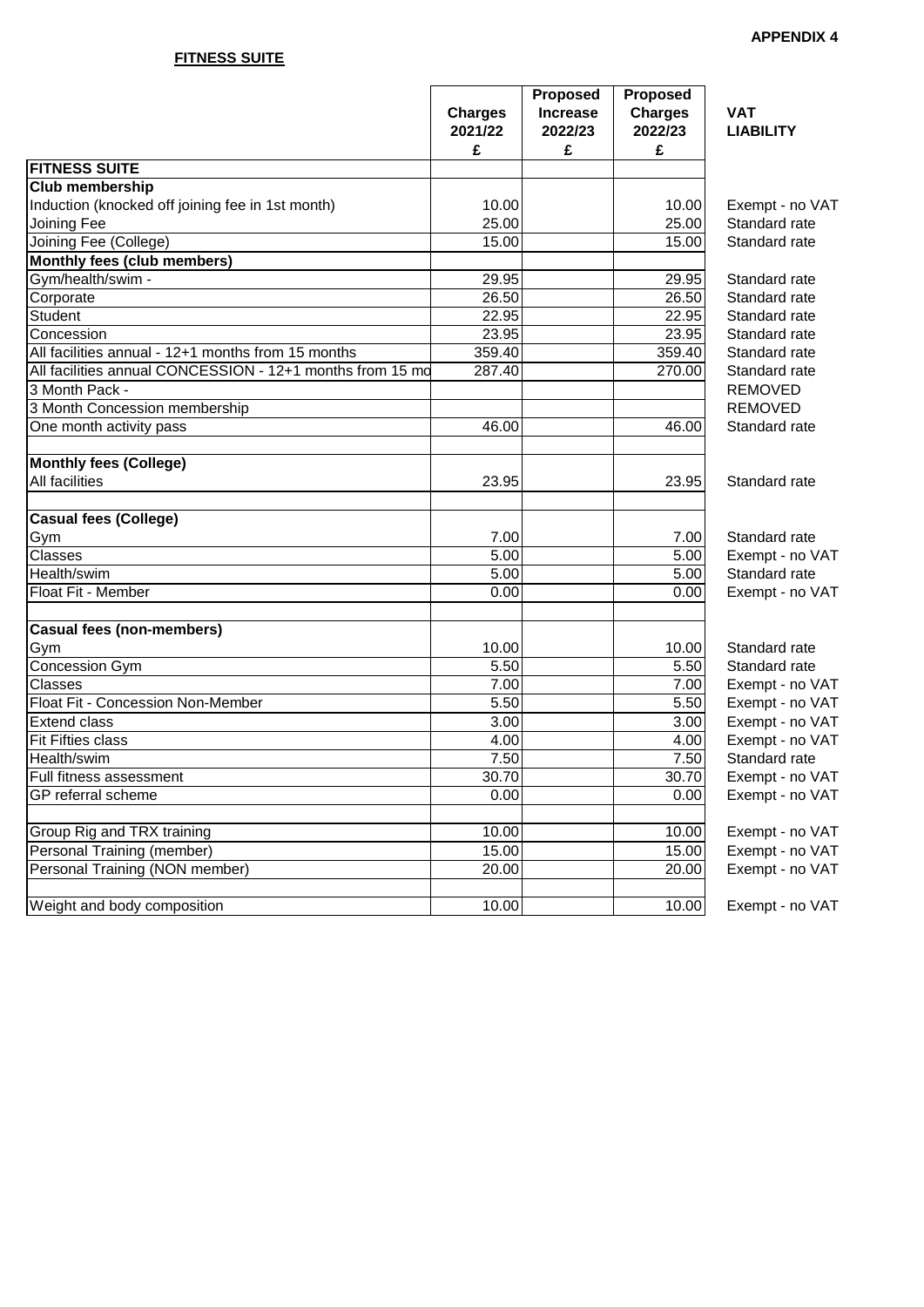### **CRAFT MARKET CHARGES**

|                                              |                    | Proposed            | Proposed               |                                |
|----------------------------------------------|--------------------|---------------------|------------------------|--------------------------------|
|                                              | Charges<br>2021/22 | Increase<br>2022/23 | Charges<br>2022/23     | <b>VAT</b><br><b>LIABILITY</b> |
|                                              | £                  | £                   | £                      |                                |
| Craft Market - 15 stalls maximum             |                    |                     |                        |                                |
| Per stall - payment on day                   | 14.00              | 0.00                |                        | 14.00 Exempt - no VAT          |
| Per stall - paid up front (quarter or month) | 12.00              | 0.00                |                        | 12.00 Exempt - no VAT          |
| Christmas Market (one dav)                   |                    |                     |                        |                                |
| One market stall or pop up gazebo            | 30.00              | 0.00                |                        | 30.00 Exempt - no VAT          |
| Pitches (per 1ft frontage)                   | 2.70               | 0.00                |                        | 2.70 Exempt - no VAT           |
| Food plot per 1 ft. frontage                 | 5.20               | 0.00                |                        | 5.20 Exempt - no VAT           |
| Through the ages, 2 days                     |                    |                     |                        |                                |
| Pop up gazebo                                | 80.00              | 0.00                |                        | 80.00 Exempt - no VAT          |
| Pitches (per 1 ft. frontage)                 | 7.40               | 0.00                |                        | 7.40 Exempt - no VAT           |
| 1940s. 1 dav                                 |                    |                     |                        |                                |
| Pop up gazebo                                | 20.00              | 0.00                |                        | 20.00 Exempt - no VAT          |
| Catering                                     | 50.00              | 0.00                |                        | 50.00 Exempt - no VAT          |
| Amusements                                   | 50.00              | 0.00                |                        | 50.00 Exempt - no VAT          |
| Bar                                          | 0.00               |                     | 5% of takings          | Standard rate                  |
| <b>Outdoor Cinema</b>                        |                    |                     |                        |                                |
| One plot - food/bar/sweets                   | 35.00              |                     | £15 plus 5% of takings | Standard rate                  |
| Party in the park                            |                    |                     |                        |                                |
| Food trader                                  |                    | of takings          |                        | Standard rate                  |
| Bar                                          |                    | 10% of takings      |                        | Standard rate                  |
| Misc, seller - hair braids/balloons          |                    | of takings          |                        | Exempt - no VAT                |

A Stall maybe be free of charge if a group are performing at the event Stalls may not exceed 5 ft. in depth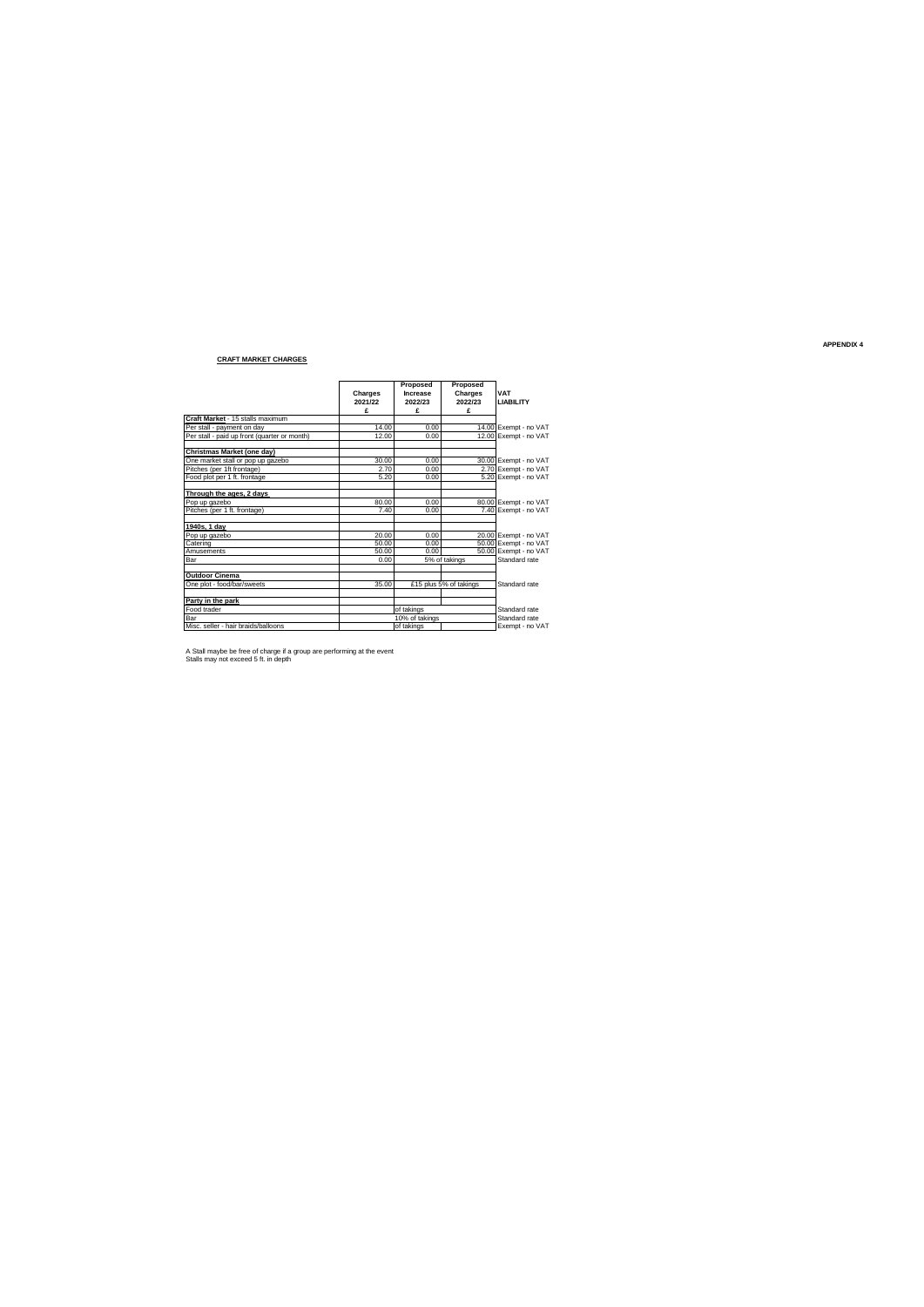### **MARKET CHARGES**

|                                                                    | Charges | Proposed<br>Increase | Proposed<br>Charges | <b>VAT</b>                    |
|--------------------------------------------------------------------|---------|----------------------|---------------------|-------------------------------|
|                                                                    | 2021/22 | 2022/23              | 2022/23             | <b>LIABILITY</b>              |
|                                                                    | £       | £                    | £                   |                               |
| Market Place & Bargate - (stall hire-10ft width)                   |         |                      |                     |                               |
| Regular trader **                                                  |         |                      |                     |                               |
| per market                                                         | 0.00    |                      |                     | 0.00 Removed                  |
| per market (monthly in advance)                                    | 21.00   |                      |                     | 21.00 Exempt - no VAT         |
| per market (quarterly in advance)                                  | 0.00    |                      |                     | 0.00 Removed                  |
| per market (annually in advance)                                   | 0.00    |                      |                     | 0.00 Removed                  |
| Casual Trader                                                      |         |                      |                     |                               |
| per market<br>Block of 6 markets - have to agree dates to stand at | 24.00   |                      |                     | 24.00 Exempt - no VAT         |
|                                                                    |         |                      |                     |                               |
| time of booking- refunds not avaliable                             | 130.00  |                      |                     | 130,00 New fee                |
| Market Place - 100 markets/50 weeks                                |         |                      |                     |                               |
| Pitches (per 1ft. Frontage)                                        |         |                      |                     |                               |
| Regular trader **                                                  |         |                      |                     |                               |
| ber market                                                         | 0.00    |                      |                     | 0.00 Removed                  |
| per market (monthly in advance)                                    | 1.40    |                      |                     | 1.40 Exempt - no VAT          |
| per market (quarterly in advance)                                  | 0.00    |                      |                     | 0.00 Removed                  |
| Electricity (other than for lights in winter)                      | 2.00    |                      |                     | 2.00 Standard rate            |
| Trade Waste Bin 1000I                                              | 0.00    |                      |                     | 0.00 Removed                  |
| Trade Waste Bin 240I                                               | 0.00    |                      |                     | 0.00 Removed                  |
| <b>Trade Waste Bags</b>                                            | 0.00    |                      |                     | 0.00 Removed                  |
| <b>Casual Trader</b>                                               |         |                      |                     |                               |
| per market                                                         | 1.90    |                      |                     | 1.90 Exempt - no VAT          |
| Block of 6 markets - have to agree dates to stand at               |         |                      |                     |                               |
| time of booking- refunds not avaliable                             | 1.70    |                      |                     | 1.70 New fee                  |
| <b>Market Trader Parking Permits</b>                               |         |                      |                     |                               |
| 3 hour ticket purchased for all day-limited car parks              | 2.00    |                      |                     | 2.00 Standard or non business |
|                                                                    |         |                      |                     | (depends on car park)         |

\*\* Incentive for regular traders that stand every week April to Feb (excluding holidays) can stand for free in March.

\*\* Incentive for NEW traders only stand for 4 markets and get 4 free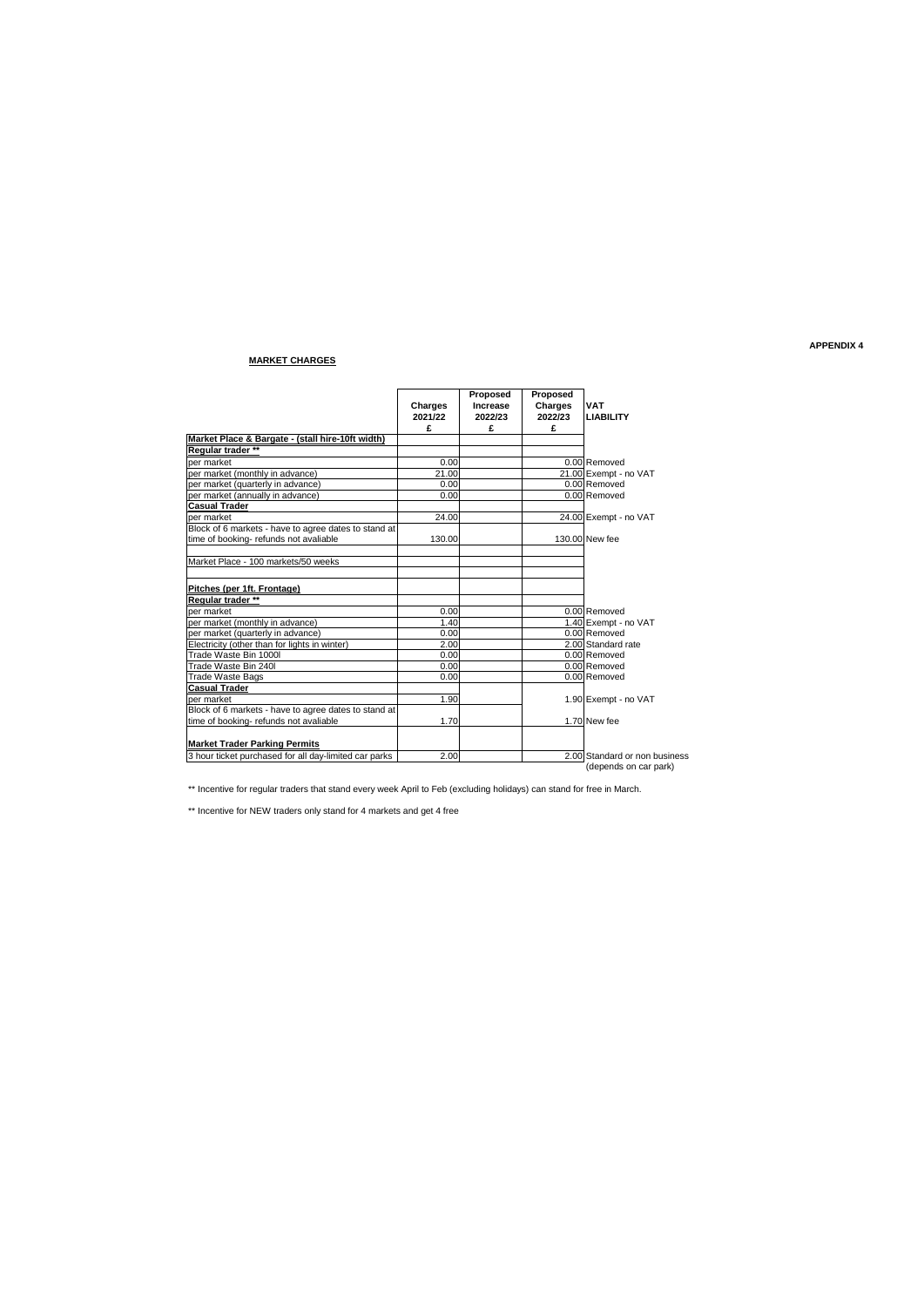## **EVENT TICKET CHARGES**

|                                                                                                                    |                | <b>Proposed</b>   | <b>Proposed</b> |                                 |
|--------------------------------------------------------------------------------------------------------------------|----------------|-------------------|-----------------|---------------------------------|
|                                                                                                                    | <b>Charges</b> | <b>Increase</b>   | <b>Charges</b>  | <b>VAT</b>                      |
|                                                                                                                    | 2021/22        | 2022/23           | 2022/23         | <b>LIABILITY</b>                |
|                                                                                                                    | £              | £                 | £               |                                 |
| <b>Outdoor Cinema - One screening</b>                                                                              |                |                   |                 |                                 |
| Early bird adult ticket                                                                                            | 5.75           | 0.00              |                 | 5.75 standard rate              |
| Early bird child ticket                                                                                            | 3.75           | 0.00              |                 | 3.75 standard rate              |
| Early bird family ticket *                                                                                         | 16.00          | $\overline{0.00}$ |                 | 16.00 standard rate             |
| Standard adult ticket                                                                                              | 7.50           | 0.00              |                 | $\overline{7.50}$ standard rate |
| Standard child ticket                                                                                              | 5.50           | 0.00              |                 | 5.50 standard rate              |
| Standard family ticket *                                                                                           | 22.50          | $\overline{0.00}$ |                 | 22.50 standard rate             |
| Cash price on the gate adult ticket                                                                                | 10.00          | 0.00              |                 | 10.00 standard rate             |
| Cash price on the gate child ticket                                                                                | 8.00           | 0.00              |                 | 8.00 standard rate              |
| Cash price on the gate family ticket *                                                                             | 30.00          | 0.00              |                 | 30.00 standard rate             |
| family ticket, two adults and two children, adults over 16 yrs., children under 16yrs, babies under 18 months free |                |                   |                 |                                 |
|                                                                                                                    |                |                   |                 |                                 |
| <b>Outdoor Cinema - Two screenings</b>                                                                             |                |                   |                 |                                 |
| Early bird adult ticket                                                                                            | 11.00          | 0.00              |                 | 11.00 standard rate             |
| Early bird child ticket                                                                                            | 7.00           | 0.00              |                 | $\overline{7.00}$ standard rate |
| Early bird family ticket *                                                                                         | 26.00          | 0.00              |                 | $26.00$ standard rate           |
| Standard adult ticket                                                                                              | 14.00          | 0.00              |                 | 14.00 standard rate             |
| Standard child ticket                                                                                              | 10.00          | 0.00              |                 | 10.00 standard rate             |
| Standard family ticket *                                                                                           | 36.00          | 0.00              |                 | 36.00 standard rate             |
| Cash price on the gate adult ticket                                                                                | 18.00          | 0.00              |                 | 18.00 standard rate             |
| Cash price on the gate child ticket                                                                                | 14.00          | 0.00              |                 | 14.00 standard rate             |
| Cash price on the gate family ticket*                                                                              | 50.00          | 0.00              |                 | 50.00 standard rate             |
| *family ticket, two adults and two children, Adults over 16yrs, children under 16yrs, babies under 18 months free  |                |                   |                 |                                 |
| Early bird on sale for a limited time (minimum 2 weeks and maximum 4 weeks after event announced).                 |                |                   |                 |                                 |
| Standard go on sale after the early bird tickets are sold out.                                                     |                |                   |                 |                                 |
|                                                                                                                    |                |                   |                 |                                 |
| Party in the Park/Music and Beer Festival                                                                          |                |                   |                 |                                 |
| Early bird adult, 17yrs and over **                                                                                | 5.00           | 0.00              |                 | 5.00 standard rate              |
| Standard adult, 17 yrs. and over                                                                                   | 7.00           | 0.00              |                 | 7.00 standard rate              |
| Cash price on the gate adult                                                                                       | 10.00          | 0.00              |                 | 10.00 standard rate             |
| Under 16yrs free must be accompanied by an adult                                                                   |                |                   |                 |                                 |
| ** Limited number available, first month of ticket sales and restricted to 500. Standard go on sale after          |                |                   |                 |                                 |
| the early bird tickets are sold out.                                                                               |                |                   |                 |                                 |
|                                                                                                                    |                |                   |                 |                                 |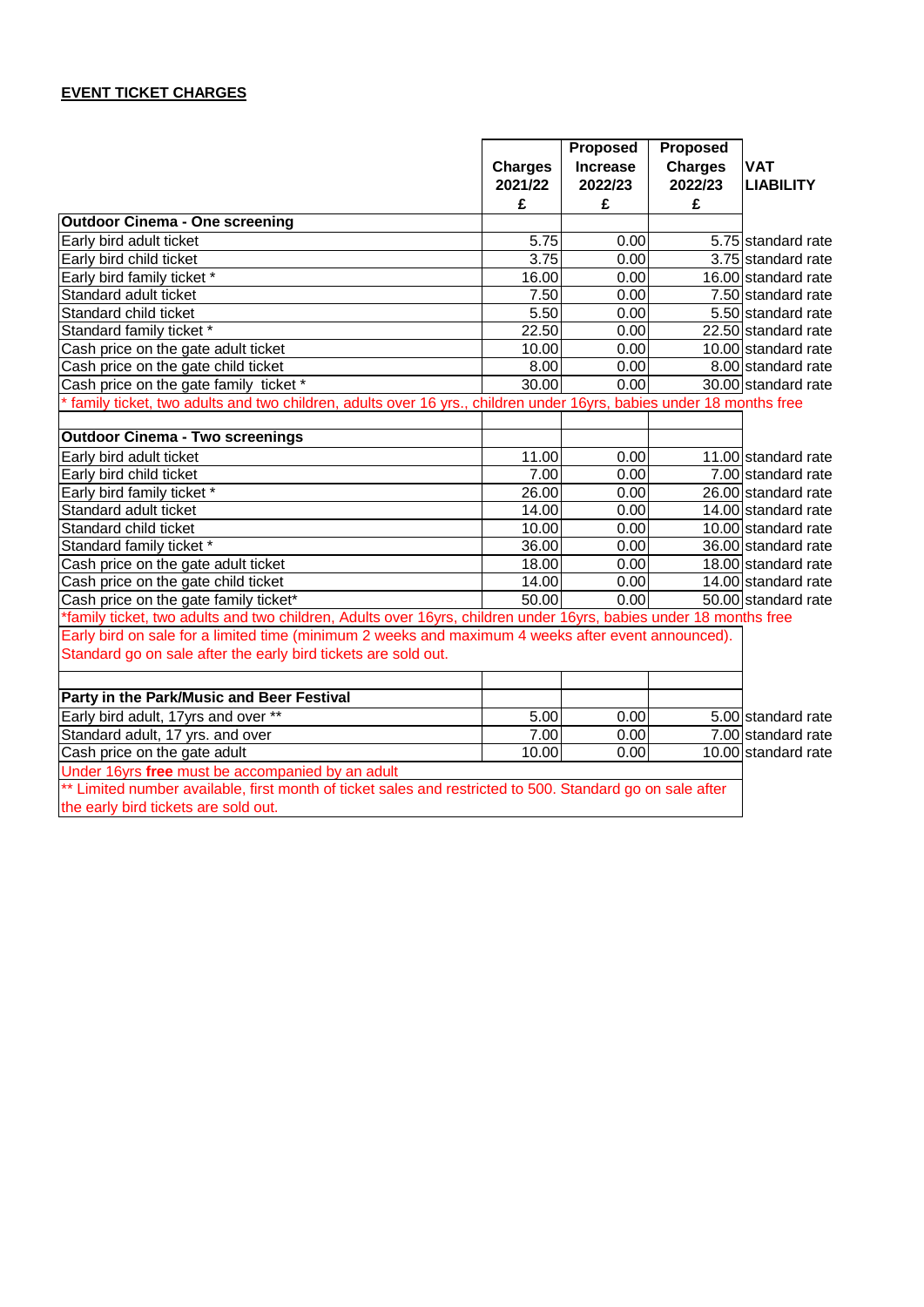### **EVENT CHARGES**

|                                                                  | <b>Charges</b><br>2021/22 | <b>Proposed</b><br><b>Increase</b><br>2022/23 | <b>Proposed</b><br><b>Charges</b><br>2022/23 | <b>VAT</b><br><b>LIABILITY</b> |
|------------------------------------------------------------------|---------------------------|-----------------------------------------------|----------------------------------------------|--------------------------------|
|                                                                  |                           |                                               |                                              |                                |
| Community/Individual Event fee not for profit (up to 500 people) | 70.00                     | 0.00                                          |                                              | 70.00 standard rate            |
| people)                                                          | 95.00                     | 0.00                                          |                                              | 95.00 standard rate            |
| Registered Charity (up to 500 people)                            | 70.00                     | 0.00                                          |                                              | 70.00 standard rate            |
| Registered Charity (between 500 - 999 people)                    | 95.00                     | 0.00                                          |                                              | 95.00 standard rate            |
| All Commercial events                                            |                           | Price negotiated                              |                                              | standard rate                  |
| Use of Premises Licence (500 -999 people)                        | 75.00                     | 0.00                                          |                                              | 75,00 Non Standard             |
| Use of Premises Licence (up to 500 people)                       | 50.00                     | 0.00                                          |                                              | 50.00 Non Standard             |
| Assistance with events in Boston Market place (per event)        | 50.00                     | 0.00                                          |                                              | 50.00 Non Standard             |

### **List of Event Spaces – this relates to Borough Council land only (other spaces, such as Market Place, are owned and controlled by Lincolnshire County Council)**

Broadfield Lane Recreation Ground Burgess Pit Recreation Ground Shelton's Field Recreation Ground Garfit's Lane Central Park St. Johns Recreation Ground Witham Way Country Park Woodville Road Recreation Ground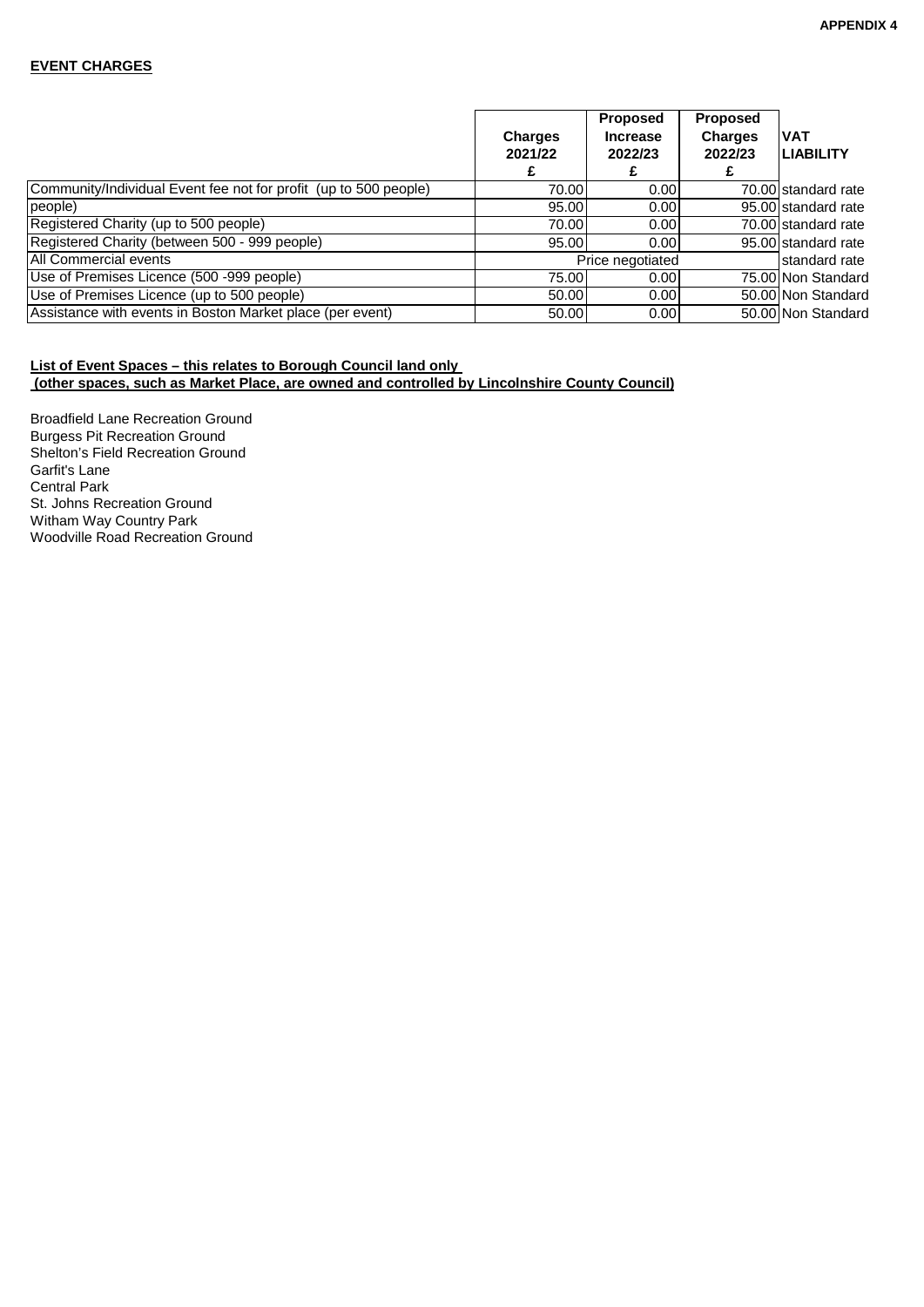|                         | Parking Fees 2022/23                                                    |                                                       |                                                       |                      |                 |              |              |                            | Hours £                   | For more info refer to Boston Car Park Guide |                        |                        |                        | <b>APPENDIX 4</b>       |
|-------------------------|-------------------------------------------------------------------------|-------------------------------------------------------|-------------------------------------------------------|----------------------|-----------------|--------------|--------------|----------------------------|---------------------------|----------------------------------------------|------------------------|------------------------|------------------------|-------------------------|
| On/Off<br><b>Street</b> | Car Parks                                                               |                                                       | 0.5 <sub>hr</sub>                                     | 1hr                  | 2 <sub>hr</sub> | 3hr          | 4hr          | All Day Sun<br>8am-<br>6pm | 8am-<br>6pm               | Eve<br>6pm-<br>8am                           | 48 hrs<br>(2)<br>days) | 72 hrs<br>(3)<br>days) | 120hrs<br>(5)<br>days) | 168 hrs<br>(7)<br>days) |
|                         | SHORT-STAY CAR PARKS (Mon-Sat 8am-6pm)                                  |                                                       |                                                       |                      |                 |              |              |                            |                           |                                              |                        |                        |                        |                         |
| On                      | <b>Bargate Green</b><br><b>Custom House Quay</b><br><b>Market Place</b> | <b>PE21 6RU</b><br><b>PE21 6NH</b><br><b>PE21 6EH</b> | 0.50<br>0.50                                          | 1.50<br>1.50<br>1.50 | 2.50<br>2.50    |              |              |                            | 1.20<br>1.20<br>1.20      | 1.00<br>1.00<br>1.00                         |                        |                        |                        |                         |
| On                      | <b>Pump Square</b>                                                      | <b>PE21 6QW</b>                                       |                                                       | 1.50                 | 2.50            |              |              |                            | 1.20                      | 1.00                                         |                        |                        |                        |                         |
| On                      | Wide Bargate                                                            | <b>PE21 6RX</b>                                       |                                                       | 1.50                 | 2.50            |              |              |                            | 1.20                      | 1.00                                         |                        |                        |                        |                         |
|                         | MIXED-STAY CAR PARKS (Mon-Sat 8am-6pm)                                  |                                                       |                                                       |                      |                 |              |              |                            |                           |                                              |                        |                        |                        |                         |
|                         | <b>Cattle Market</b><br><b>Botolph Street</b>                           | <b>PE21 6RX</b><br><b>PE21 6TU</b>                    |                                                       | 1.50<br>1.50         | 2.00<br>2.00    | 2.50<br>2.50 | 3.00<br>3.00 | 4.00<br>4.00               | 1.20<br>1.20              | 1.00<br>1.00                                 |                        |                        |                        |                         |
|                         | Doughty Quay                                                            | <b>PE21 8SP</b>                                       |                                                       | 1.50                 | 2.00            | 2.50         | 3.00         | 4.00                       | 1.20                      | 1.00                                         |                        |                        |                        |                         |
|                         | West End                                                                | <b>PE21 8SS</b>                                       |                                                       | 1.50                 | 2.00            | 2.50         | 3.00         | 4.00                       | 1.20                      | 1.00                                         |                        |                        |                        |                         |
|                         | St George's Road<br>LONG-STAY CAR PARKS (Mon-Sat 8am-6pm)               | <b>PE21 8YB</b>                                       |                                                       | 1.50                 | 2.00            | 2.50         | 3.00         | 4.00                       | 1.20                      | 1.00                                         | 5.00                   | 7.00                   |                        | 15.00                   |
|                         | <b>Municipal Buildings</b>                                              | <b>PE21 8SS</b>                                       |                                                       |                      | 1.00            | 1.20         | 1.50         | 2.50                       | 1.20                      | 1.00                                         |                        |                        |                        |                         |
| On.                     | South Square                                                            | <b>PE21 6HX</b>                                       |                                                       |                      | 1.00            | 1.20         | 1.50         | 2.50                       | 1.20                      | 1.00                                         |                        |                        |                        |                         |
|                         | <b>Irby Street</b>                                                      | <b>PE21 8SA</b>                                       |                                                       |                      |                 |              |              |                            | Permit only £150 per year |                                              |                        |                        |                        |                         |
|                         | <b>Artillery Row</b><br><b>Maud Street</b>                              | <b>PE21 6TY</b><br><b>PE21 6TP</b>                    |                                                       |                      | 1.00            | 1.20         | 1.50         | 2.50<br>2.00               | 1.20<br>1.20              | 1.00<br>1.00                                 |                        |                        |                        |                         |
|                         | <b>Blue Street</b>                                                      | <b>PE21 8UW</b>                                       |                                                       |                      |                 |              |              |                            | Permit only £150 per year |                                              |                        |                        |                        |                         |
|                         | <b>Buoy Yard</b>                                                        | <b>PE21 6JX</b>                                       |                                                       |                      |                 |              |              | 2.00                       | 1.20                      | 1.00                                         |                        |                        |                        |                         |
|                         | Victoria Place                                                          | <b>PE21 8UL</b>                                       |                                                       |                      | 1.00            | 1.20         | 1.50         | 2.50                       | 1.20                      | 1.00                                         |                        |                        |                        |                         |
|                         | Staniland                                                               | <b>PE218SS</b>                                        |                                                       |                      | 1.00            | 1.20         | 1.50         | 2.50                       | 1.20                      | 1.00                                         |                        |                        |                        |                         |
|                         | George Street                                                           | <b>PE21 8XF</b>                                       |                                                       |                      | 1.00            | 1.20         | 1.50         | 2.50                       | 1.20                      | 1.00                                         |                        |                        |                        |                         |
|                         | Spayne Road                                                             | <b>PE21 6JT</b>                                       |                                                       |                      | 1.00            | 1.20         | 1.50         | 2.50                       | 1.20                      | 1.00                                         |                        |                        |                        |                         |
| On                      | Station Approach                                                        | <b>PE21 8RN</b>                                       |                                                       |                      | 1.00            | 1.20         | 1.50         | 2.50                       | 1.20                      | 1.00                                         | 5.00                   | 7.00                   |                        | 15.00                   |
|                         | <b>Tunnard Street</b>                                                   | <b>PE21 6PL</b>                                       |                                                       |                      |                 |              |              | 2.00                       | 1.20                      | 1.00                                         |                        |                        | 10.00                  | 12.00                   |
|                         | <b>Standard</b><br><b>Non Business</b>                                  |                                                       | <b>Off Street Parking</b><br><b>On Street Parking</b> |                      |                 |              |              |                            |                           |                                              |                        |                        |                        |                         |

### **Seasonal Tickets Valid at:**

| <b>Botolph Street</b> | <b>PE21 6TU</b> |
|-----------------------|-----------------|
| Doughty Quay          | <b>PE21 8SP</b> |
| St George's Road      | <b>PE21 8YB</b> |
| <b>Artillery Row</b>  | <b>PE21 6TY</b> |
| <b>Maud Street</b>    | <b>PE21 6TP</b> |
| <b>Buoy Yard</b>      | PE21 6JX        |
| Victoria Place        | <b>PE21 8UL</b> |
| Staniland             | <b>PE21 8SS</b> |
| George Street         | <b>PE21 8XF</b> |
| Spayne Road           | PE21 6JT        |
| <b>Tunnard Street</b> | <b>PE21 6PL</b> |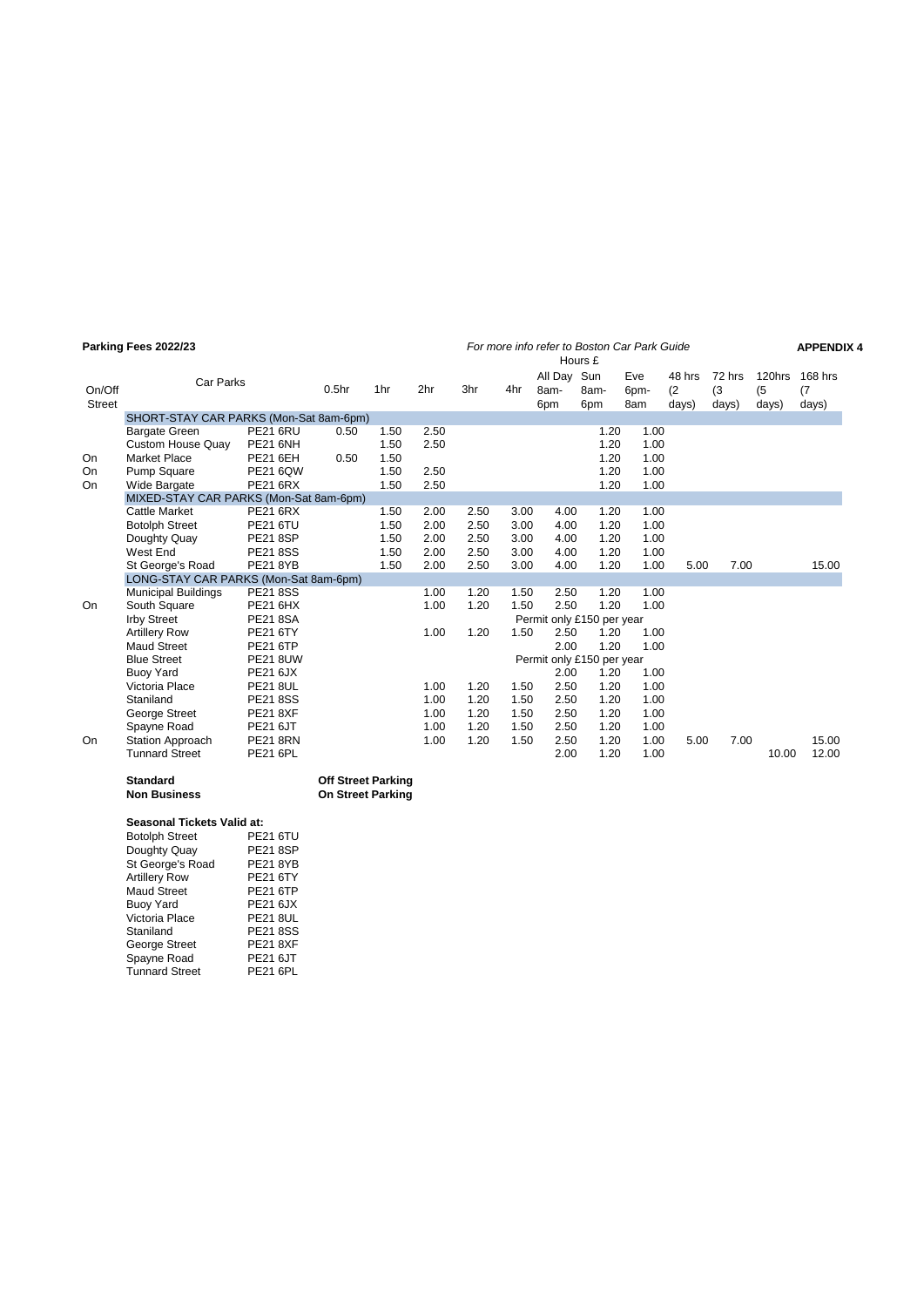| <b>PARKING SEASON TICKETS AND FINES</b> |                       |         | Proposed | Proposed |
|-----------------------------------------|-----------------------|---------|----------|----------|
|                                         |                       | Charges | Increase | Charges  |
|                                         |                       | 2021/22 | 2022/23  | 2022/23  |
|                                         |                       | £       | £        | £        |
| Trade bay (annual)                      | 24 hours per day      | 370.00  | 0.00     | 370.00   |
| Traders bay (quarterly)                 | 24 hours per day      | 100.00  | 0.00     | 100.00   |
| Traders bay (monthly)                   | 24 hours per day      | 35.00   | 0.00     | 35.00    |
|                                         | (per day according to |         |          |          |
| <b>Parent Parking Permits</b>           | number of school days |         |          |          |
| (selected car parks only)               | each term)            | 0.50    | 0.00     | 0.50     |
| Premier Permit (annual) - long          |                       |         |          |          |
| stay                                    | 24 hours per day      | 450.00  | 0.00     | 450.00   |
| Premier Permit (quarterly) - long       |                       |         |          |          |
| stay                                    | 24 hours per day      | 120.00  | 0.00     | 120.00   |
| Premier Permit (monthly) - long         |                       |         |          |          |
| stay                                    | 24 hours per day      | 45.00   | 0.00     | 45.00    |
| 24 hour EV charging permit              |                       |         |          |          |
| (annual)                                | 24 hours per day      | 400.00  | 0.00     | 400.00   |
| Season Tickets - daily (annual)         |                       |         |          |          |
| long stay                               | 8 am - 6 pm           | 350.00  | 0.00     | 350.00   |
| Season Tickets - daily                  |                       |         |          |          |
| (quarterly) - long stay                 | 8 am - 6 pm           | 95.00   | 0.00     | 95.00    |
| Season Tickets - daily (monthly)        |                       |         |          |          |
| - long stay                             | 8 am - 6 pm           | 35.00   | 0.00     | 35.00    |
| Season Ticket - overnight               | 6 pm - 8.00 am        | 210.00  | 0.00     | 210.00   |
| Season Ticket - overnight               |                       |         |          |          |
| (quarterly)                             | 6 pm - 8.00 am        | 60.00   | 0.00     | 60.00    |
| Season Ticket - overnight               |                       |         |          |          |
|                                         | 6 pm - 8.00 am        |         | 0.00     | 25.00    |
| (monthly)                               |                       | 25.00   |          |          |
| Overnight EV permit (monthly)           | 6 pm - 8.00 am        | 20.00   | 0.00     | 20.00    |
| Resident's season tickets               |                       |         |          |          |
| (annual)                                | 24 hours per day      | 225.00  | 0.00     | 225.00   |
| Resident's season tickets               |                       |         |          |          |
| (quarterly)                             | 24 hours per day      | 60.00   | 0.00     | 60.00    |
| Resident's season tickets               |                       |         |          |          |
| (monthly)                               | 24 hours per day      | 22.50   | 0.00     | 22.50    |
| Resident's season ticket-daily          |                       |         |          |          |
| (annual)                                | 8am - 6pm             | 175.00  | 0.00     | 175.00   |
| Resident's season ticket-daily          |                       |         |          |          |
| (quarterly)                             | 8am - 6pm             | 47.50   | 0.00     | 47.50    |
| Resident's season ticket - daily        |                       |         |          |          |
| (monthly)                               | 8am - 6pm             | 17.50   | 0.00     | 17.50    |
| Resident's season ticket-               |                       |         |          |          |
| overnight (annual)                      | 6pm - 8am             | 105.00  | 0.00     | 105.00   |
| Resident's season ticket-               |                       |         |          |          |
| overnight (quarterly)                   | 6pm - 8am             | 30.00   | 0.00     | 30.00    |
| Resident's season ticket -              |                       |         |          |          |
| overnight (monthly)                     | 6pm - 8am             | 22.50   | 0.00     | 22.50    |

|                                                  |                       | £      | £    | £      |
|--------------------------------------------------|-----------------------|--------|------|--------|
| y (annual)                                       | 24 hours per day      | 370.00 | 0.00 | 370.00 |
| bay (quarterly)                                  | 24 hours per day      | 100.00 | 0.00 | 100.00 |
| bay (monthly)                                    | 24 hours per day      | 35.00  | 0.00 | 35.00  |
|                                                  | (per day according to |        |      |        |
| arking Permits                                   | number of school days |        |      |        |
| car parks only)                                  | each term)            | 0.50   | 0.00 | 0.50   |
| Permit (annual) - long                           |                       |        |      |        |
|                                                  | 24 hours per day      | 450.00 | 0.00 | 450.00 |
| Permit (quarterly) - long                        |                       |        |      |        |
|                                                  | 24 hours per day      | 120.00 | 0.00 | 120.00 |
| Permit (monthly) - long                          |                       |        |      |        |
|                                                  | 24 hours per day      | 45.00  | 0.00 | 45.00  |
| V charging permit                                |                       |        |      |        |
|                                                  | 24 hours per day      | 400.00 | 0.00 | 400.00 |
| ickets - daily (annual) -                        |                       |        |      |        |
|                                                  | 8 am - 6 pm           | 350.00 | 0.00 | 350.00 |
| ickets - daily                                   |                       |        |      |        |
| <sup>*</sup> ) - long stay                       | 8 am - 6 pm           | 95.00  | 0.00 | 95.00  |
| lickets - daily (monthly)                        |                       |        |      |        |
|                                                  | 8 am - 6 pm           | 35.00  | 0.00 | 35.00  |
| <u>y</u><br>Ti <u>cket - overnight </u>          | 6 pm - 8.00 am        | 210.00 | 0.00 | 210.00 |
| icket - overnight                                |                       |        |      |        |
|                                                  | 6 pm - 8.00 am        | 60.00  | 0.00 | 60.00  |
| <sup>/</sup> )<br><sup>-</sup> icket - overnight |                       |        |      |        |
|                                                  | 6 pm - 8.00 am        | 25.00  | 0.00 | 25.00  |
| t EV permit (monthly)                            | 6 pm - 8.00 am        | 20.00  | 0.00 | 20.00  |
| s season tickets                                 |                       |        |      |        |
|                                                  | 24 hours per day      | 225.00 | 0.00 | 225.00 |
| 's season tickets                                |                       |        |      |        |
| <sup>/</sup> )<br>'s season tickets'             | 24 hours per day      | 60.00  | 0.00 | 60.00  |
|                                                  |                       |        |      |        |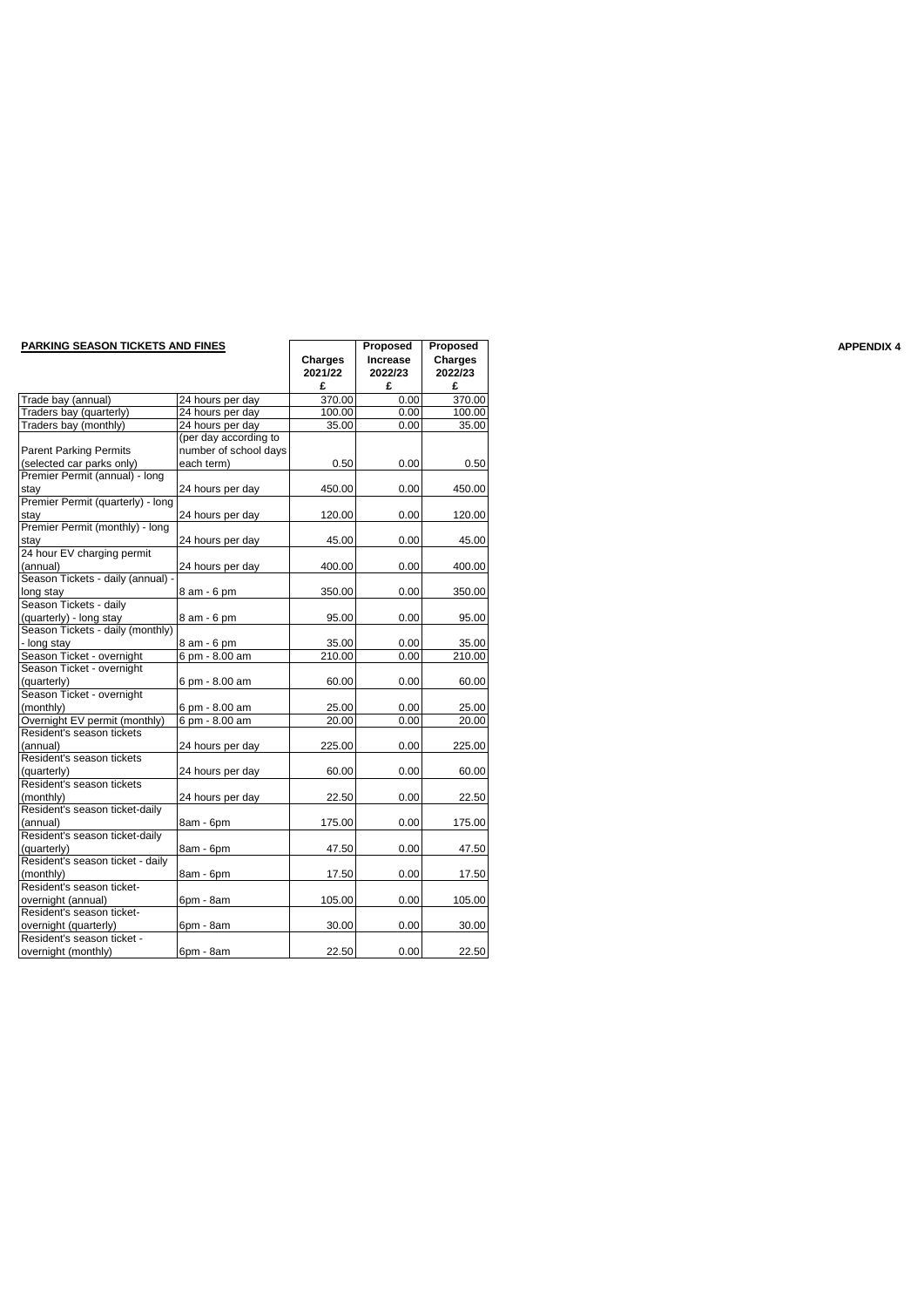| <b>PARKING SEASON TICKETS AND FINES</b> |                  | Charges<br>2021/22 | Proposed<br><b>Increase</b><br>2022/23 | Proposed<br>Charges<br>2022/23 |          |
|-----------------------------------------|------------------|--------------------|----------------------------------------|--------------------------------|----------|
|                                         |                  | £                  | £                                      | £                              |          |
| Resident's overnight EV permit          |                  |                    |                                        |                                |          |
| (monthly)                               | 6pm - 8am        | 17.50              | 0.00                                   | 17.50                          |          |
| Blue Street season ticket               | 24 hours per day | 150.00             | 0.00                                   | 150.00                         |          |
| <b>Staff Charges</b>                    | 7 Days           | n/a                | 0.00                                   | n/a                            |          |
| <b>Bus Departures</b>                   |                  | 0.32               | 0.00                                   | 0.32                           |          |
| Lower Band Penalty Charge               |                  |                    |                                        |                                |          |
| Notice(PCN) (paid within 14             |                  | 25.00              | 0.00                                   | 25.00                          |          |
| Lower Band Penalty Charge               |                  |                    |                                        |                                |          |
| Notice(PCN) (paid within 14-28          |                  |                    |                                        |                                |          |
| days)                                   |                  | 50.00              | 0.00                                   | 50.00                          |          |
| Lower Band Penalty Charge               |                  |                    |                                        |                                |          |
| Notice(PCN) (paid after 28              |                  | 75.00              | 0.00                                   | 75.00                          |          |
| <b>Higher Band Penalty Charge</b>       |                  |                    |                                        |                                |          |
| Notice(PCN) (paid within 14             |                  | 35.00              | 0.00                                   | 35.00                          |          |
| <b>Higher Band Penalty Charge</b>       |                  |                    |                                        |                                |          |
| Notice(PCN) (paid within 14-28          |                  |                    |                                        |                                |          |
| days)                                   |                  | 70.00              | 0.00                                   | 70.00                          |          |
| <b>Higher Band Penalty Charge</b>       |                  |                    |                                        |                                |          |
| Notice(PCN) (paid after 28              |                  | 105.00             | 0.00                                   | 105.00                         |          |
| Electricity per KWH                     |                  | 0.32               | 0.00                                   |                                | 0.32 New |

#### **Seasonal Tickets Valid at:**

Botolph Street Doughty Quay St George's Road Artillery Row Maud Street Buoy Yard Victoria Place Staniland George Street Spayne Road Tunnard Street

**The above parking charges are inclusive of VAT Penalty Charge Notices are Non-Vatable The bus departure rates are exclusive of VAT (standard rated)**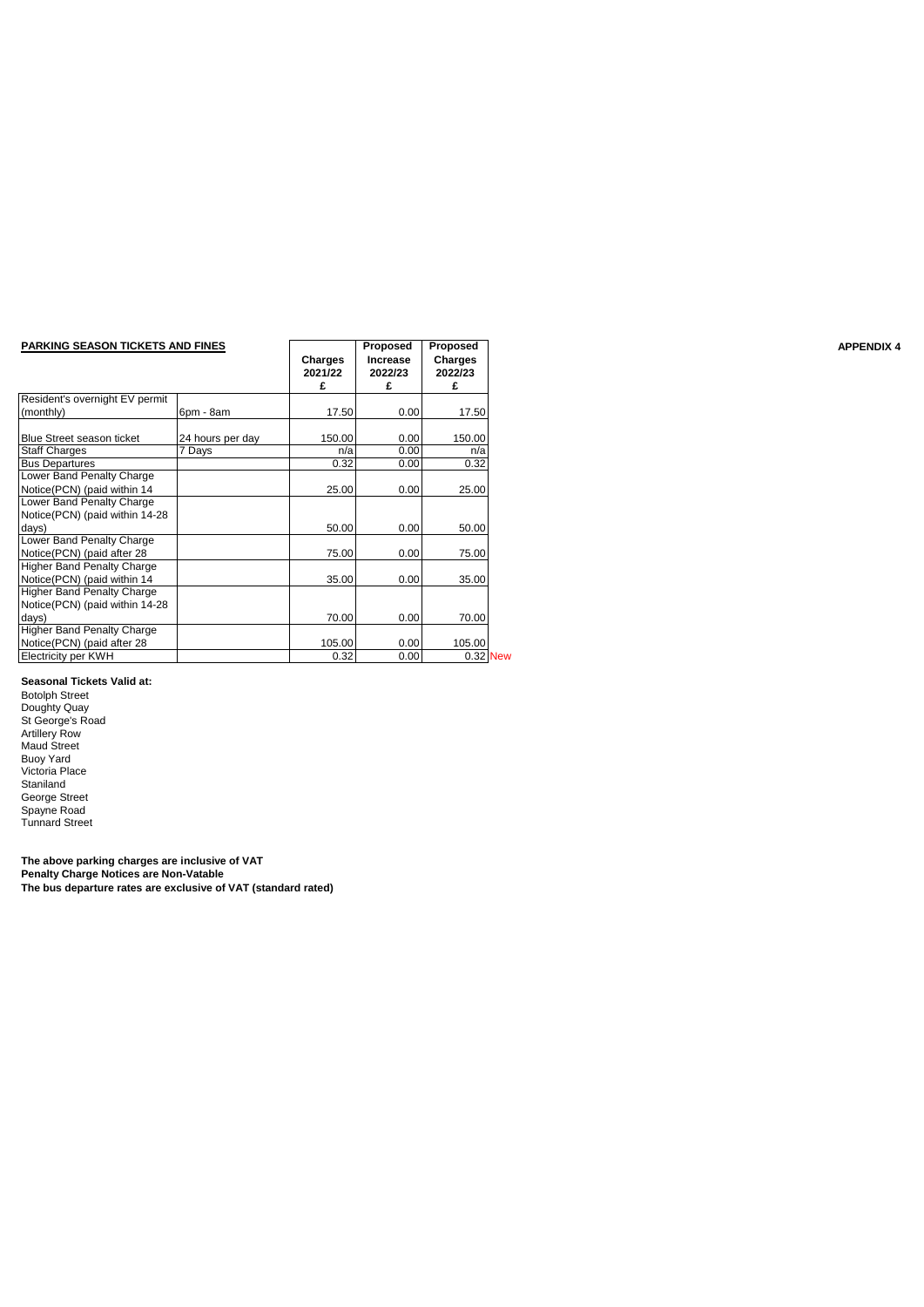## **BUILDING CONTROL FEES AND CHARGES**

|                                                                                                          | <b>Charges</b><br>2021/22 | Proposed<br><b>Increase</b><br>2022/23 | <b>Proposed</b><br><b>Charges</b><br>2022/23 | <b>VAT</b><br><b>LIABILITY</b> |
|----------------------------------------------------------------------------------------------------------|---------------------------|----------------------------------------|----------------------------------------------|--------------------------------|
| Copy of Building Regulation Approval (where number is quoted)                                            | 40.00                     |                                        | 40.00                                        | Standard rate                  |
| <b>ILetter of Comfort</b>                                                                                | 52.50                     |                                        | 52.50                                        | Standard rate                  |
| Building Regulations (Confirmation of erection of outbuildings in<br>accordance with the approved plans) | 204.75                    |                                        | 204.75                                       | Standard rate                  |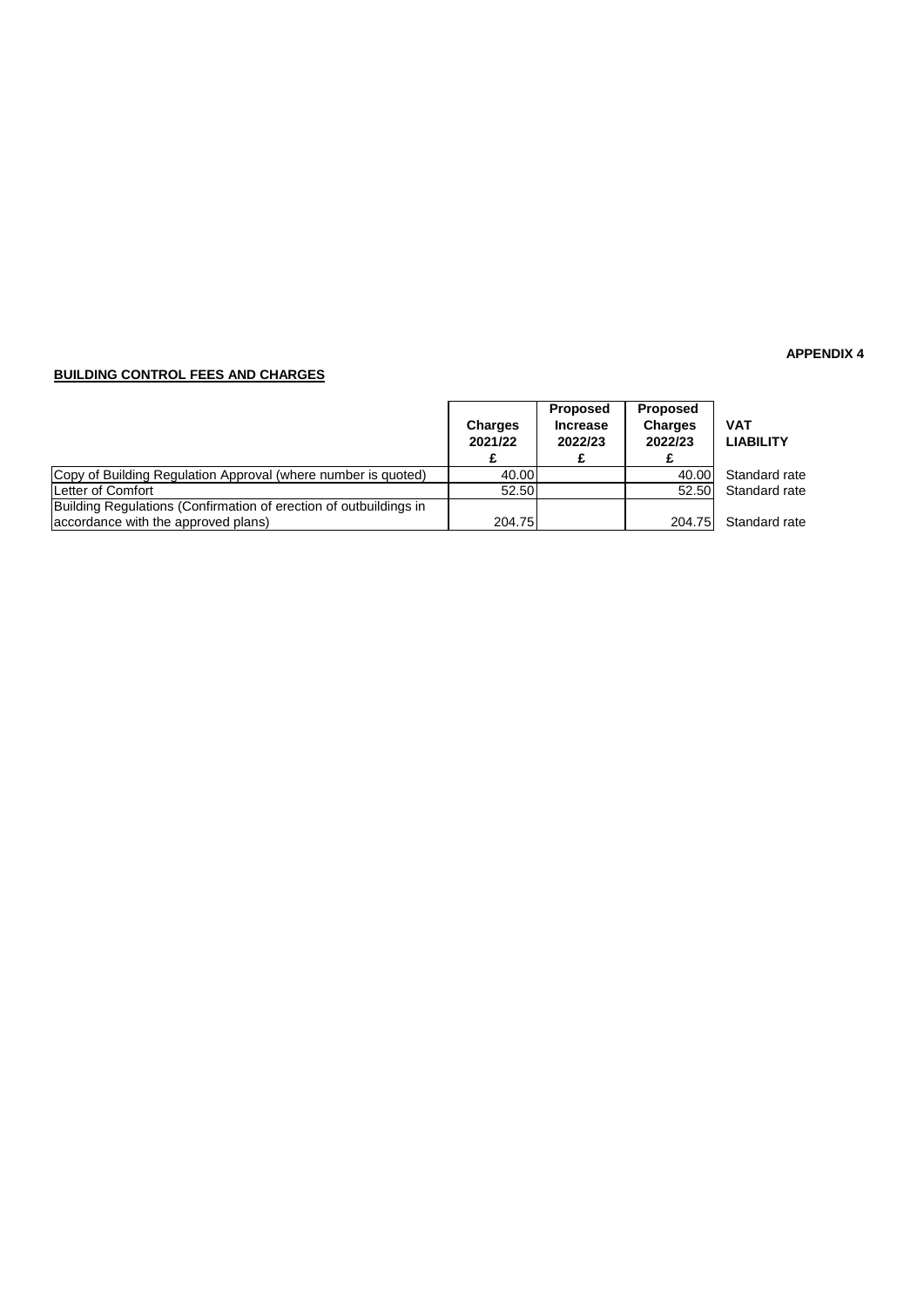### **PLANNING AND DEVELOPMENT SERVICES**

|                                                        | Charges<br>2021/22<br>£ | Proposed<br><b>Increase</b><br>2022/23 | Proposed<br>Charges<br>2022/23<br>£ | <b>VAT</b><br><b>LIABILITY</b>               |
|--------------------------------------------------------|-------------------------|----------------------------------------|-------------------------------------|----------------------------------------------|
| Planning Application information searches              |                         |                                        |                                     |                                              |
| flat cost per site to include copy of decision notices | 30.70                   |                                        | 30.70                               | Non business - no VAT charge                 |
| Production of Plans for consultation and inspection    |                         |                                        |                                     |                                              |
| purposes only                                          |                         |                                        |                                     |                                              |
| A0 size (841mm x 1189mm)                               | 4.10                    |                                        | 4.10                                | Standard rate                                |
| A1 size (841mm x 594mm)                                | 2.10                    |                                        | 2.10                                | Standard rate                                |
| A2 size (420mm x 594mm)                                | 1.00                    |                                        | 1.00                                | Standard rate                                |
| A3 size (297mm x 420mm) Black & White                  | 0.30                    |                                        | 0.30                                | Standard rate                                |
| A3 size (297mm x 420mm) Colour                         | 0.60                    |                                        | 0.60                                | Standard rate                                |
| A4 size (297mm x 210mm) Black & White                  | 0.10                    |                                        | 0.10                                | Standard rate                                |
| A4 size (297mm x 210mm) Colour                         | 0.20                    |                                        | 0.20                                | Standard rate                                |
| Administartion charge *                                | 7.50                    |                                        | 7.50                                | Standard rate                                |
| Adopted South East Lincolnshire Local Plan             | 78.00                   |                                        | 78.00                               | Standard rate                                |
| Postage & Packaging                                    | 5.50                    |                                        | 5.50                                | Standard rate                                |
| Copy of Tree Preservation Orders                       | 0.00                    |                                        | 0.00                                | Non business - no VAT charge                 |
| Copies of Local Development Schemes                    | 17.10                   |                                        | 17.10                               | Zero rated - 0%                              |
| If invoice is required for any of above services       | 5.40                    |                                        | 5.40                                | VAT liability depends on what invoice is for |

\*Where requests for documents/information exceed 30minutes of Technical Support time, an admin handling charge is to apply at the discretion of the Planning Office Manager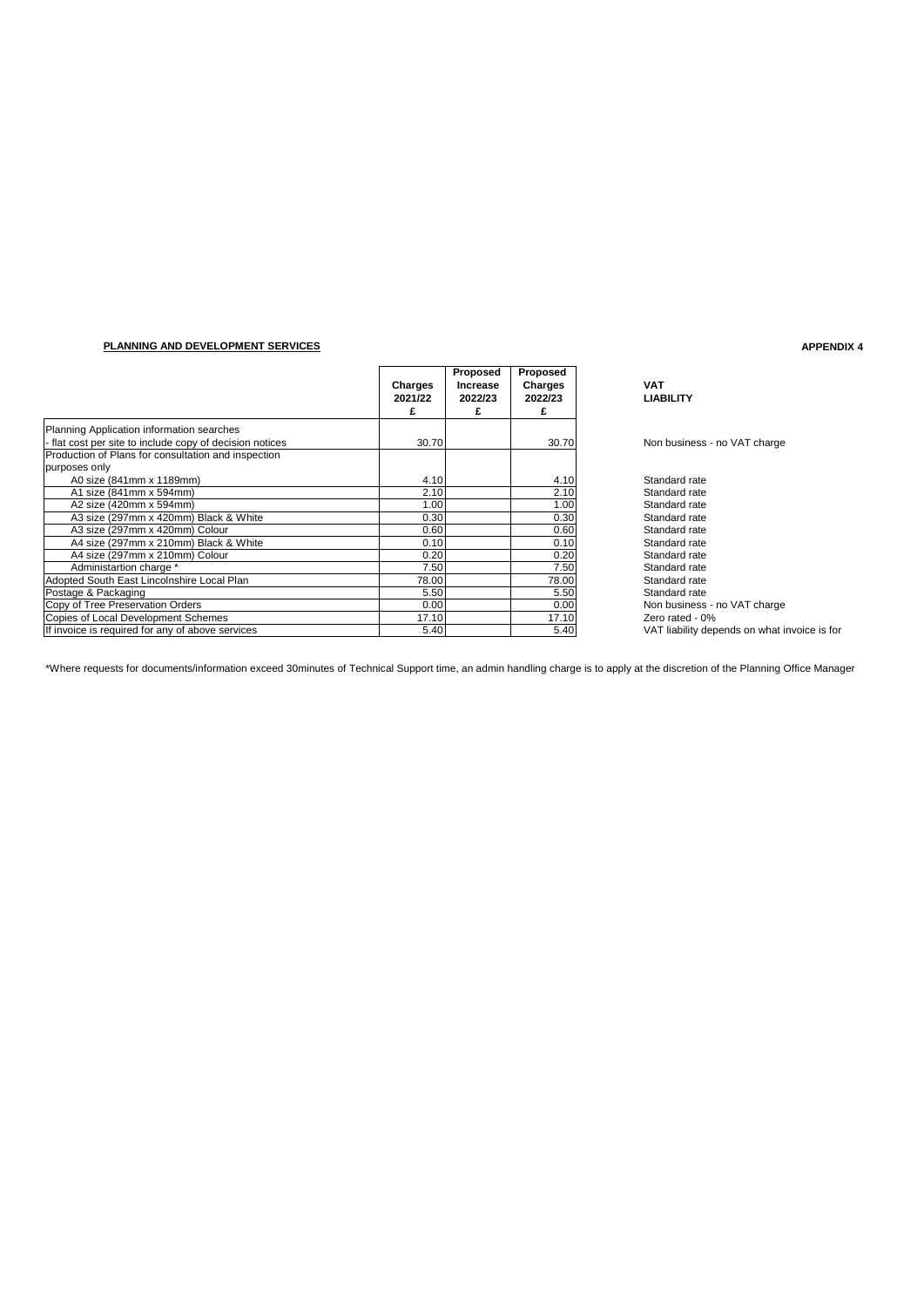#### **Charges 2022/23**

|                                                                                                                                  |                                             | £                                                                        |                              |
|----------------------------------------------------------------------------------------------------------------------------------|---------------------------------------------|--------------------------------------------------------------------------|------------------------------|
| <b>Outline Planning Permission</b>                                                                                               |                                             |                                                                          |                              |
| Site Area                                                                                                                        | Not more than 2.5                           | £462 per 0.1 hectare                                                     |                              |
|                                                                                                                                  | hectares                                    |                                                                          | Non business - no VAT charge |
|                                                                                                                                  | More than 2.5                               | £11,432 + £138 per 0.1                                                   |                              |
|                                                                                                                                  | hectares                                    | hectares up to a maximum of                                              |                              |
|                                                                                                                                  |                                             | £150,000                                                                 | Non business - no VAT charge |
|                                                                                                                                  |                                             |                                                                          |                              |
| <b>Householder Applications</b>                                                                                                  |                                             |                                                                          |                              |
| Alterations / extensions to a single                                                                                             | Single dwellinghouse                        | £206.00                                                                  |                              |
| dwellinghouse, including works within                                                                                            |                                             |                                                                          | Non business - no VAT charge |
| <b>Full Applications</b>                                                                                                         |                                             |                                                                          |                              |
| (and First Submissions of Reserved Matters; or Technical Details Concent)                                                        |                                             |                                                                          |                              |
| Alterations or extensions to existing                                                                                            | Single dwellinghouse                        | £206.00                                                                  |                              |
| dwellinghouses, including works within                                                                                           | (or single flat)                            |                                                                          |                              |
| boundaries                                                                                                                       |                                             |                                                                          | Non business - no VAT charge |
|                                                                                                                                  | 2 or more                                   | £407.00                                                                  |                              |
|                                                                                                                                  | dwellinghouses (or                          |                                                                          |                              |
|                                                                                                                                  | two or more flats)                          |                                                                          | Non business - no VAT charge |
| <b>New dwellinghouses</b>                                                                                                        |                                             | Not more then 50 new £462 per dwellinghouse                              |                              |
|                                                                                                                                  | dwellinghouses                              |                                                                          | Non business - no VAT charge |
|                                                                                                                                  | More than 50 new                            | £22,859 + £138 per                                                       |                              |
|                                                                                                                                  | dwellinghouses                              | additional dwellinghouse up                                              |                              |
|                                                                                                                                  |                                             | to a maximum £300,000                                                    | Non business - no VAT charge |
|                                                                                                                                  |                                             |                                                                          |                              |
| Erection of buildings (not dwellinghouses, agricultural, glasshouses, plant nor machinery)<br>Gross floor space to be created by | No increase in gross                        | £234.00                                                                  |                              |
| development                                                                                                                      | floor space or no                           |                                                                          |                              |
|                                                                                                                                  | more than 40 sq m                           |                                                                          | Non business - no VAT charge |
|                                                                                                                                  | More than 40 sq m                           | £462.00                                                                  |                              |
|                                                                                                                                  | but no more than 75                         |                                                                          | Non business - no VAT charge |
|                                                                                                                                  | More than 75 sq m                           | £462 for each 75sq m or part                                             |                              |
|                                                                                                                                  | byt no more than                            | thereof                                                                  |                              |
|                                                                                                                                  | 3,750 sq m                                  |                                                                          | Non business - no VAT charge |
|                                                                                                                                  |                                             | More than 3,750 sq m $\left  \frac{£22,859 + £138}{2} \right $ for each  |                              |
|                                                                                                                                  |                                             | additional 75 sq m in excess                                             |                              |
|                                                                                                                                  |                                             | of 3,750 sq m to a maximum<br>of £300,000                                | Non business - no VAT charge |
|                                                                                                                                  |                                             |                                                                          |                              |
| The erection of buildings (on land used for agriculture for agricultural purpose)<br>Gross floor space to be created by          | Not more than 465 sq £96.00                 |                                                                          |                              |
| development                                                                                                                      | m                                           |                                                                          |                              |
|                                                                                                                                  |                                             |                                                                          | Non business - no VAT charge |
|                                                                                                                                  | More than 465 sq m<br>but not more than 540 | £462.00                                                                  |                              |
|                                                                                                                                  | sq m                                        |                                                                          |                              |
|                                                                                                                                  | More than 540 sq m                          | £462 for first 540 sq m +                                                | Non business - no VAT charge |
|                                                                                                                                  | but not more than                           | £462 for each 75 sq m (or                                                |                              |
|                                                                                                                                  | 4,215 sq m                                  | part thereof) in excess of 540                                           |                              |
|                                                                                                                                  |                                             | sq m                                                                     | Non business - no VAT charge |
|                                                                                                                                  |                                             | More than 4,215 sq m $\left  \frac{22,859 + 138}{2} \right $ for each 75 |                              |
|                                                                                                                                  |                                             | sq m (or part thereof) in                                                |                              |
|                                                                                                                                  |                                             | excess of 4,215 sq m up to a                                             |                              |
|                                                                                                                                  |                                             | maximum of £300,000                                                      | Non business - no VAT charge |
|                                                                                                                                  |                                             |                                                                          |                              |
| Erection of Glasshouses and Polytunnels (on land used for the purposes of agriculture)                                           |                                             |                                                                          |                              |
| Gross floor space to be created by                                                                                               | Not more than 465 sq £96.00                 |                                                                          |                              |
| development                                                                                                                      | m                                           |                                                                          | Non business - no VAT charge |
|                                                                                                                                  | More than 465 sq m                          | £2,580.00                                                                | Non business - no VAT charge |
| Erection / alterations / replacement of plant and machinery                                                                      |                                             |                                                                          |                              |
| Site area                                                                                                                        | Not more than 5                             | £462 for each 0.1 hectare (or                                            |                              |
|                                                                                                                                  | hectares                                    | part thereof)                                                            | Non business - no VAT charge |
|                                                                                                                                  | More than 5 hectares                        | £22,859 + additional £138                                                |                              |
|                                                                                                                                  |                                             | for each 0.1 hectare (or part                                            |                              |
|                                                                                                                                  |                                             | thereof) in excess of 5                                                  |                              |
|                                                                                                                                  |                                             | hectares to a maximum of                                                 |                              |
|                                                                                                                                  |                                             | £300,000                                                                 | Non business - no VAT charge |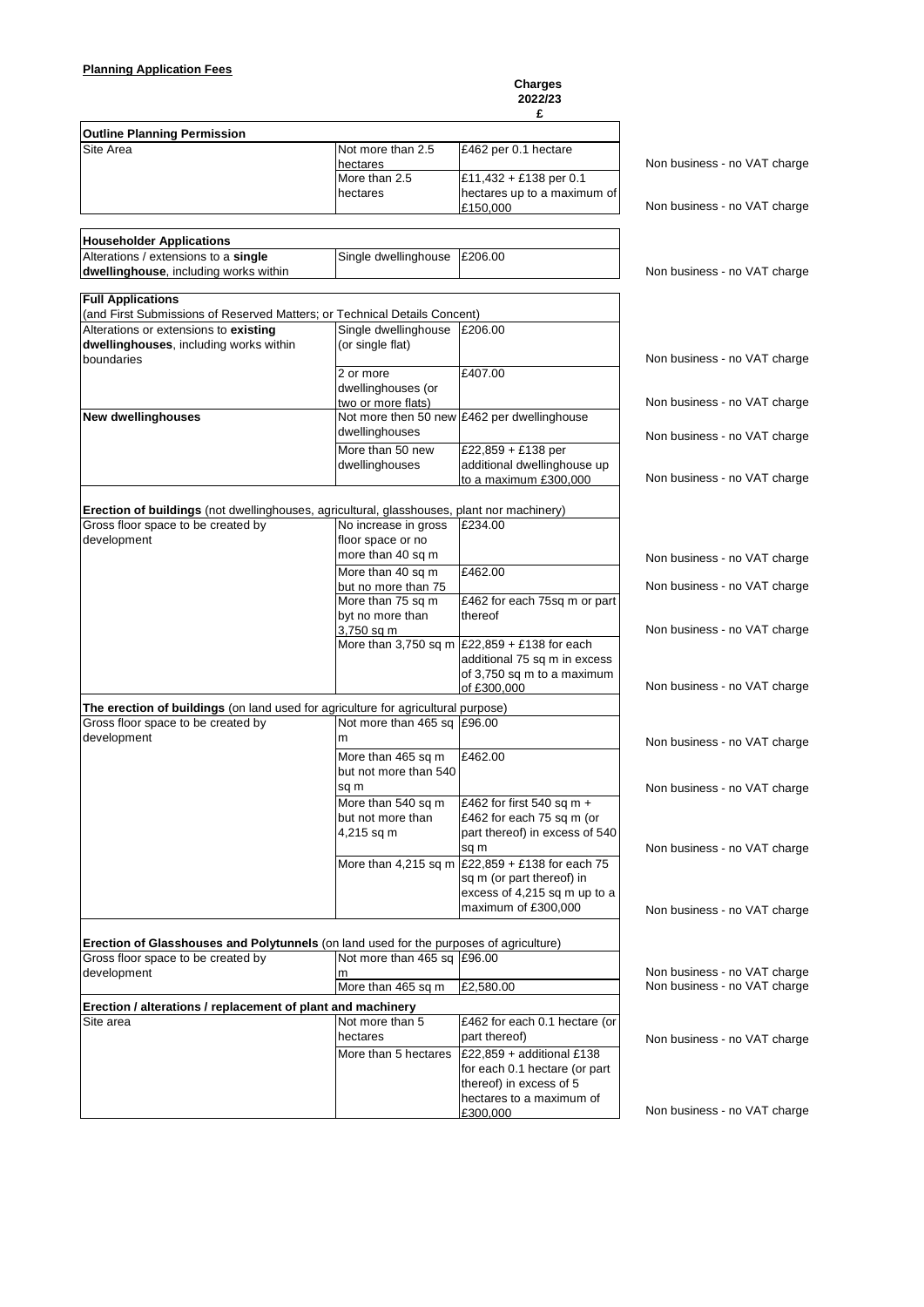| <b>Applications other than Building Works</b>                                                                                             |                           |                                                             |                              |
|-------------------------------------------------------------------------------------------------------------------------------------------|---------------------------|-------------------------------------------------------------|------------------------------|
| Car parks, service roads or other accesses                                                                                                | For existing uses         | £234.00                                                     | Non business - no VAT charge |
| Waste (Use of land for disposal of refuse or waste materials or deposit of material remaining after<br>extraction or storage of minerals) |                           |                                                             |                              |
| Site area                                                                                                                                 | Not more than 15          | £234 for each 0.1 hectare (or                               |                              |
|                                                                                                                                           | hectares                  | part thereof)                                               | Non business - no VAT charge |
|                                                                                                                                           | More then 15<br>hectares  | £34,934 + £138 for each 0.1                                 |                              |
|                                                                                                                                           |                           | hectare (or part thereof) in<br>excess of 15 hectares up to |                              |
|                                                                                                                                           |                           | a maximum of £78,000                                        |                              |
|                                                                                                                                           |                           |                                                             | Non business - no VAT charge |
| Operations connected with exploratory drilling for oil or natural gas                                                                     |                           |                                                             |                              |
| Site area                                                                                                                                 | Not more than 7.5         | £508 for each 0.1 hectare (or                               |                              |
|                                                                                                                                           | hectares                  | part thereof)                                               | Non business - no VAT charge |
|                                                                                                                                           | More then 7.5<br>hectares | £38,070 + additional £151<br>for each 0.1 hectare (or part  |                              |
|                                                                                                                                           |                           | thereof) in excess of 7.5                                   |                              |
|                                                                                                                                           |                           | hectares up to a maximum of                                 |                              |
|                                                                                                                                           |                           | £300,000                                                    | Non business - no VAT charge |
|                                                                                                                                           |                           |                                                             |                              |
| Operations (other than exploratory drilling) for the winning and working of oil or natural gas                                            |                           |                                                             |                              |
| Site area                                                                                                                                 | Not more than 15          | £257 for each 0.1 hectare (or                               |                              |
|                                                                                                                                           | hectares                  | part thereof)                                               | Non business - no VAT charge |
|                                                                                                                                           | More then 15              | £38,520 + additional £151<br>for each 0.1 in excess of 15   |                              |
|                                                                                                                                           | hectares                  | hectare up to a maximum of                                  |                              |
|                                                                                                                                           |                           | £78,000                                                     | Non business - no VAT charge |
| Other operations (winning & working of minerals ) excluding oil and natural gas                                                           |                           |                                                             |                              |
| Site area                                                                                                                                 | Not more than 15          | £234 for each 0.1 hectare (or                               |                              |
|                                                                                                                                           | hectares                  | part thereof)                                               | Non business - no VAT charge |
|                                                                                                                                           | More then 15              | £34,934 + additional £138                                   |                              |
|                                                                                                                                           | hectares                  | for each 0.1 in excess of 15                                |                              |
|                                                                                                                                           |                           | hectare up to a maximum of                                  |                              |
|                                                                                                                                           |                           | £78,000                                                     | Non business - no VAT charge |
| Other operations (not coming within any of the above categories)                                                                          |                           |                                                             |                              |
| Site area                                                                                                                                 | Any site area             | £234 for each 0.1 hectare (or                               |                              |
|                                                                                                                                           |                           | part thereof) up to a                                       |                              |
|                                                                                                                                           |                           | maximum of £2,028                                           | Non business - no VAT charge |
| <b>Lawful Development Certificates</b>                                                                                                    |                           |                                                             |                              |
| Existing use or operation                                                                                                                 |                           |                                                             |                              |
| Existing use or operation - lawful not to comply with any condition or                                                                    |                           | Same as Full                                                |                              |
| limitation                                                                                                                                |                           | £234.00                                                     | Non business - no VAT charge |
| Proposed use or operation                                                                                                                 |                           | Half the normal planning fee                                | Non business - no VAT charge |
|                                                                                                                                           |                           |                                                             |                              |
| <b>Prior Approval</b>                                                                                                                     |                           |                                                             |                              |
| Larger Home Extensions (from 19 August 2019)                                                                                              |                           | £96.00                                                      | Non business - no VAT charge |
| Agriculture and Forestry buildings & operations                                                                                           |                           | £96.00                                                      | Non business - no VAT charge |
| Demolition of buildings<br>Communications (previously referred to as 'Telecommunications Code                                             |                           | £96.00                                                      | Non business - no VAT charge |
| <b>Systems Operators')</b>                                                                                                                |                           | £462.00                                                     | Non business - no VAT charge |
| Change of use *refer to guidance                                                                                                          |                           | £96.00                                                      | Non business - no VAT charge |
| Change of use including building operations * refer to guidance                                                                           |                           | £206.00                                                     | Non business - no VAT charge |
| Collection facility within the curtilage of a shop<br>Temporary Buildings or use associated with commercial Film-Making                   |                           | £96.00<br>£96.00                                            |                              |
| Construction of new dwellinghouses                                                                                                        | Not more than 50          |                                                             |                              |
|                                                                                                                                           | dwellinghouses            | £334 for each dwellinghouse                                 |                              |
|                                                                                                                                           | More than 50              | dwellinghouse in excess of                                  |                              |
|                                                                                                                                           | Dwellinghouses            | 50 - Maximum fee of                                         |                              |
|                                                                                                                                           |                           | £300,000                                                    |                              |
|                                                                                                                                           |                           |                                                             |                              |
| <b>Reserved Matters</b>                                                                                                                   |                           |                                                             |                              |
| Application for approval of reserved matters following outline approval                                                                   |                           | Full fee due or if full fee                                 |                              |
|                                                                                                                                           |                           | already paid then £462 due                                  | Non business - no VAT charge |
|                                                                                                                                           |                           |                                                             |                              |
| Approval / Variation / discharge of condition                                                                                             |                           |                                                             |                              |
| Application for removal or variation of a condition following grant of                                                                    |                           | £234                                                        |                              |
| planning permission                                                                                                                       |                           |                                                             | Non business - no VAT charge |
| Request for confirmation that one or more planning conditions have                                                                        |                           | £34 per request for                                         |                              |
| been complied with                                                                                                                        |                           | Householder otherwise £116                                  |                              |
|                                                                                                                                           |                           | per request                                                 | Non business - no VAT charge |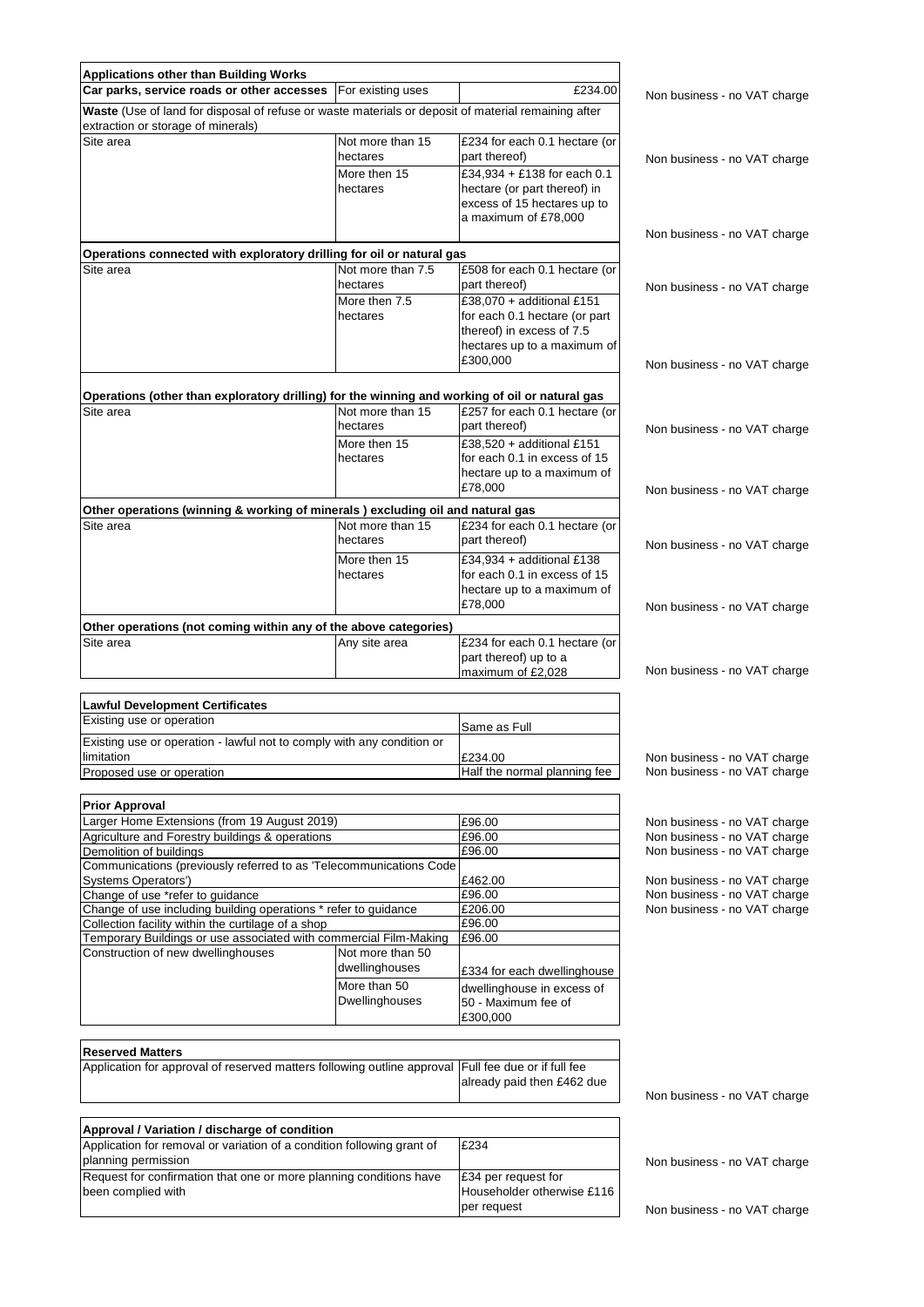|                                                                                                                                          |                  | <b>Change of Use</b> of a building to use as one or more separate dwellinghouses, or other cases |                                                              |
|------------------------------------------------------------------------------------------------------------------------------------------|------------------|--------------------------------------------------------------------------------------------------|--------------------------------------------------------------|
| Number of dwellinghouses                                                                                                                 | Not more than 50 | £462 for each                                                                                    |                                                              |
|                                                                                                                                          | dwellinghouses   |                                                                                                  | Non business - no VAT charge                                 |
|                                                                                                                                          | More than 50     | £22,859 + £138 for each in                                                                       |                                                              |
|                                                                                                                                          | dwellinghouses   | excess of 50 up to a                                                                             |                                                              |
|                                                                                                                                          |                  | maximum of £300,000                                                                              | Non business - no VAT charge                                 |
| Other Charges of Use of a building or land                                                                                               |                  | £462                                                                                             | Non business - no VAT charge                                 |
|                                                                                                                                          |                  |                                                                                                  |                                                              |
| <b>Advertising</b>                                                                                                                       |                  |                                                                                                  |                                                              |
| Relating to the business on the premises                                                                                                 |                  | £132                                                                                             | Non business - no VAT charge                                 |
| Advance signs which are not situated on or visible from the site,                                                                        |                  | £132                                                                                             |                                                              |
| directing the public to a business                                                                                                       |                  |                                                                                                  | Non business - no VAT charge                                 |
| Other advertisements                                                                                                                     |                  | £462                                                                                             | Non business - no VAT charge                                 |
| Application for a Non-material Amendment Following a Grant of Planning Permission<br>Applications in respect of householder developments |                  |                                                                                                  |                                                              |
|                                                                                                                                          |                  | £34.00<br>£234.00                                                                                | Non business - no VAT charge<br>Non business - no VAT charge |
| Applications in respect of other developments                                                                                            |                  |                                                                                                  |                                                              |
| <b>Application for Permission in Principle</b>                                                                                           |                  |                                                                                                  |                                                              |
| Site area                                                                                                                                |                  | £402 for each 0.1 hectare (or                                                                    |                                                              |
|                                                                                                                                          |                  | part thereof)                                                                                    | Non business - no VAT charge                                 |
|                                                                                                                                          |                  |                                                                                                  |                                                              |
| Application under Section 257 for diversion of Public Right of                                                                           |                  | £2500 (Developer may be                                                                          |                                                              |
| Way                                                                                                                                      |                  | required to pay additional<br>costs such as advertising)                                         | Non business - no VAT charge                                 |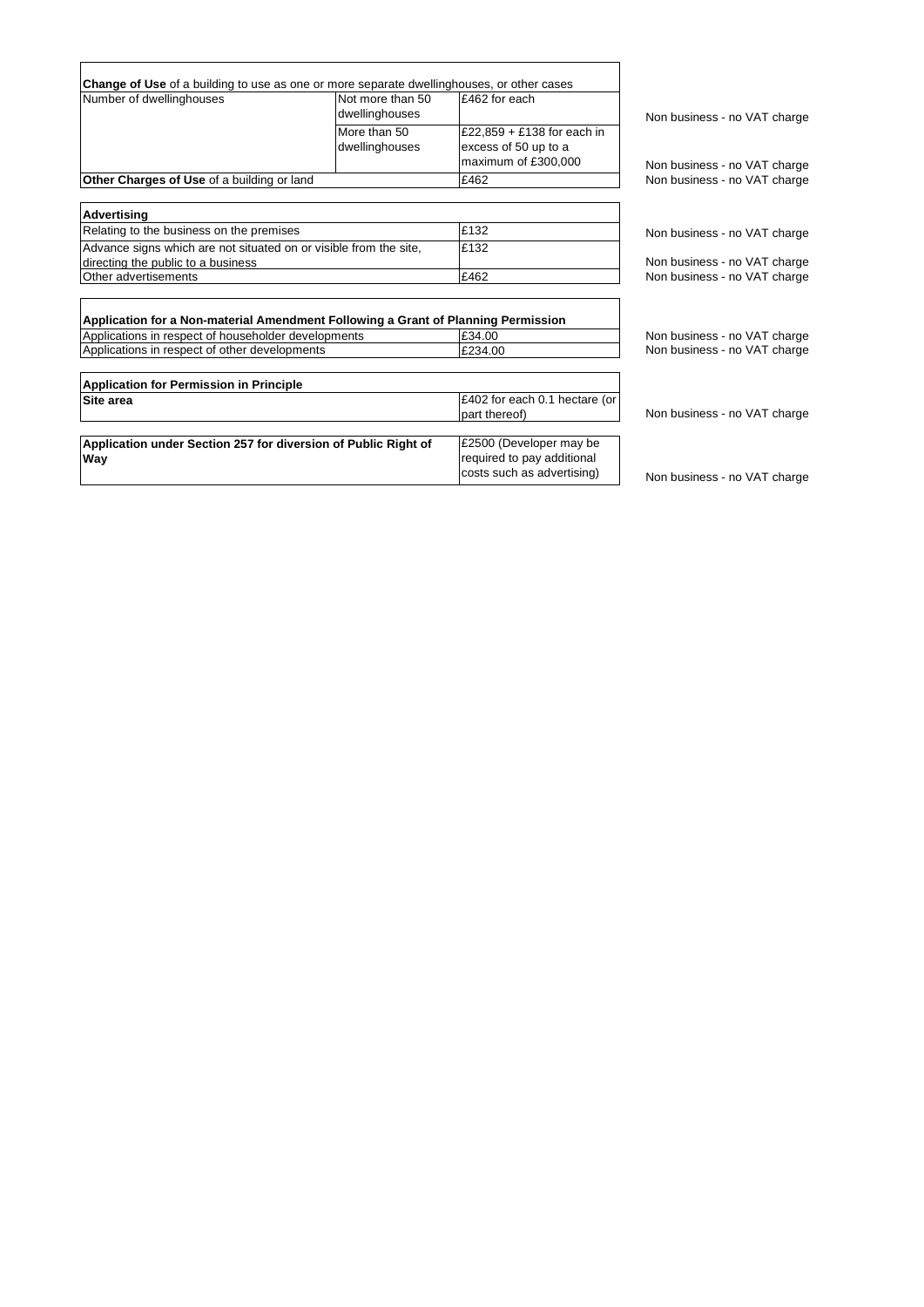|                                                                                                                                                                                        | Charges<br>2021/22<br>£                                                                                                                                    | Proposed<br>Increase<br>2022/23<br>£ | Proposed<br>Charges<br>2022/23<br>£                                                                                                                                                                      | VAT<br><b>LIABILITY</b> |
|----------------------------------------------------------------------------------------------------------------------------------------------------------------------------------------|------------------------------------------------------------------------------------------------------------------------------------------------------------|--------------------------------------|----------------------------------------------------------------------------------------------------------------------------------------------------------------------------------------------------------|-------------------------|
| <b>TYPE OF DEVELOPMENT</b>                                                                                                                                                             |                                                                                                                                                            |                                      |                                                                                                                                                                                                          |                         |
| Householder development including alterations and extensions.                                                                                                                          | 85.00                                                                                                                                                      |                                      | 85.00                                                                                                                                                                                                    | Standard rate           |
| Change of use including siting of caravans.                                                                                                                                            | 200.00                                                                                                                                                     |                                      | 200.00                                                                                                                                                                                                   | Standard rate           |
|                                                                                                                                                                                        |                                                                                                                                                            |                                      | Based on no. of dwellings; £220<br>for 1st dwelling; plus £130 for<br>each additional dwelling.                                                                                                          |                         |
| Development of 1-10 dwellings, or residential development on sites of less than 0.50 ha including<br>changes of use to residential.                                                    | £220 for 1st dwelling; and<br>£130 for each additional<br>dwelling                                                                                         |                                      | Based on site area i.e. principle<br>only, £220 for 0.1ha; plus £130<br>for each additional 0.1ha (or part<br>thereof)                                                                                   | Standard rate           |
|                                                                                                                                                                                        | £1,000 for the 10th dwelling:<br>and £65 for each additional<br>dwelling                                                                                   |                                      | Based on no. of dwellings;<br>£1,455 for the 11th dwelling plus<br>£65 for each additional dwelling<br>to a maximum of £3,000.<br>Based on site area i.e. principle<br>only; £1,455 for 0.5ha; plus £130 |                         |
| Development of 11-50 dwellings, or residential development on sites of over 0.50 ha but less than 1.0<br>ha including changes of use to residential                                    |                                                                                                                                                            |                                      | for each additional 0.1ha (or part<br>thereof).                                                                                                                                                          | Standard rate           |
| Development of 51+ dwellings, or residential development on sites of more than 1.0 including changes                                                                                   | Minimum fee £3,000 with<br>additional fee subiect to<br>negotiation dependent upon<br>complexity of proposal (PPA<br>encouraged) and resources<br>required |                                      | £3500 Although Planning<br>Performance Agreement<br>encouraged.                                                                                                                                          |                         |
| of use to residential.                                                                                                                                                                 |                                                                                                                                                            |                                      |                                                                                                                                                                                                          | Standard rate           |
| Non residential development up to 499 square metres floor area or 0.50 hectare site area.                                                                                              | 200.00                                                                                                                                                     |                                      | 200.00                                                                                                                                                                                                   | Standard rate           |
| Non residential development of over 500 and 999 square metres floor area or between 0.51 and 1.0<br>hectares site area.                                                                | £250 plus £125 for each<br>additional 100m <sup>2</sup> : or £1,000<br>for each 0.1 ha                                                                     |                                      | £250 for 500sqm or 0.5ha plus<br>£125 for each additional 100m <sup>2</sup> ; or<br>£125 for each 0.1ha (or part<br>thereof)                                                                             | Standard rate           |
| Non residential development of over 1000 and 4999 square metres floor area or between 1.1 and 2.0<br>hectares site area.                                                               | £825 for 1000m <sup>2</sup> plus £75 for<br>each additional 100m <sup>2</sup> or 0.1<br>ha                                                                 |                                      | £875 for 1000m <sup>2</sup> plus £125 for<br>each additional 1000m <sup>2</sup> or 0.1ha                                                                                                                 | Standard rate           |
| Non residential development of over 5000 square metres floor area or over 2.1 hectares site area.                                                                                      | £3,000 with additional fee<br>subject to negotiation<br>dependent upon complexity of<br>proposal (PPA encouraged)                                          |                                      | £2500<br>Although Planning Performance<br>Agreement encouraged                                                                                                                                           | Standard rate           |
| Alterations to non-residential development where no new floor area space is created.                                                                                                   | 100.00                                                                                                                                                     |                                      | 100.00                                                                                                                                                                                                   | Standard rate           |
| <b>Listed Building Advice</b>                                                                                                                                                          | 120.00                                                                                                                                                     |                                      | 120.00                                                                                                                                                                                                   | Standard rate           |
| □ Variation or removal of planning conditions.<br>□ Telecommunication Development<br>□ Advertisements                                                                                  | £80.00<br>Alterations to a listed building<br>£120.00: Additional site visit<br>£125.00                                                                    |                                      | 80.00                                                                                                                                                                                                    | Standard rate           |
| Hazardous Substances Consent                                                                                                                                                           | 120.00                                                                                                                                                     |                                      | 120.00                                                                                                                                                                                                   | Standard rate           |
| Any other proposals not captured by the above                                                                                                                                          | 200.00                                                                                                                                                     |                                      | 200.00                                                                                                                                                                                                   | Standard rate           |
| <b>Exemptions and Reductions</b>                                                                                                                                                       |                                                                                                                                                            |                                      |                                                                                                                                                                                                          |                         |
| Proposals by parish and town councils and non profit making organisations<br>Proposals relating to the needs of persons with disabilities.<br>Proposals by registered social landlords | No Charge<br>No Charge<br>No Charge                                                                                                                        |                                      | No Charge<br>No Charge<br>No Charge                                                                                                                                                                      |                         |
|                                                                                                                                                                                        |                                                                                                                                                            |                                      |                                                                                                                                                                                                          |                         |

 $\overline{a}$ 

S7:S13S7:S14S10S7:S12S7:S16R7:S16Q7:S16

**PLANNING AND DEVELOPMENT SERVICES-PRE APPLICATION ADVICE**

Where a proposal covers more than one category of development the highest of the relevant fees will be charged.<br>Follow up enquiry including revised etails to be charged at 50% of tee, if within Smonths of the original resp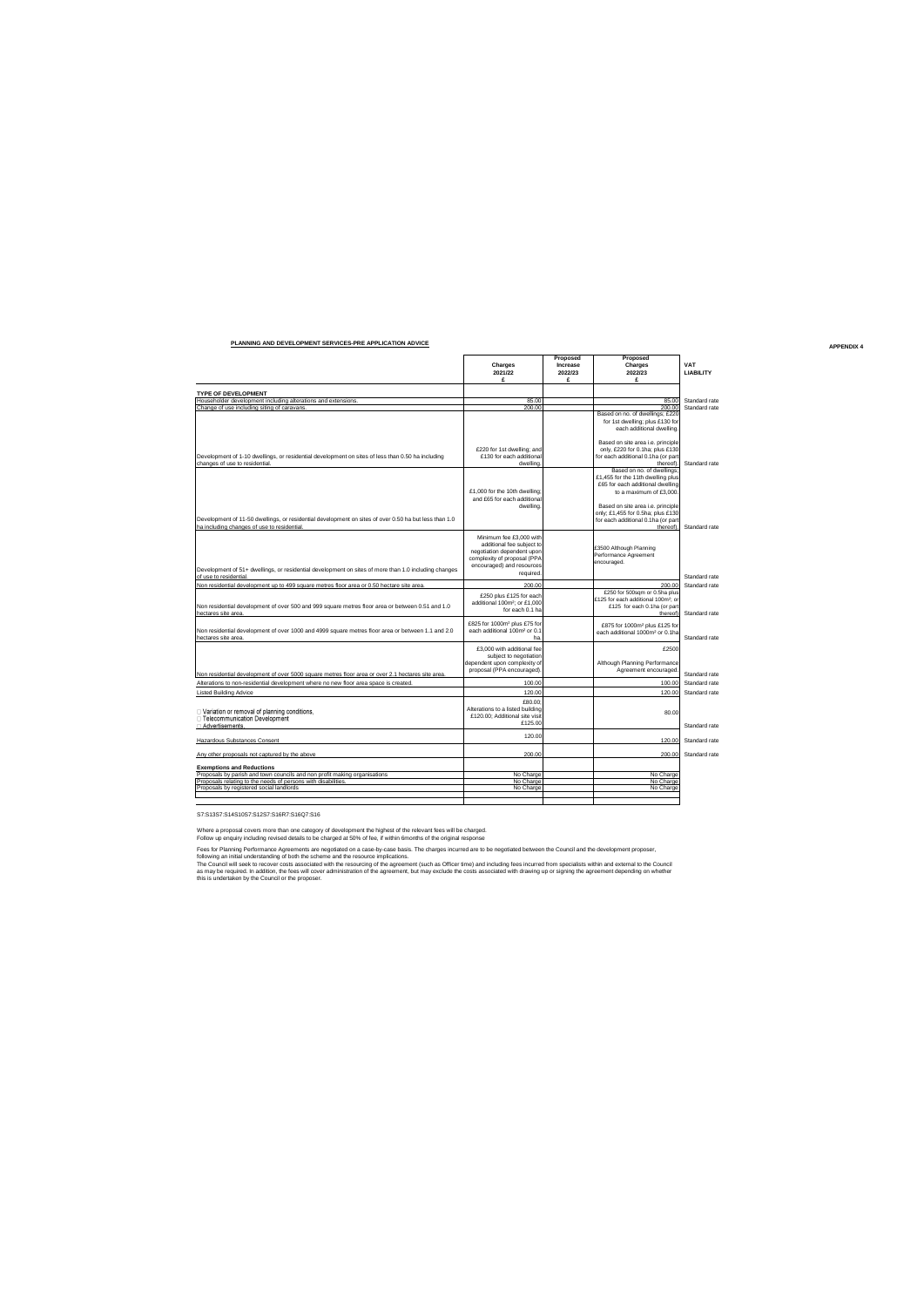# **S106 Monitoring Fees 2022/23**

| <b>Development Size</b>                                                                                                                                                                                                                                                                                                                                                                                                                                | Fee                    |
|--------------------------------------------------------------------------------------------------------------------------------------------------------------------------------------------------------------------------------------------------------------------------------------------------------------------------------------------------------------------------------------------------------------------------------------------------------|------------------------|
| Minor Developments – less than 10 residential units and where the<br>gross floor space to be built is up to 1,000 square metres, or where<br>the site area is less than 1 hectare. Where the number of dwellings to<br>be constructed or floor area proposed is not given in the application, a<br>site area of less than 0.5 hectares is classed as a minor development.                                                                              | £1,500                 |
| Small scale Major Developments - 10-199 residential units<br>(inclusive) and where the gross floor space to be built is $1,000 - 9,999$<br>square metres, or where the site area is 1 hectare and less than 2<br>hectares. Where the number of dwellings to be constructed or floor<br>area proposed is not given in the application, a site area of between<br>0.5 hectares and less than 4 hectares is classed as a small scale<br>maior development | £2,500                 |
| Large scale Major Developments - 200 or more residential units<br>and where the gross floor space to be built is 10,000 square metres<br>or more, or where the site area is 2 hectares or more. Where the<br>number of dwellings to be constructed or floor area proposed is not<br>given in the application, a site area of 4 hectares or more is classed<br>as a large scale major development.                                                      | £3,500                 |
| <b>Deeds of Variations</b> – For all Deeds of Variation agreements.                                                                                                                                                                                                                                                                                                                                                                                    | £350                   |
| Confirmation of compliance with Section 106 planning obligations<br>(desktop assessment)*                                                                                                                                                                                                                                                                                                                                                              | £75 inc VAT            |
| *Site Visit associated with Confirmation of Compliance with Section<br>106 planning obligations                                                                                                                                                                                                                                                                                                                                                        | £100 inc<br><b>VAT</b> |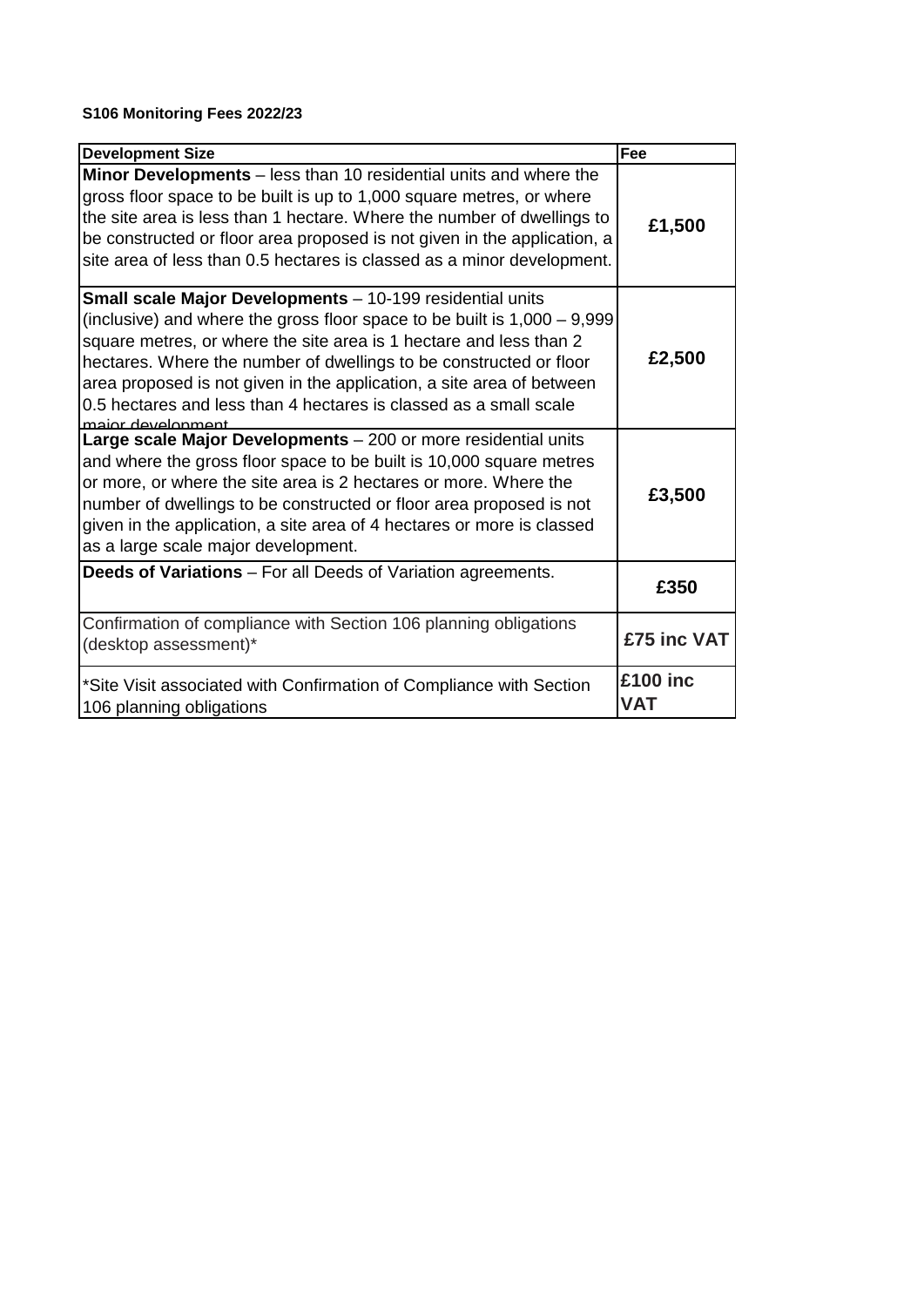### **SPORTS CHARGES**

|                                     | <b>Charges</b><br>2021/22 | <b>Proposed</b><br><b>Increase</b><br>2022/23 | <b>Proposed</b><br><b>Charges</b><br>2022/23 | <b>IVAT</b><br>ILIABILITY |
|-------------------------------------|---------------------------|-----------------------------------------------|----------------------------------------------|---------------------------|
| Football Pitch per match under-10's | 17.00                     | 0.00                                          |                                              | 17.00 Standard rate       |
| Football Pitch per match under-16's | 22.00                     | 0.00                                          |                                              | 22.00 Standard rate       |
| Football Pitch per match Adults     | 35.00                     | 0.00                                          |                                              | 35.00 Standard rate       |
| Football Pitch unauthorised use     | 80.00                     | 0.00                                          |                                              | 80.00 Standard rate       |

### **Please avoid single lets for 24 hours or more and series of lets.**

If pitch/court is a single let for 24hours or more, income is exempt and therefore no VAT is charged.

If pitch/court is a series of lets and fulfills ALL of the following criteria, income is exempt (no VAT charged):

1. 10 or more lets/sessions booked

2. Each let is for the same activity

3. Each let is in the same place

4. The interval between each let is at least 1 day, but no more than 14 days

5. The series of lets is paid for as a whole and there is no provision for a refund

6. The facilities are let out to a school, club, association or organisation such as local league

7. The person(s) to whom facilities are let has exclusive use of them during the sessions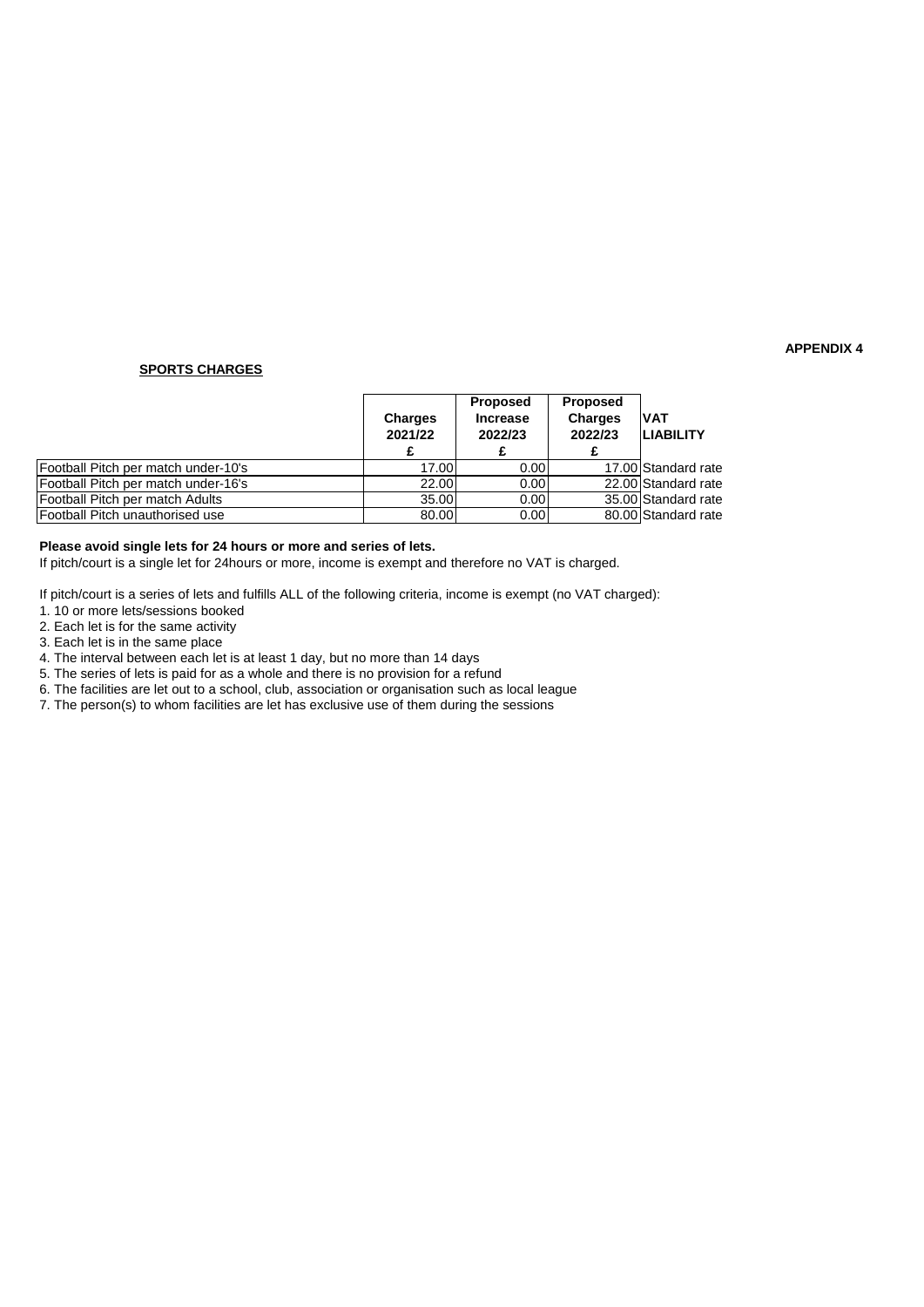### **Homeless Hostel Rent and Charges**

|                                                               | Charges<br>2021/22 | Proposed<br><b>Increase</b><br>2022/23 | Proposed<br><b>Charges</b><br>2022/23 | <b>VAT LIABILITY</b> |
|---------------------------------------------------------------|--------------------|----------------------------------------|---------------------------------------|----------------------|
| - Rent element only per week                                  | 163.94             | 3.36                                   |                                       | 167.30 Exempt        |
| - Rent element only per night                                 | 23.42              | 0.48                                   |                                       | 23.90 Exempt         |
| - Service Charge (Heating, lighting, water) - per wk.         | 21.98              | 0.42                                   |                                       | 22.40 Exempt         |
| - Service Charge (Heating, lighting, water) - per night       | 3.14               | 0.06                                   |                                       | 3.20 Exempt          |
| <b>TOTAL CHARGE PER WEEK</b><br><b>TOTAL CHARGE PER NIGHT</b> | 185.92<br>26.56    |                                        | 189.70<br>27.10                       |                      |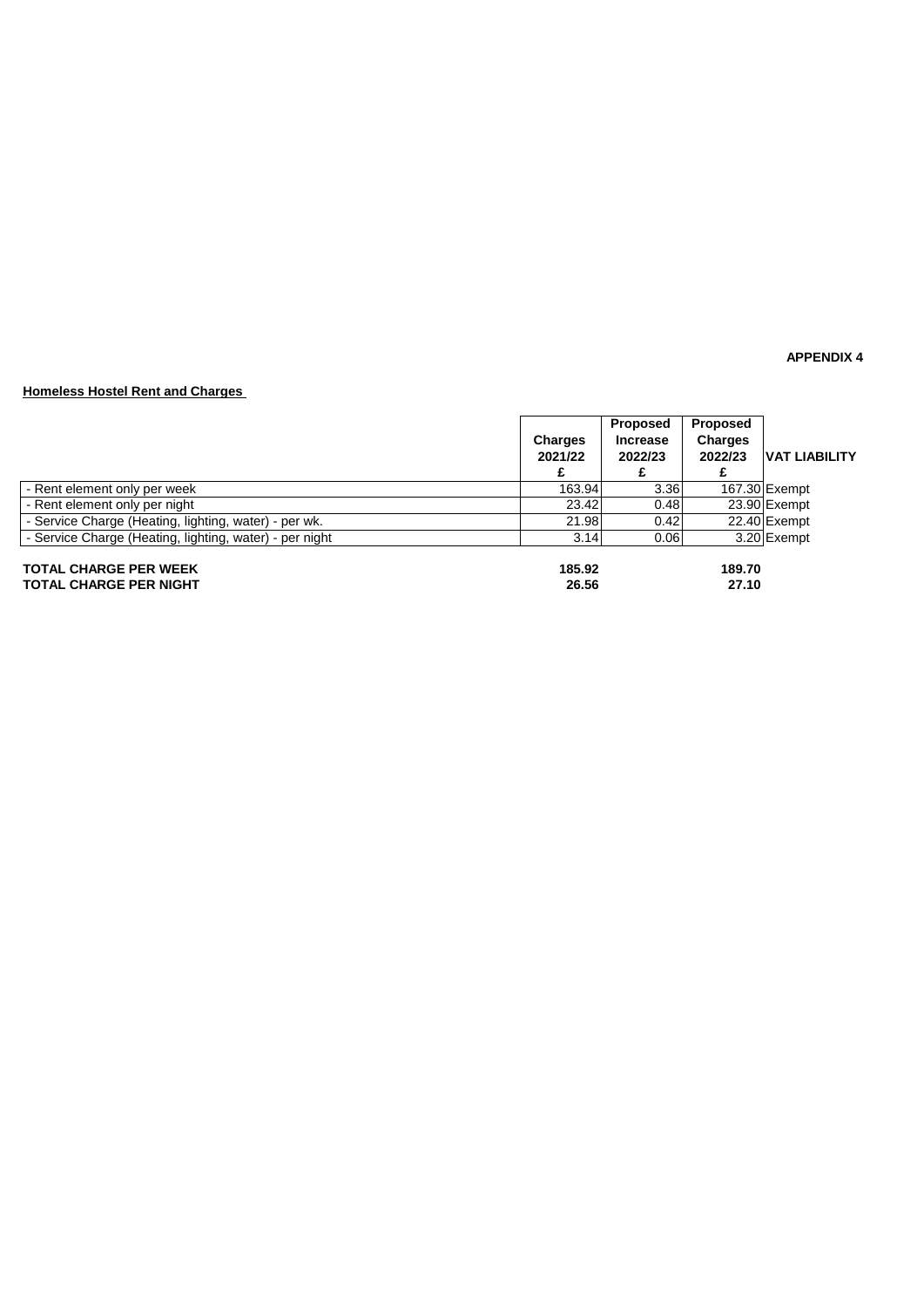### **HMO LICENCE FEES**

|                                              | <b>Charges</b><br>2021/22 | Proposed<br><b>Increase</b><br>2022/23 | <b>Proposed</b><br><b>Charges</b><br>2022/23 | <b>VAT LIABILITY</b>                |
|----------------------------------------------|---------------------------|----------------------------------------|----------------------------------------------|-------------------------------------|
| Variation of existing licence                | 0.001                     | 0.00                                   |                                              | 0.00 Non business - No VAT charge   |
| Process of initial application cost - Part 1 | 479.00                    | 0.00 <sub>l</sub>                      |                                              | 479.00 Non business - No VAT charge |
| Post approval application cost - Part 2      | 469.00                    | 0.00 <sub>l</sub>                      |                                              | 469.00 Non business - No VAT charge |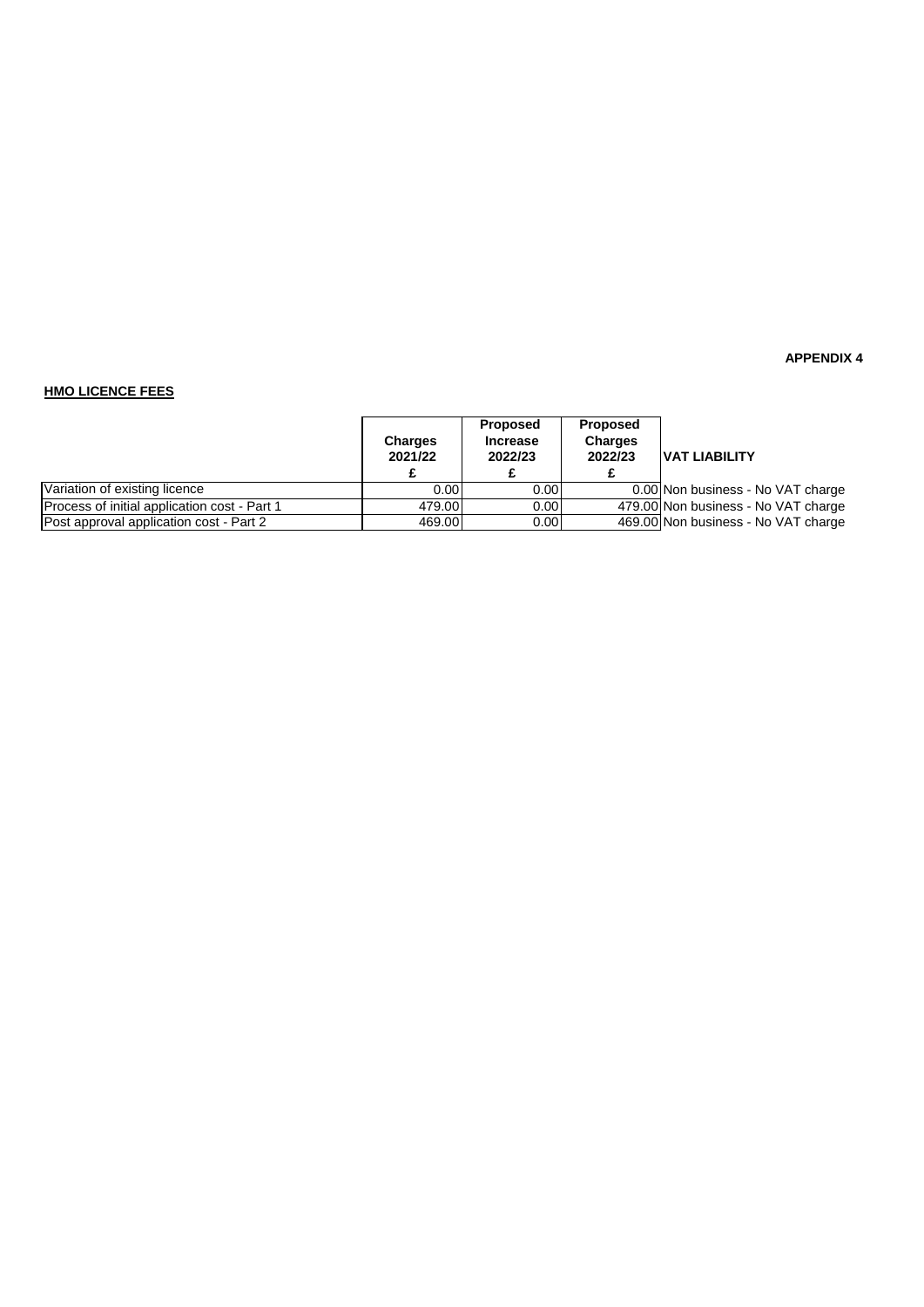### **Housing Act Notice**

|                                                   | Charges   | <b>Proposed</b><br><b>Increase</b> | <b>Proposed</b><br><b>Charges</b> |                |
|---------------------------------------------------|-----------|------------------------------------|-----------------------------------|----------------|
|                                                   | 2021/22   | 2022/23                            | 2022/23                           | IVAT LIABILITY |
|                                                   |           |                                    |                                   |                |
| Hazard Awareness Notice (Owner Occupier)          | No Charge | 0.00                               | No Charge Exempt                  |                |
| Hazard Awareness Notice (private rented sector)   | 100.00    | 0.00                               |                                   | 100.00 Exempt  |
| Improvement Notice; Prohibition Order; Demolition |           |                                    |                                   |                |
| Order, Notice of Emergency Remedial Action,       |           |                                    |                                   |                |
| Emergency Prohibition Order - (for one hazard)    | 200.00    | 20.00                              |                                   | 220.00 Exempt  |
| Improvement Notice; Prohibition Order; Demolition |           |                                    |                                   |                |
| Order, Notice of Emergency Remedial Action,       |           |                                    |                                   |                |
| Emergency Prohibition Order- (for each additional |           |                                    |                                   |                |
| hazard included within the Notice / Order)        | 60.00     | 0.00                               |                                   | 60.00 Exempt   |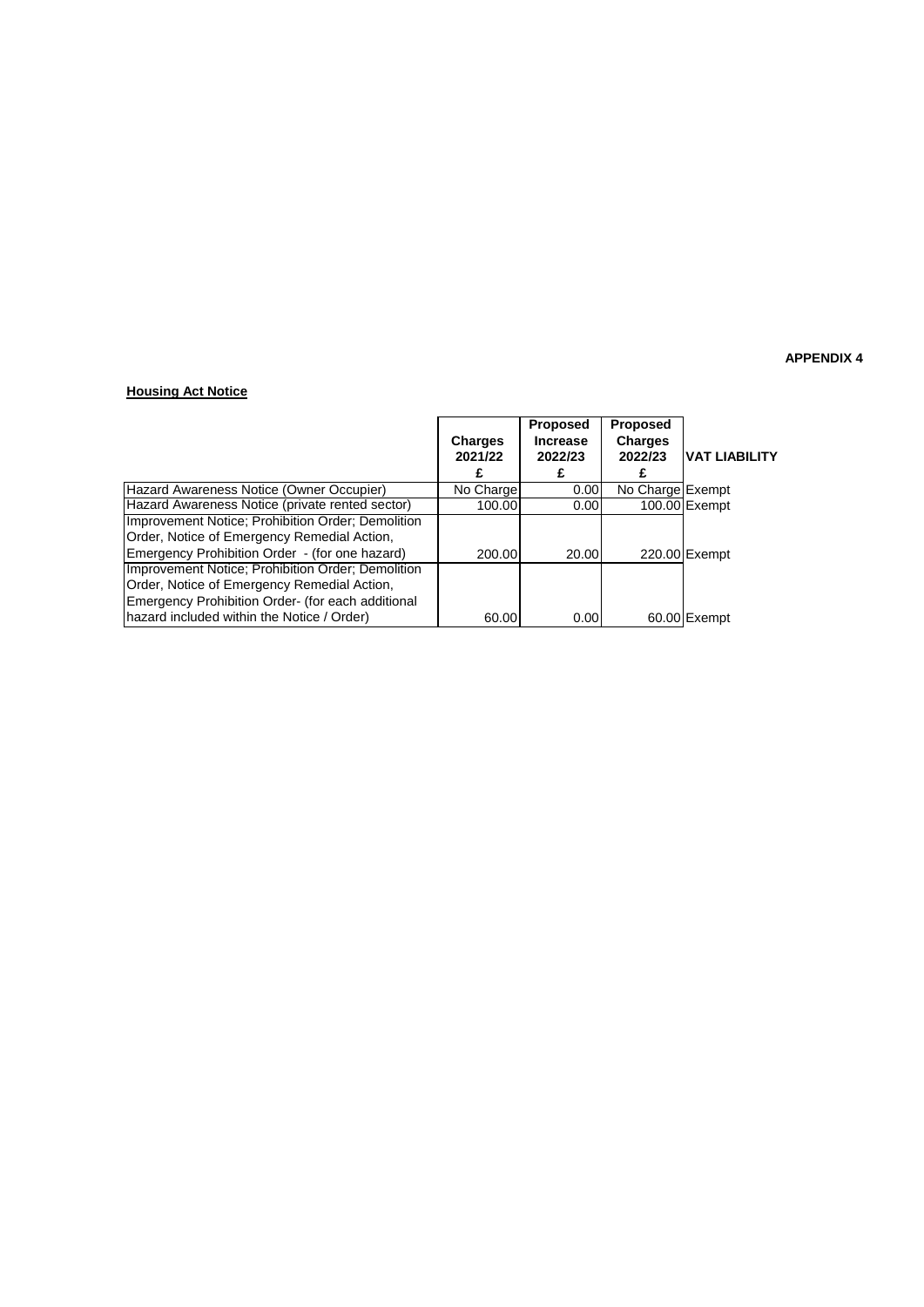# **Other Housing Fees**

|                                     | <b>Charges</b><br>2021/22 | <b>Proposed</b><br><b>Increase</b><br>2022/23 | <b>Proposed</b><br><b>Charges</b><br>2022/23 | <b>VAT LIABILITY</b> |
|-------------------------------------|---------------------------|-----------------------------------------------|----------------------------------------------|----------------------|
| Property inspection and report (per |                           |                                               |                                              |                      |
| (hour)                              | 95.00                     | 0.00                                          |                                              | 95.00 Exempt         |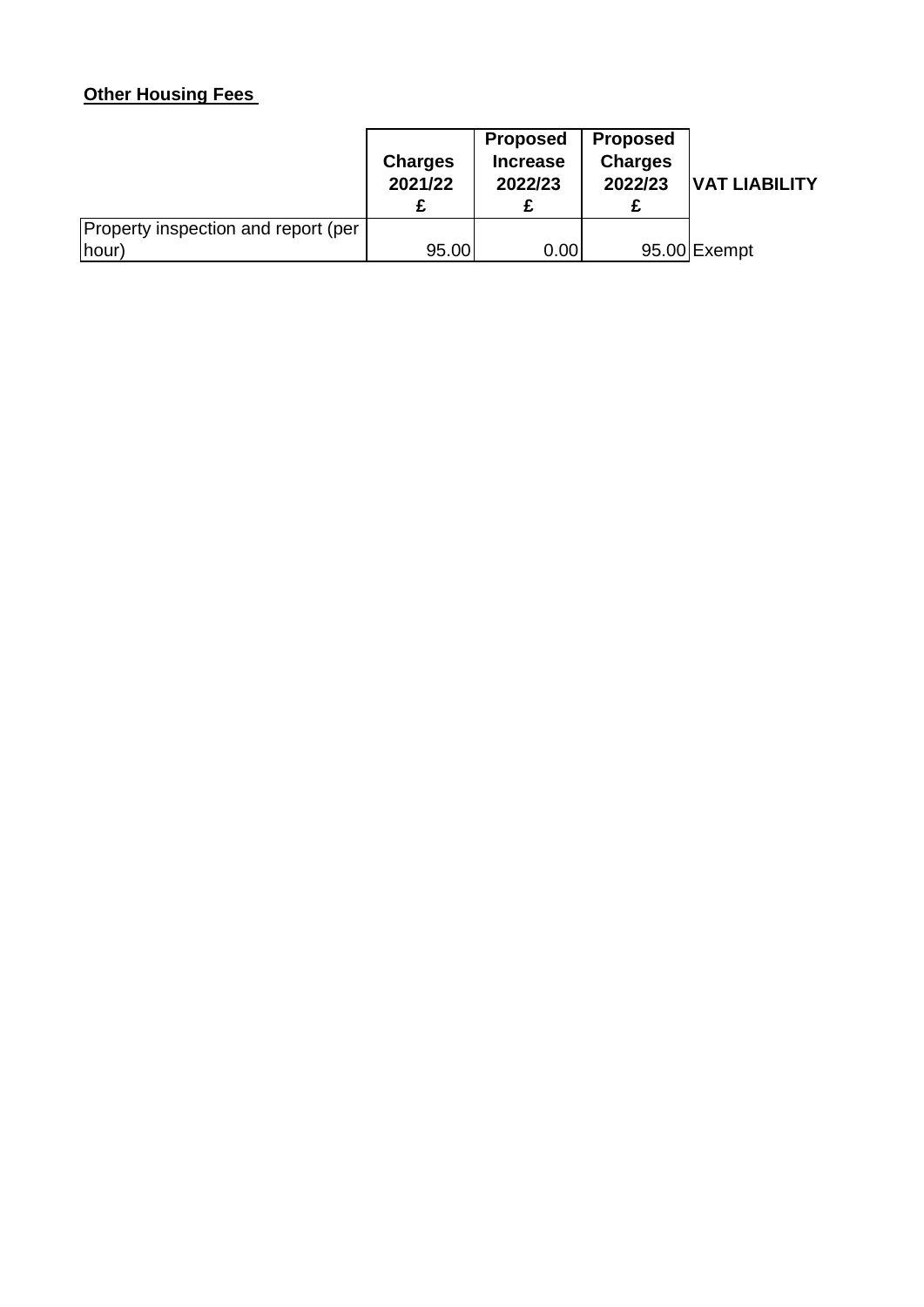# **APPENDIX 4 PROPERTY SERVICES**

|                                                                        |                            | Proposed        | Proposed                   |                                                   |
|------------------------------------------------------------------------|----------------------------|-----------------|----------------------------|---------------------------------------------------|
|                                                                        | Charges                    | <b>Increase</b> | <b>Charges</b>             | <b>VAT</b>                                        |
|                                                                        | 2021/22                    | 2022/23         | 2022/23                    | <b>LIABILITY</b>                                  |
|                                                                        |                            |                 |                            |                                                   |
| Naming of a new street                                                 | £92.80 per street.         |                 |                            | £92.80 per street. Non business - no VAT charge   |
| Renaming of an existing street at the request of all of its residents. | £92.80 for the street plus |                 | £92.80 for the street plus |                                                   |
|                                                                        | £23.20 per dwelling        |                 | £23.20 per dwelling        |                                                   |
|                                                                        |                            |                 |                            | Non business - no VAT charge                      |
| Naming or numbering of a new dwelling on an existing street.           | £34.80 per dwelling        |                 |                            | £34.80 per dwelling Non business - no VAT charge  |
| Naming or numbering of a new dwelling on a new development             | £34.80 per dwelling        |                 | £34.80 per dwelling        |                                                   |
| consisting of $1 - 5$ plots.                                           |                            |                 |                            | Non business - no VAT charge                      |
| Naming or numbering of a new dwelling on a new development             | £ 29.00 per dwelling       |                 | £ 29.00 per dwelling       |                                                   |
| consisting of $6 - 10$ plots.                                          |                            |                 |                            | Non business - no VAT charge                      |
| Naming or numbering of a new dwelling on a new development             | £ 23.20 per dwelling       |                 | £ 23.20 per dwelling       |                                                   |
| consisting of 11 - 29 plots.                                           |                            |                 |                            | Non business - no VAT charge                      |
| Naming or numbering of a new dwelling on a new development             | £17.40 per dwelling        |                 | £17.40 per dwelling        |                                                   |
| consisting of 30 - 74 plots.                                           |                            |                 |                            | Non business - no VAT charge                      |
| Naming or numbering of a new dwelling on a new development             | £13.35 per dwelling        |                 | £13.35 per dwelling        |                                                   |
| consisting of $75 +$ plots                                             |                            |                 |                            | Non business - no VAT charge                      |
| Addition or alteration of a name to an existing dwelling.              | £34.80 per dwelling        |                 |                            | £ 34.80 per dwelling Non business - no VAT charge |
| Changes to a development after initial application for naming and      | £ 23.20 per dwelling       |                 |                            |                                                   |
| numbering has been processed.                                          |                            |                 |                            | £ 23.20 per dwelling Non business - no VAT charge |